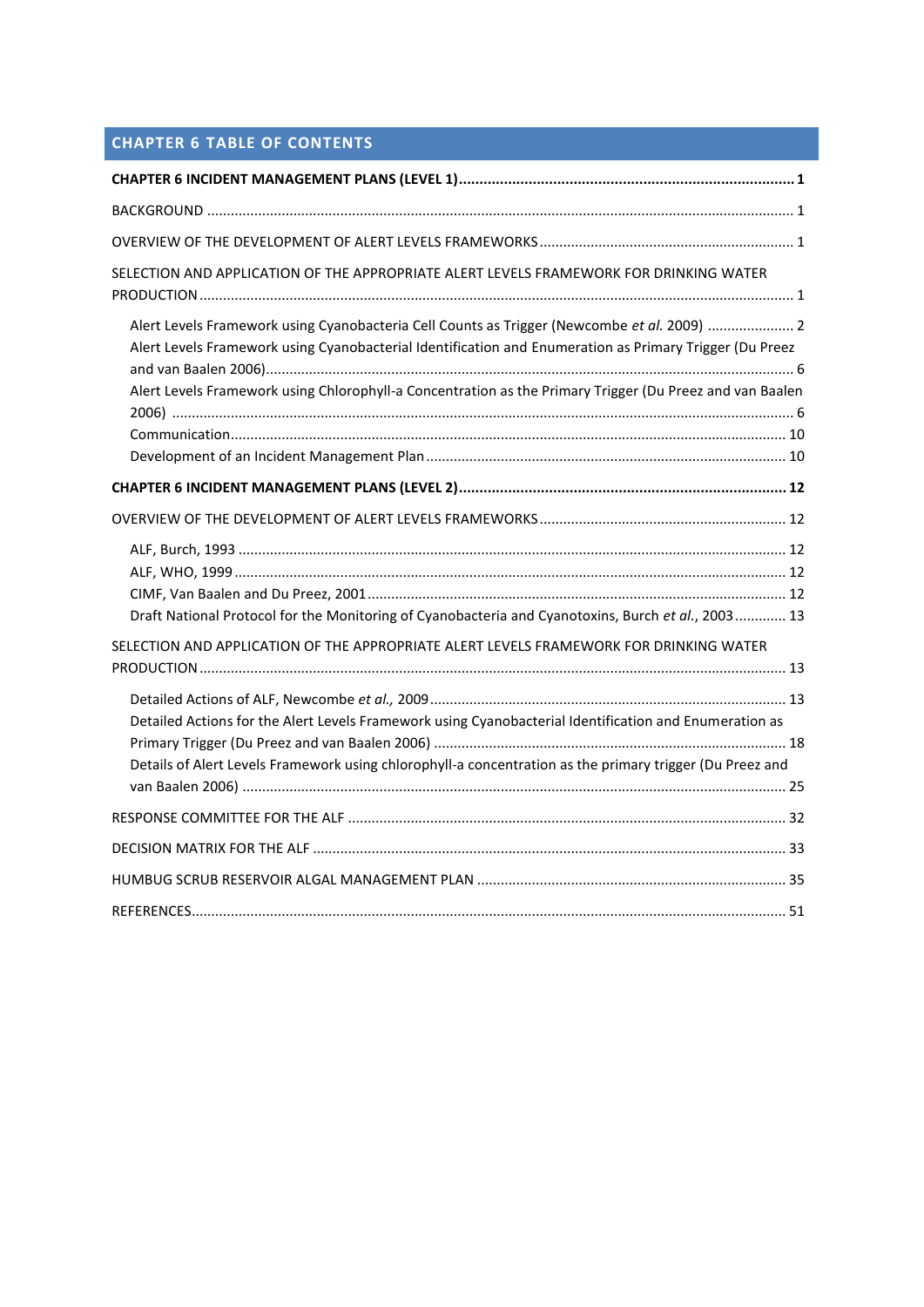## <span id="page-1-0"></span>**CHAPTER 6 INCIDENT MANAGEMENT PLANS (LEVEL 1)**

## <span id="page-1-1"></span>BACKGROUND

In many countries the national standard for drinking water quality does not require any monitoring of cyanotoxins. The consequence is that many drinking water utilities do not have skilled staff to monitor for cyanobacteria or their toxins and the monitoring of these variables is not included in the routine water quality monitoring programs. Several years ago the clear risk associated with this lack of process lead to the development and implementation of incident management plans (IMPs), based on alert level frameworks (ALFs), in several countries regularly affected by toxic cyanobacteria, in particular Australia and South Africa. These plans enable drinking water suppliers to deal proactively with potentially toxic cyanobacteria in a drinking water source, thus managing the incident and mitigating any risk to consumers. The plans identify a series of actions to be taken in response to various indicators of the progress of a potentially toxic cyanobacterial bloom. These actions include the identification and optimisation of processes that can reduce the potential of cyanotoxins reaching the consumer's tap, as well as the required communication steps (e.g. with the appropriate health authority, consumers).

The Alert Levels Framework is a monitoring and management action sequence that drinking water utilities can use to provide a graduated response to the onset and progress of a cyanobacterial bloom in source water. The alert levels are defined by the value of a parameter directly associated with cyanobacteria, e.g. cell number, cell biovolume or chlorophyll-a concentration. Each value represents a level of risk to drinking water, and will therefore result in an associated level of response, from increased monitoring, to notification of the relevant health authorities, to cessation of potable water supply.

#### <span id="page-1-2"></span>OVERVIEW OF THE DEVELOPMENT OF ALERT LEVELS FRAMEWORKS

There have been a number of frameworks developed over the past two decades designed to aid in the management of episodes of toxic cyanobacteria in drinking water. The principles on which the various frameworks are based include the monitoring of cyanobacteria either directly or indirectly, supported by cyanotoxin monitoring. Links to several frameworks are given below.

## *[ALF developed by Burch, 1993](#page-12-2)*

*[ALF developed by the World Health Organisation, 1999](#page-12-3)  [CIMF developed by Van Baalen and Du Preez 2001](#page-12-4)  [Australian national protocol for the monitoring of cyanobacteria and](#page-13-0)  [cyanotoxins, DRAFT, developed by Burch](#page-13-0) et al., 2003* 

# <span id="page-1-3"></span>SELECTION AND APPLICATION OF THE APPROPRIATE ALERT LEVELS FRAMEWORK FOR DRINKING WATER PRODUCTION

The first step in the selection of the most appropriate framework is an assessment of the specific drinking water utility capacity (resources, infrastructure and personnel skill) to undertake the various monitoring and analysis activities. This is a desktop study whereby the requirements of each of the proposed approaches are assessed against the capacity of the drinking water utility. Once an ALF has been chosen it can then be modified to suit the capabilities and requirements of each individual water source/treatment plant combination. After the selection and modification of the ALF, the drinking water utility develops personalised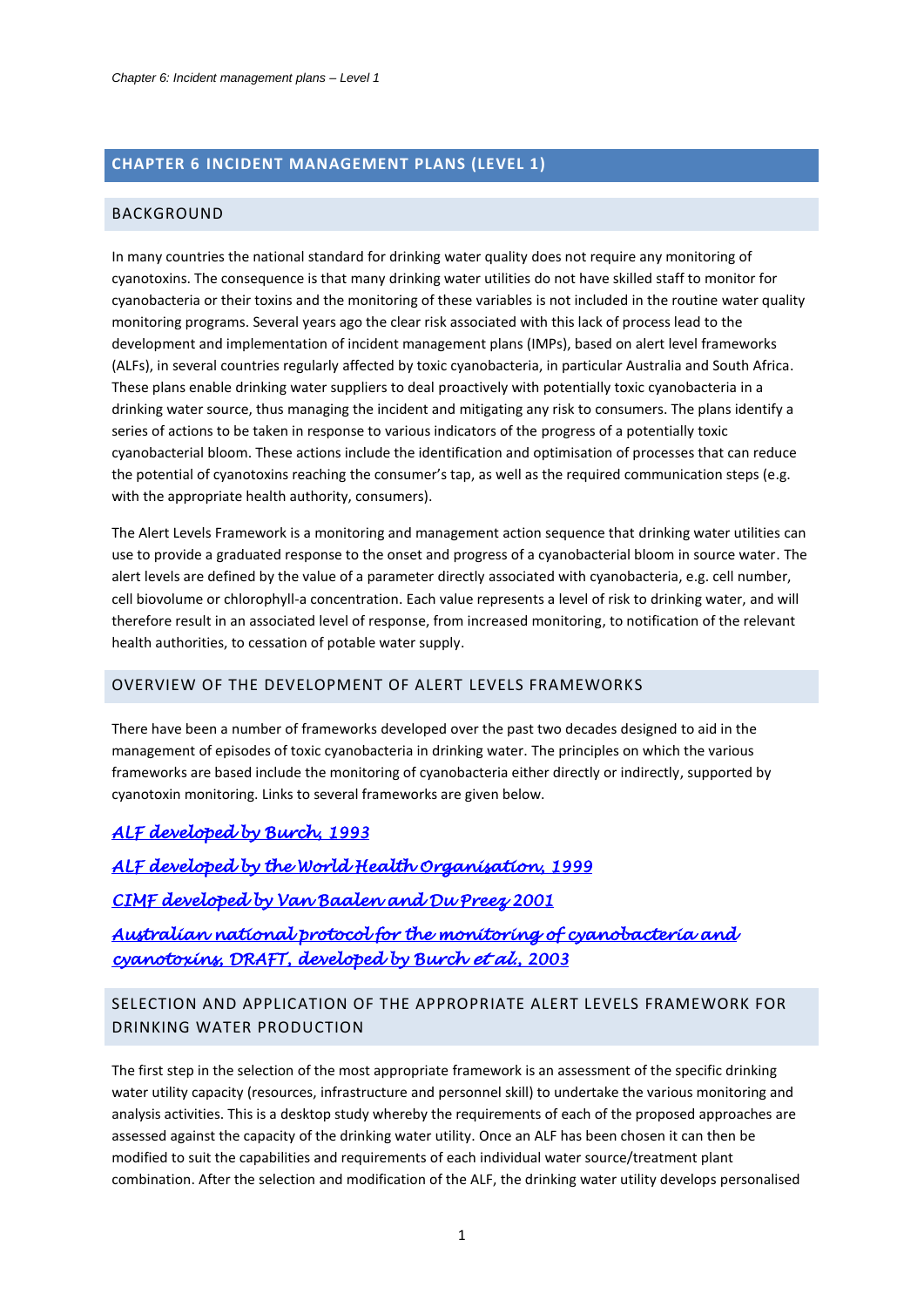<span id="page-2-2"></span>action plans, IMPs, which can be implemented to provide an appropriate and effective response to the presence of cyanobacteria in a drinking water source.

Three recently developed Alert Levels Frameworks, which were based on those listed in the previous section, are presented below for possible selection by a drinking water utility.

# <span id="page-2-1"></span><span id="page-2-0"></span>ALERT LEVELS FRAMEWORK USING CYANOBACTERIA CELL COUNTS AS TRIGGER (NEWCOMBE *ET AL.* 2009) [1]

This framework follows the development of a potentially toxic cyanobacterial bloom through a monitoring program with associated actions in Alert Levels. The actions accompanying each level include additional sampling and testing, operational options, consultation with health authorities and other agencies, and customer and media releases. The sequence of alert levels is based upon initial detection of cyanobacteria at the Detection Level, progressing to moderate cyanobacterial numbers at Level 1, where notification, additional sampling and assessment of toxicity may occur. For the next stage, at Level 2, the higher cell numbers can indicate the potential for the occurrence of toxins above guideline concentrations. Alert Level 2 represents the point where the operators and health authorities may decide to issue a health warning or notice in relation to suitability of the water for consumption. This would follow a full health assessment and depend upon circumstances such as availability and performance of water treatment, consumption patterns, etc. The sequence can then escalate to Alert Level 3 for very high cyanobacterial biomass in raw water. This level represents the situation where the potential risk of adverse health effects is significantly increased if treatment is unavailable or ineffective. Alert Levels 1 and 2 ideally require an assessment of toxicity and toxins in raw water and assessment of both the drinking water and the performance of the treatment system for toxin removal.

The threshold definitions for this Alert Levels and the recommended associated actions are summarised in [Table 6-1,](#page-3-0) and a flow chart for the implementation of the Alert Levels Framework is given in [Figure 6-1](#page-5-0).

*[For more details on the actions to be taken at each level follow this link](#page-13-2)*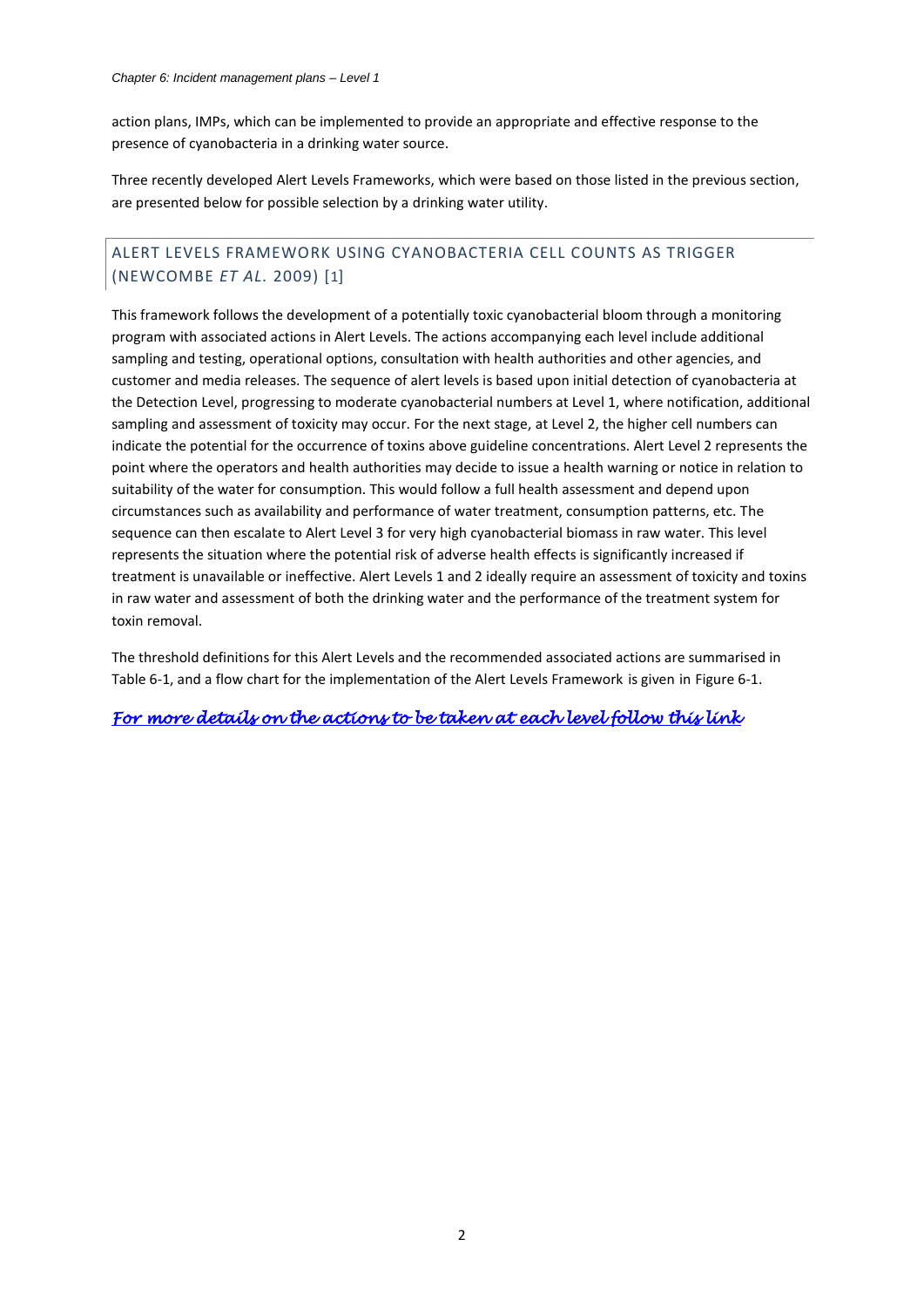#### **Table 6-1 Threshold definitions for a general Alert Levels Framework for management of toxic cyanobacteria in drinking water**

<span id="page-3-0"></span>

| <b>Level</b>         | <b>Derivation - Background intention</b>                                                                               | <b>Threshold Definition</b><br>These apply to a sample location in source<br>water immediately adjacent to the water<br>supply intake <sup>(1).</sup>                   | <b>Recommended Actions</b>                                                                                                        |
|----------------------|------------------------------------------------------------------------------------------------------------------------|-------------------------------------------------------------------------------------------------------------------------------------------------------------------------|-----------------------------------------------------------------------------------------------------------------------------------|
| <b>Detection</b>     | <b>LOW ALERT</b>                                                                                                       | $\geq$ 500 & < 2,000 cells mL <sup>-1</sup> cyanobacteria                                                                                                               | Have another look                                                                                                                 |
| Level                | Detection                                                                                                              | (Individual species or combined total of any<br>cyanobacteria)                                                                                                          | Regular monitoring where a known toxin producer<br>➤<br>is dominant in the total biomass                                          |
|                      |                                                                                                                        | Cyanobacteria detected at low levels                                                                                                                                    | Weekly sampling and cell counts<br>⋗<br>Regular visual inspection of water surface for scums<br>➤<br>adjacent to offtakes         |
| <b>Alert Level 1</b> | <b>MEDIUM ALERT</b>                                                                                                    | $\geq$ 2,000 <sup>(2)</sup> & < 6,500 cells mL <sup>-1</sup><br>Microcystis aeruginosa                                                                                  | Talk to the health regulators                                                                                                     |
|                      | Potential for these cell numbers or                                                                                    | -or- the total biovolume of all cyanobacteria >                                                                                                                         | Notify agencies as appropriate<br>⋗                                                                                               |
|                      | equivalent biovolume to give rise to a                                                                                 | 0.2 mm <sup>3</sup> L <sup>-1</sup> and < 0.6 mm <sup>3</sup> L <sup>-1(3)</sup> where a                                                                                | Increase sampling frequency to 2x weekly at                                                                                       |
|                      | toxin concentration that is 1/3 to 1/2 the<br>potential the drinking water guideline<br>concentration for microcystin. | known toxin producer is dominant in the total<br>biovolume.                                                                                                             | offtake and at representative locations in reservoir<br>to establish population growth and spatial<br>variability in source water |
|                      |                                                                                                                        | Trigger value for this level can be adjusted for<br>local conditions (see text)                                                                                         | Establish the representativeness (ie variability) of<br>the offtake sample over time                                              |
|                      |                                                                                                                        |                                                                                                                                                                         | Decide on requirement for toxicity assessment or                                                                                  |
|                      |                                                                                                                        | Cyanobacteria detected at levels that indicate<br>that the population is established, and high to<br>very numbers may occur in localised patches<br>due to wind action. | toxin monitoring                                                                                                                  |
| <b>Alert Level 2</b> | <b>HIGH ALERT</b>                                                                                                      | $\geq$ 6,500 cells mL <sup>-1</sup>                                                                                                                                     | Assess the significance of the hazard in relation to the                                                                          |
|                      |                                                                                                                        | Microcystis aeruginosa                                                                                                                                                  | guidelines                                                                                                                        |
|                      | Potential for these cell numbers or                                                                                    | -or- the total biovolume of all cyanobacteria >                                                                                                                         |                                                                                                                                   |
|                      | equivalent biovolume to give rise to a                                                                                 | 0.6 mm <sup>3</sup> /L <sup>(4)</sup> where a known toxin producer is                                                                                                   | Advice from health authorities on risk to public<br>➤                                                                             |
|                      | toxin concentration that is around or                                                                                  | dominant in the total biovolume.                                                                                                                                        | health, i.e. health risk assessment considering                                                                                   |
|                      | greater than the drinking water guideline                                                                              |                                                                                                                                                                         | toxin monitoring data, sample type and variability,                                                                               |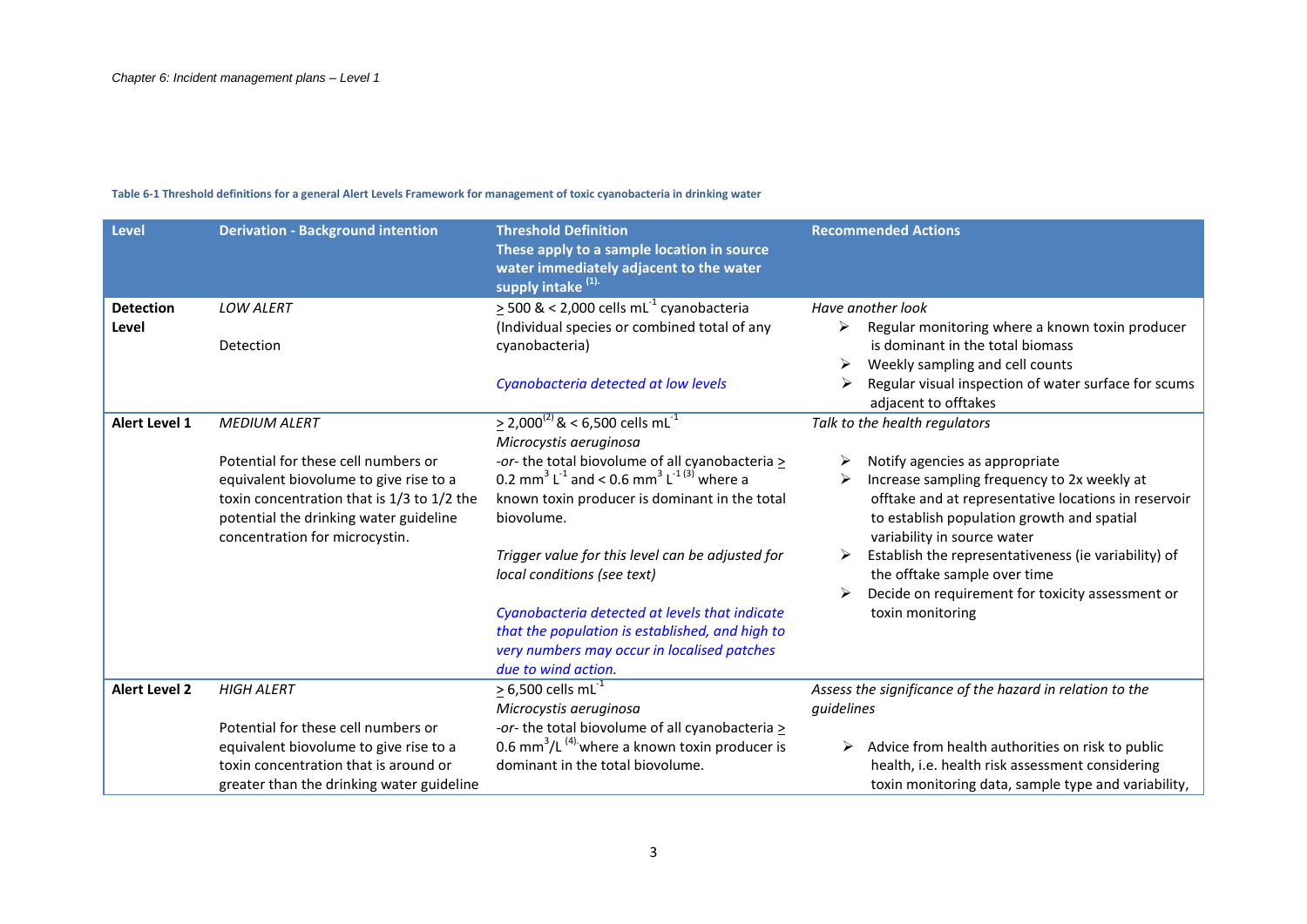|                      | concentration for microcystin.<br>Assumes microcystin toxicity is the worst<br>case for potential toxicity in any<br>unknown sample or population of<br>cyanobacteria. This applies whether or<br>not the cyanobacteria present are<br>known toxin-producers. | Established bloom of cyanobacteria with the<br>potential for toxin concentration to exceed<br>guideline if the population is toxic and if the<br>available treatment is ineffective.                                                                                                                                                                                                                      | effectiveness of available treatment<br>Consider requirement for advice to consumers if<br>➤<br>supply is unfiltered<br>$\triangleright$ Continue monitoring as per Level 1<br>$\triangleright$ Toxin monitoring of water supply (finished water)<br>may be required, dependent upon advice from the<br>relevant health authority                                                                                                                                                                                                                                                                                                                                                                                                                                                             |
|----------------------|---------------------------------------------------------------------------------------------------------------------------------------------------------------------------------------------------------------------------------------------------------------|-----------------------------------------------------------------------------------------------------------------------------------------------------------------------------------------------------------------------------------------------------------------------------------------------------------------------------------------------------------------------------------------------------------|-----------------------------------------------------------------------------------------------------------------------------------------------------------------------------------------------------------------------------------------------------------------------------------------------------------------------------------------------------------------------------------------------------------------------------------------------------------------------------------------------------------------------------------------------------------------------------------------------------------------------------------------------------------------------------------------------------------------------------------------------------------------------------------------------|
| <b>Alert Level 3</b> | <b>VERY HIGH ALERT</b><br>Potential for these cell numbers or<br>equivalent biovolume to give rise to a<br>toxin concentration that is greater than<br>10x the drinking water guideline<br>concentration for microcystin.                                     | $\geq$ 65,000 cells m L <sup>-1</sup><br>Microcystis aeruginosa<br>-or- the total biovolume of all cyanobacteria ><br>6 mm <sup>3</sup> /L <sup>(5).</sup><br>In circumstances without water treatment, or<br>ineffective treatment, there may be an<br>elevated risk of adverse human health<br>outcomes if alternative water supplies or<br>contingency advanced water treatment is not<br>implemented. | Assess potential risk immediately if you have not already<br>done so<br>Immediate notification of health authorities if this<br>has not already occurred at Level 1 or 2<br>$\triangleright$ Requires advice to consumers if the supply is<br>unfiltered<br>$\triangleright$ Toxicity assessment or toxin measurement in<br>source water and drinking water supply if not<br>already carried out<br>$\triangleright$ Continue monitoring of cyanobacterial population<br>in source water as per Level 1<br>$\triangleright$ In absence of treatment and subject to health risk<br>assessment this level may require alternative<br>contingency water supply<br>$\triangleright$ Continue toxin monitoring after cell numbers<br>significantly decline (e.g. for 3 successive zero<br>results) |

1) The cell numbers that define the Alert Levels are from samples that are taken from the source water location adjacent to, or as near as possible to, the water supply offtake (i.e. intake point). It must be noted that if this location is at depth, there is potential for higher cell numbers at the surface at this or other sites in the source water.

2) The variability around a cell count result of 2,000 cells mL<sup>-1</sup> is likely to be in the range 1,000 - 3,000 cells mL<sup>-1</sup>.

3) This is based upon a likely precision of +/-50% for counting colonial cyanobacteria such as *Microcystis aeruginosa* at such low cell densities.

4) These biovolume values are rounded up to express the value to one significant figure, e.g. 0.17 to 0.2 mm $^3$  L $^1$ ; 0.57 to 0.6 mm $^3$  L $^1$ 

5) This biovolume (> 0.6 mm<sup>3</sup> L<sup>-1</sup>) (rounded up from 0.57) is approximately equivalent to those numbers of *M. aeruginosa* for Level 2

6) This biovolume ( $\geq$  6 mm<sup>3</sup> L<sup>-1</sup>) (rounded up from 5.7) is approximately equivalent to those numbers of *M. aeruginosa* for Level 3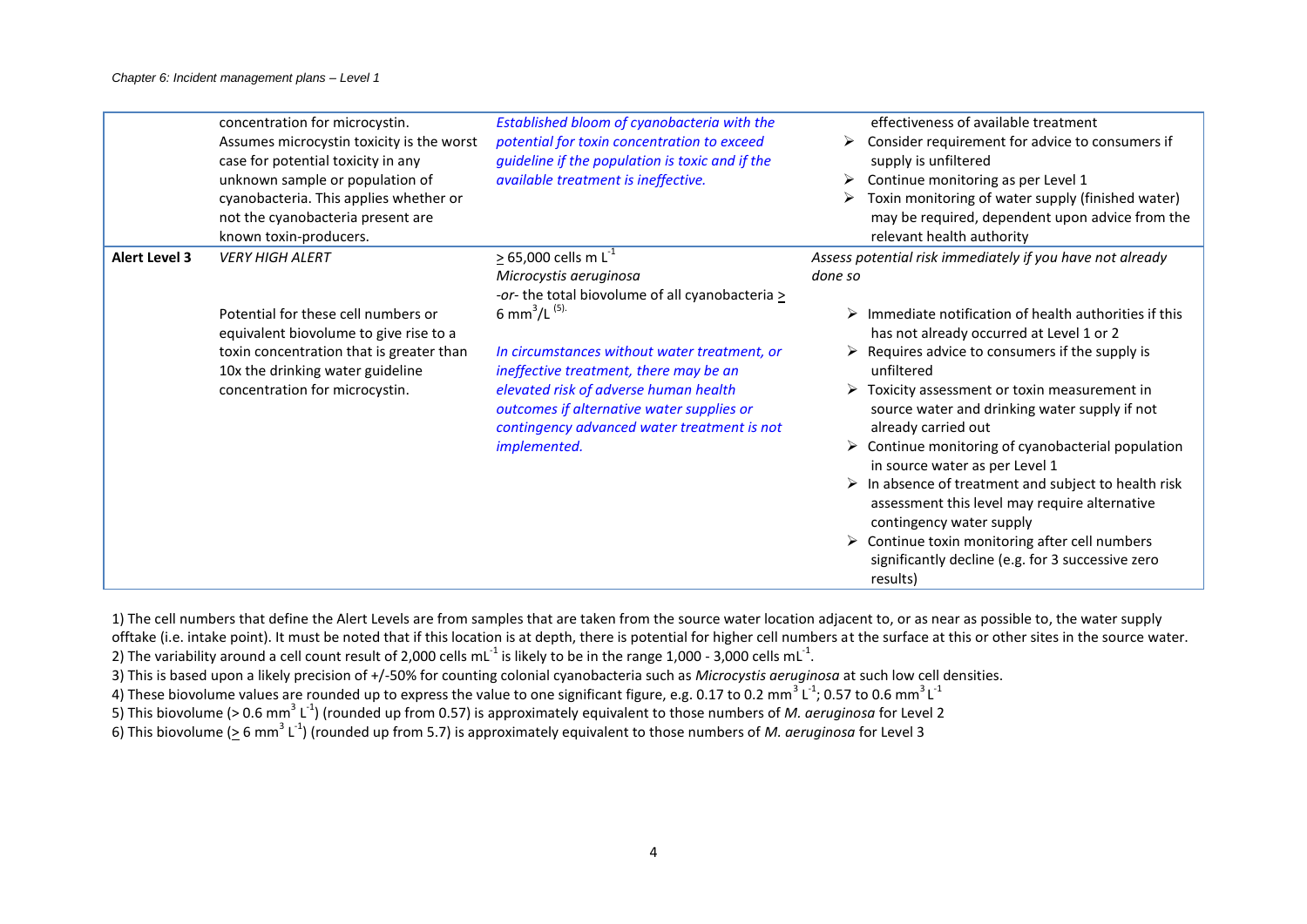

<span id="page-5-0"></span>**Figure 6-1 Flow chart of the Alert Levels Framework for management of cyanobacteria in drinking water**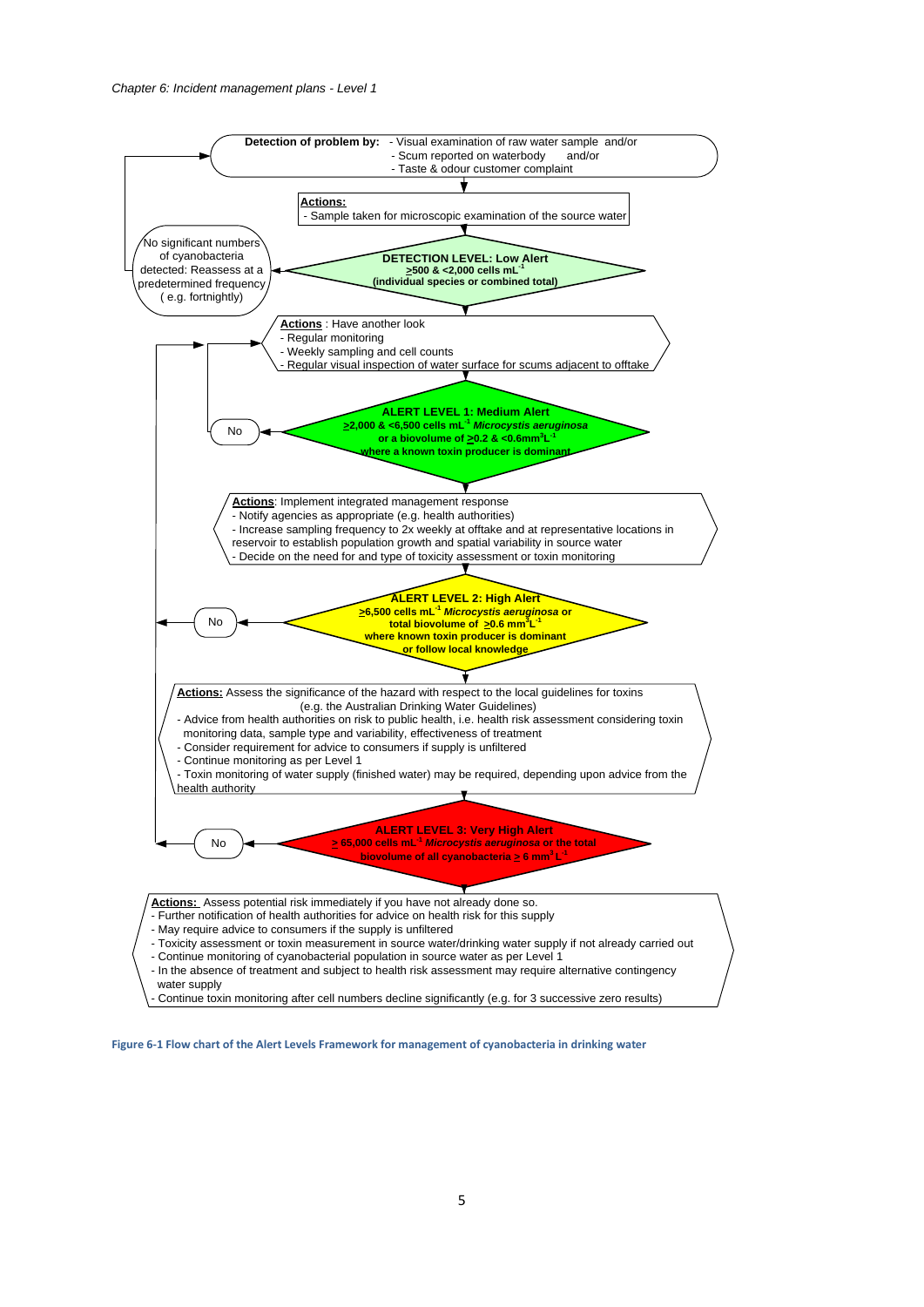# <span id="page-6-2"></span><span id="page-6-0"></span>ALERT LEVELS FRAMEWORK USING CYANOBACTERIAL IDENTIFICATION AND ENUMERATION AS PRIMARY TRIGGER (DU PREEZ AND VAN BAALEN 2006) [2]

This Alert Levels Framework consists of various stages of action alerts, namely: Routine monitoring  $\leftrightarrow$ Vigilance Level  $\leftrightarrow$  Alert Level 1  $\leftrightarrow$  Alert Level 2  $\leftrightarrow$  Alert Level 3. Between the routine monitoring level and each action alert there are the primary trigger (cyanobacterial identification and enumeration), secondary trigger (cyanotoxin concentration) and tertiary trigger (mouse test bioassay), which activate the next level and which allow for "movement" (step-up or step-down) between the routine monitoring level and the action alerts.

<span id="page-6-3"></span>When cyanobacteria are detected at low concentrations during the routine cyanobacterial and algal monitoring (screening) programme, an alert is raised and the alert actions are activated or "stepped-up" to the Vigilance Level. During the Vigilance Level there is an increase in the frequency of the monitoring activities, as well as an increase in the visual observation for cyanobacterial scum formation. Alert Level 1 is activated on the basis of a cyanobacterial cell concentration (> 2000 cyanobacteria cells mL<sup>-1</sup>). At this alert level the actions focus on an increase in monitoring activities to include cyanotoxin analysis and the mouse bioassay, and communication and information transfer between the main role-players of the Response Committee (*[follow](#page-32-0)  [this link for details of the Response Committee](#page-32-0)*). Alert Level 2 is activated when the cyanobacterial cell concentration exceeds 100 000 cells mL $^{-1}$  (primary trigger), the presence of cyanotoxins at a concentration higher than 0.8  $\mu$ g L<sup>-1</sup> microcystins (secondary trigger). The main actions during this Alert Level include treatment optimisations, continuation of the monitoring program (daily monitoring of cyanobacteria and cyanotoxins), mouse test bioassays and Response Committee meetings (responsible for situation assessment, consideration of actions, communication etc.). Alert Level 3 is activated when the cyanotoxin concentration is higher than 2.5  $\mu$ g L<sup>-1</sup> microcystins or when the mouse test is positive. The main actions during this Alert Level are the continued optimisation of the treatment process, daily analyses for cyanobacteria and cyanotoxins as well as performance of the mouse test. The Response Committee meets or communicates on a daily basis to ensure that any executive decisions made are implemented, while the appropriate crisis communication is carried out between governmental departments and the affected consumers. This model also stipulates that alternative drinking water should be supplied when the microcystin concentration in the drinking water is between 2.5 and 5 µg L<sup>-1</sup> for eight consecutive days or exceeds 5 µg L<sup>-1</sup> for two consecutive days. An important action that is incorporated in this model is the closure of an incident by the Response Committee once it has ended and the water quality has improved to Alert Level 1 or the Vigilance Level.

[Figure 6-2](#page-8-0) shows the flow diagram depicting alert levels and actions required for this framework.

## *[For more details on the actions to be taken at each level follow this link](#page-18-0)*

# <span id="page-6-1"></span>ALERT LEVELS FRAMEWORK USING CHLOROPHYLL-A CONCENTRATION AS THE PRIMARY TRIGGER (DU PREEZ AND VAN BAALEN 2006) [\[2\]](#page-6-2)

For this ALF the primary trigger is chlorophyll-a concentration, while the secondary and tertiary triggers are the same as for 2) above. These frameworks are the same in principle, but differ in minor actions taken, especially in the lower Alert Levels. This framework is not as specific as the cyanobacterial identification and enumeration framework and acts more as a screening tool for the source water. The chlorophyll-*a* framework may involve the outsourcing of samples for phytoplankton analysis at specified times.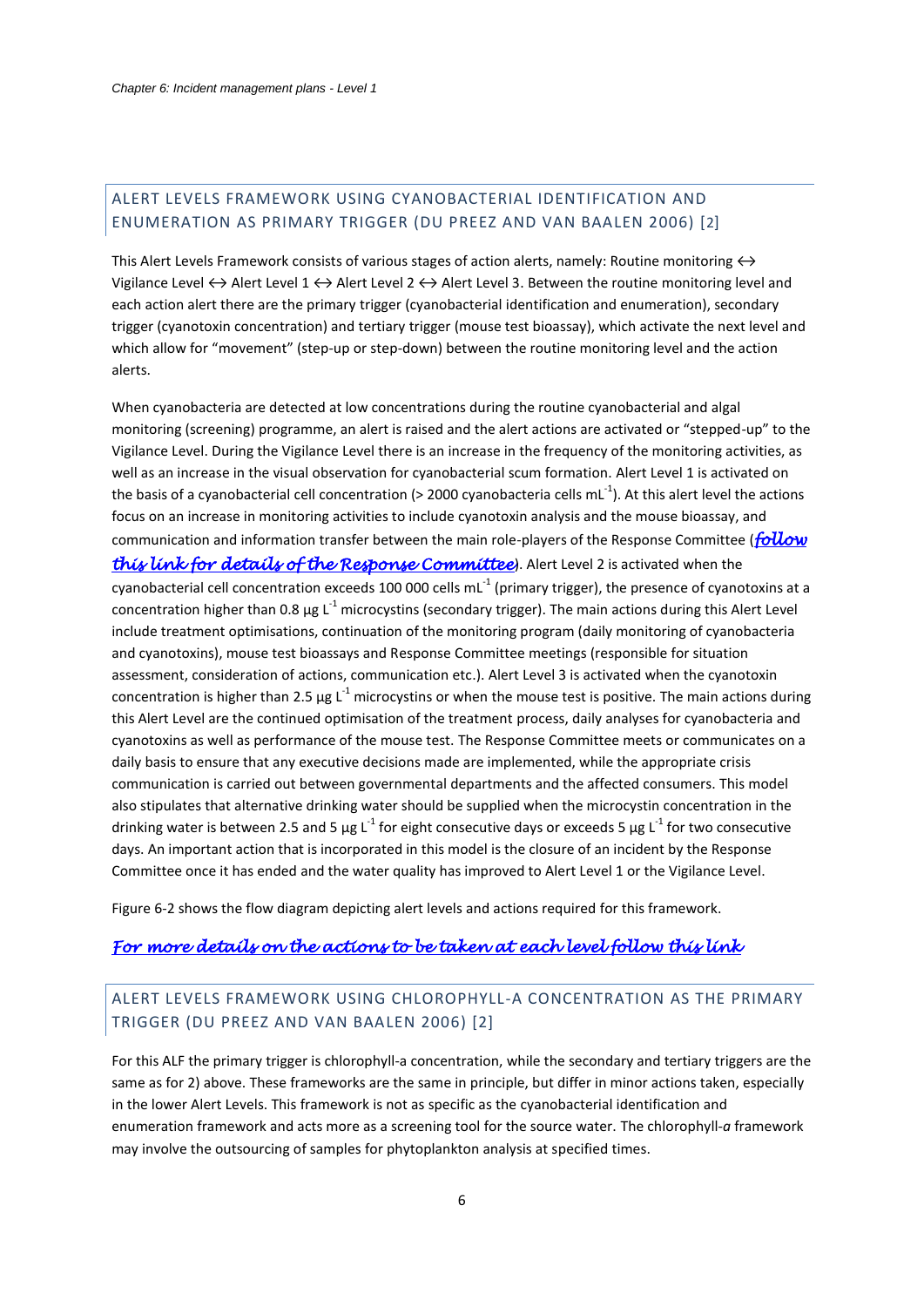*Chapter 6: Incident management plans - Level 1*

<span id="page-7-0"></span>The flow diagram describing this framework is given in the figure below [\(Figure 6-3\)](#page-9-0).

*[For more details on the actions to be taken at each level follow this link](#page-25-0)* 

*[For an example of a decision matrix that may be used in the application of the](#page-33-1)  [preferred ALF, follow this link](#page-33-1)*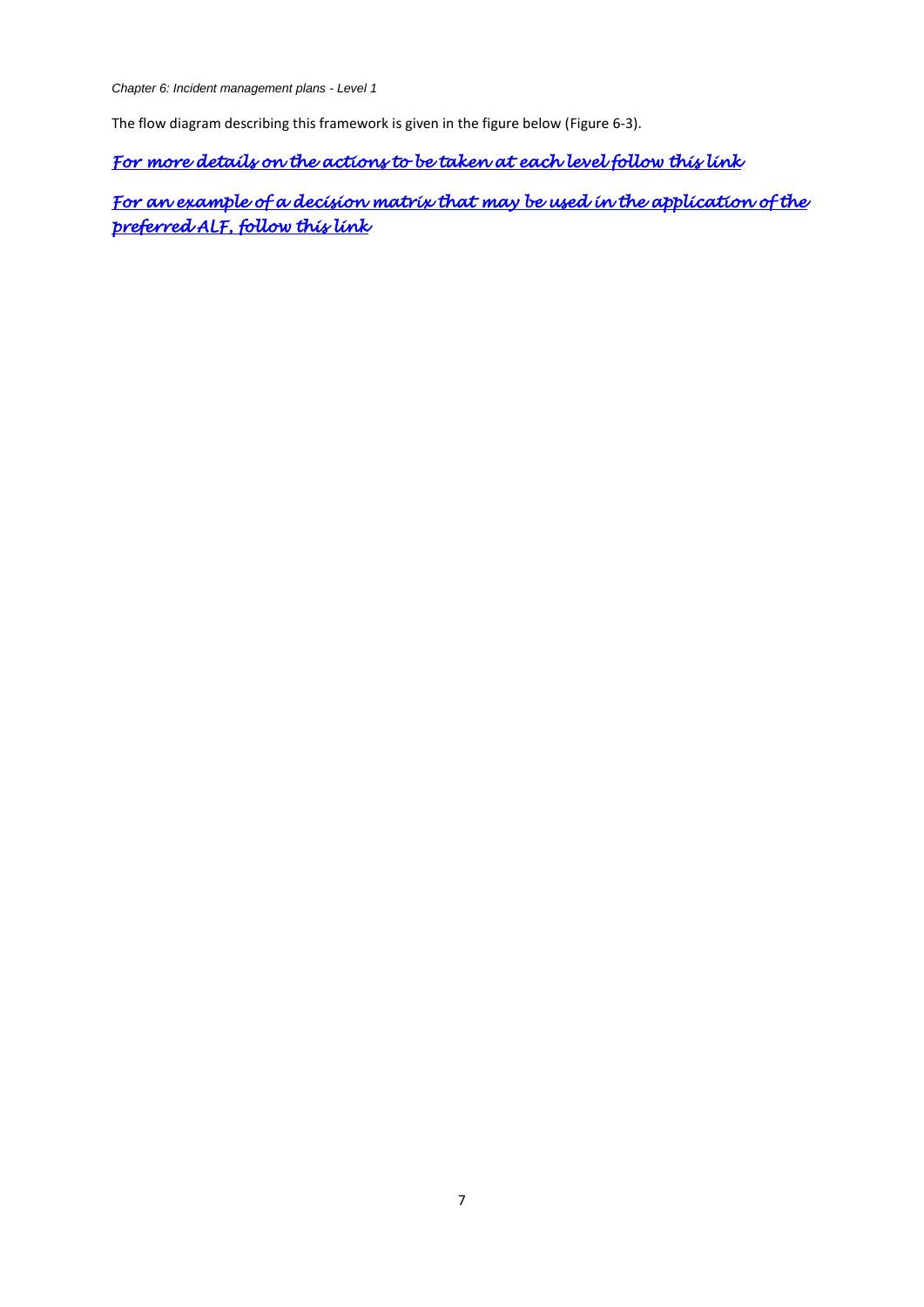

<span id="page-8-0"></span>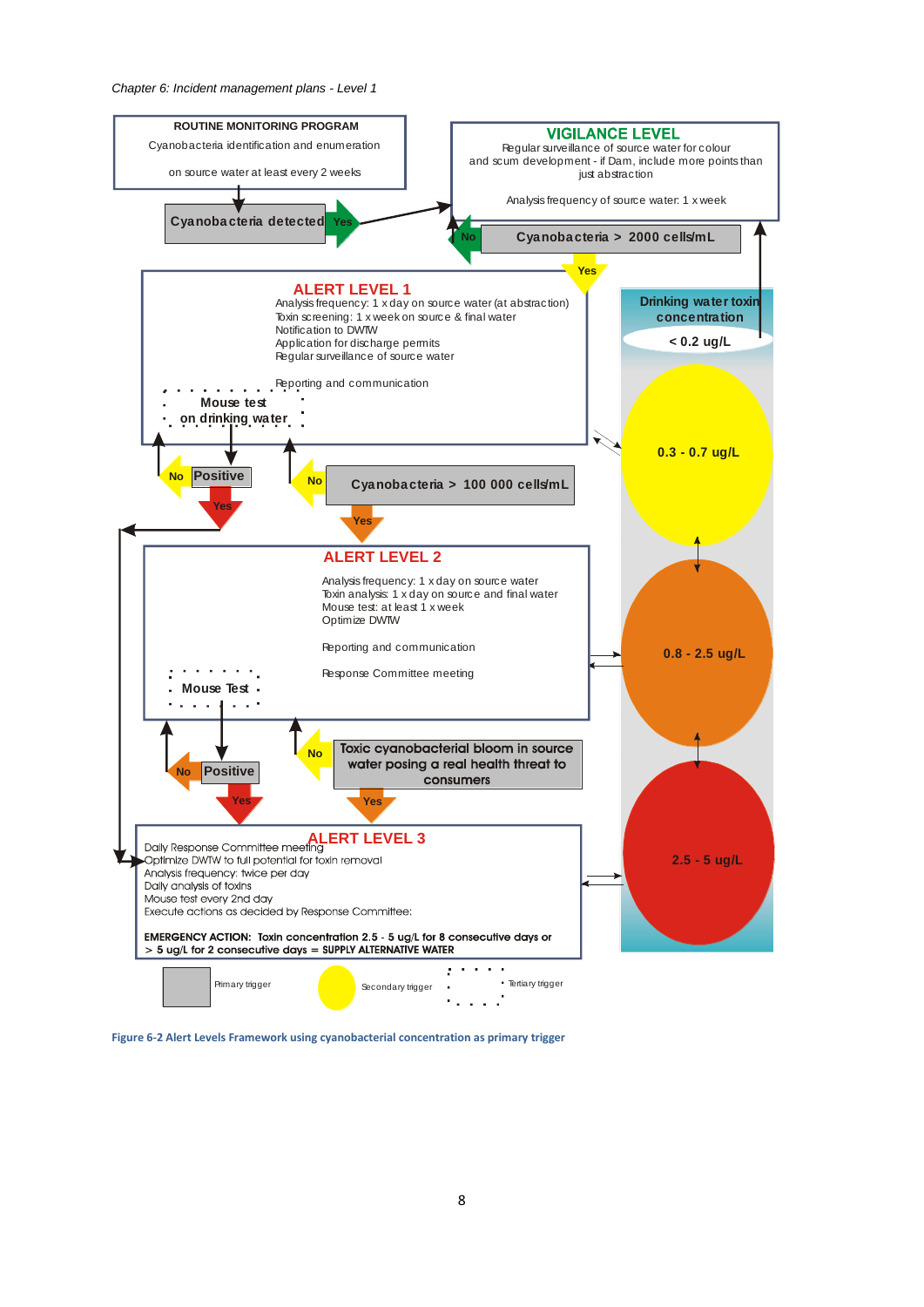*Chapter 6: Incident management plans - Level 1*



<span id="page-9-0"></span>**Figure 6-3 Alert Levels Framework using chlorophyll-a concentration as primary trigger**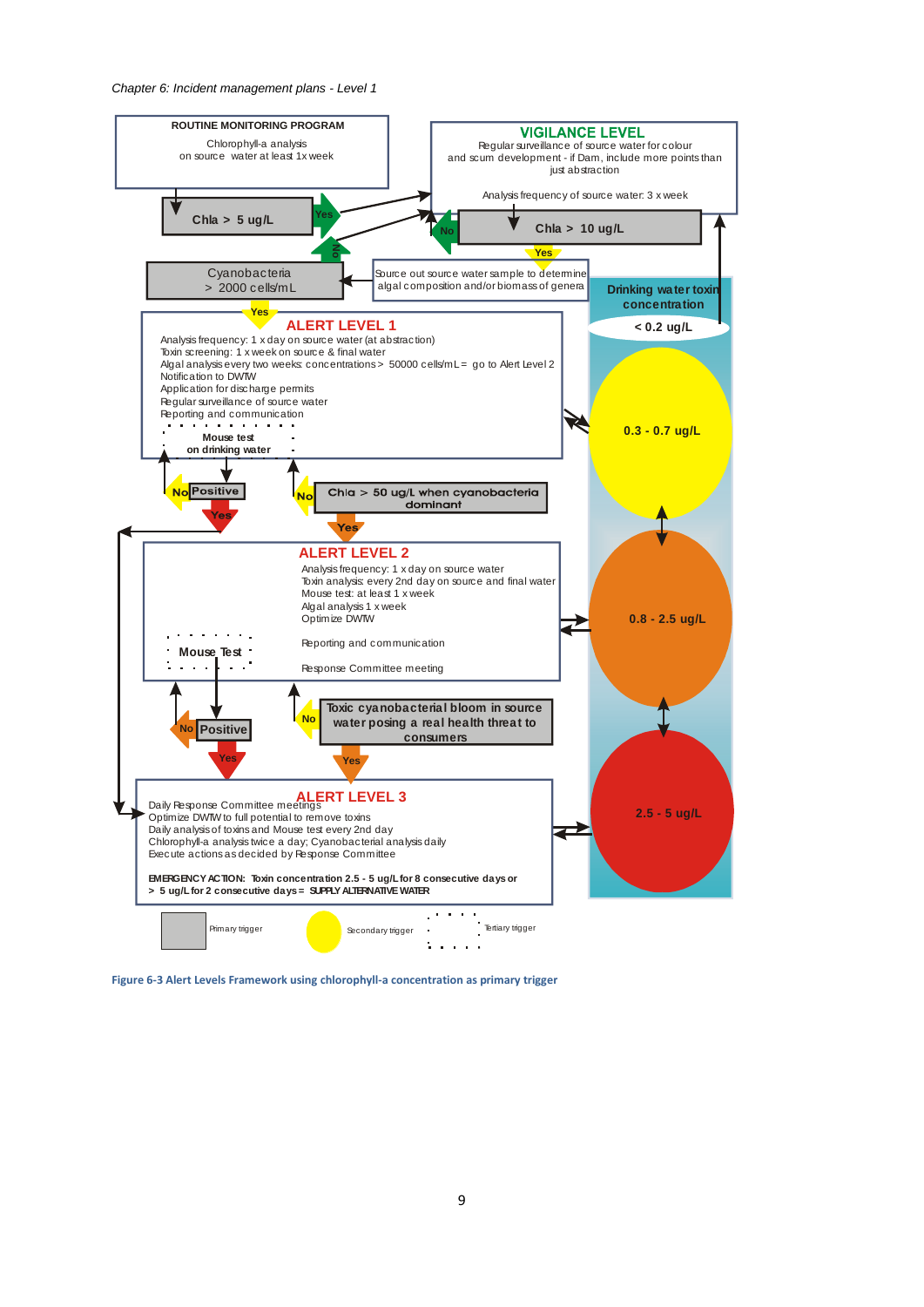#### <span id="page-10-0"></span>COMMUNICATION

An essential part of the effective application of an IMP is communication. An example of a communication matrix is given in [Figure 6-4.](#page-10-2)



<span id="page-10-2"></span>**Figure 6-4 Possible communication channels for an ALF** [\[2\]](#page-6-2)

## <span id="page-10-1"></span>DEVELOPMENT OF AN INCIDENT MANAGEMENT PLAN

<span id="page-10-3"></span>The IMP is based on the chosen framework, and developed to apply specifically to the water utility and each water source and treatment facility. It is recommended that the development of the incident management plans for cyanobacteria be an integral aspect of the application of the overall WHO Water Safety Planning process for the combination of the water source and treatment facility [3]. In particular the treatment systems, or control measures at each facility should be assessed for the ability to reduce toxin concentrations to the required levels, and processes optimised or modified where required. This will be specific to the particular facility and may include offtake variation, powdered activated carbon dosing, increased chlorine dosing.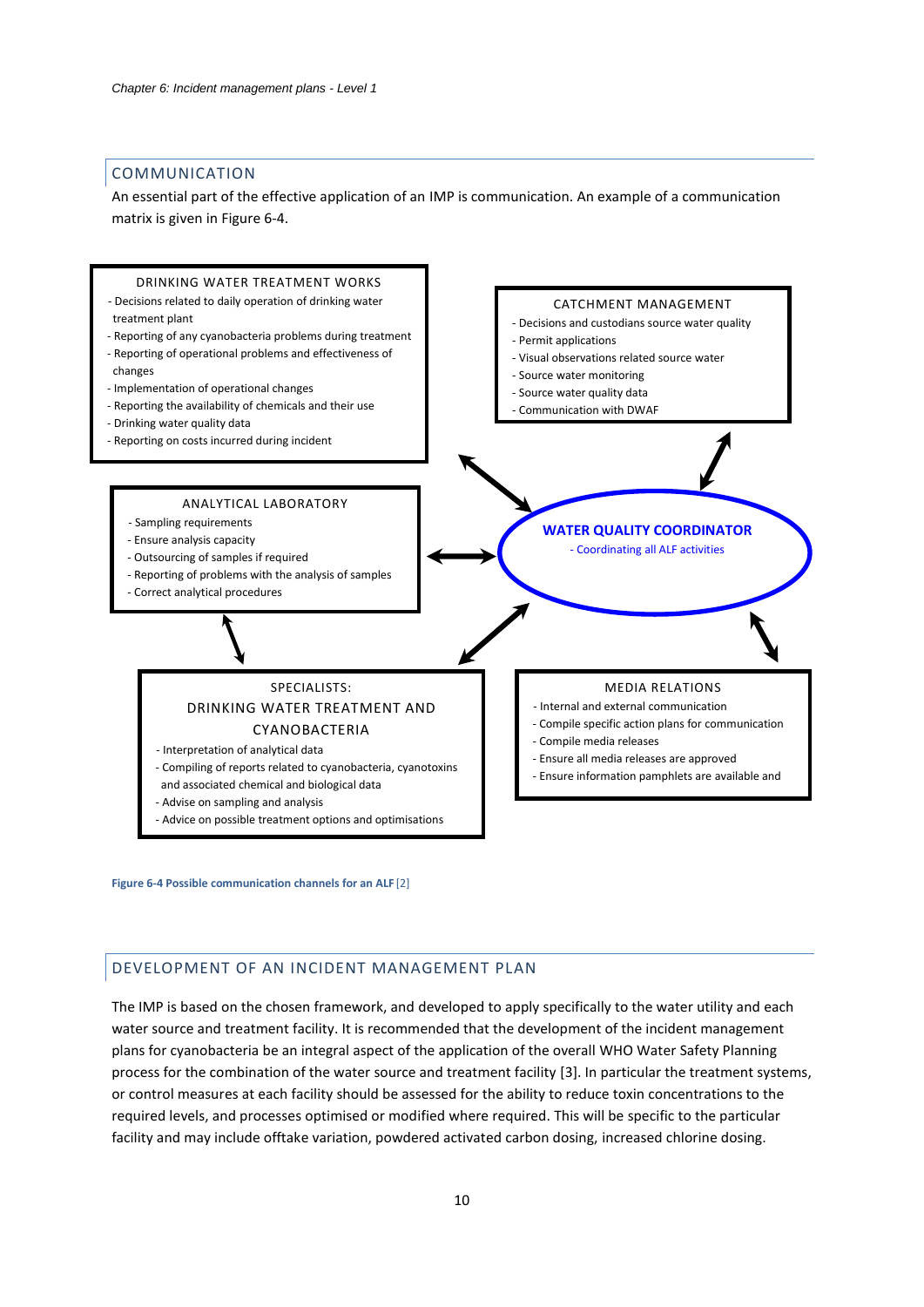#### *Chapter 6: Incident management plans - Level 1*

According to the WHO [\[3\]](#page-10-3) incident response or management plans should include details such as:

- **Accountabilities and contact details for key personnel, often including several organizations and** individuals
- **Lists of measurable indicators and limit values/conditions that would trigger incidents, along with a** scale of alert levels (in the case of cyanobacteria, the appropriate ALF)
- $\Box$  Clear descriptions of the actions required in response to alerts, specific for each facility
- **E** Clear guidelines and procedures for reporting and documentation of actions during an incident
- **The location and identity of the standard operating procedures of required equipment (for example** PAC dosing facilities)
- **Location of backup equipment, if appropriate**
- **Relevant logistical and technical information**
- **Checklists and quick reference guides** [\[3\]](#page-10-3)

Ideally the IMP should include a map of the water source including sampling points and critical nutrient inputs, details of the specific treatment processes and potential risks to effective removal of cyanotoxins, and contact details for water quality experts and laboratory personnel that would be required to participate in the management of an incident. All relevant staff should be aware of their responsibilities and trained appropriately, redundancy should be built into the plan in the event that key staff are not available. Communication plans should be reviewed and updated regularly as staff members change. The entire IMP should be reviewed and practised periodically to ensure preparedness of staff to react to a water quality incident. After the application of an IMS during a cyanobacteria event, an investigation, or de-brief should occur involving all staff involved in the management of the incident to identify and correct any inadequacies in the processes.

<span id="page-11-0"></span>For an example of a cyanobacteria management plan for Humbug Scrub Reservoir and treatment plant follow this link:

*[Humbug Scrub Reservoir Algal Management Plan](#page-35-1)*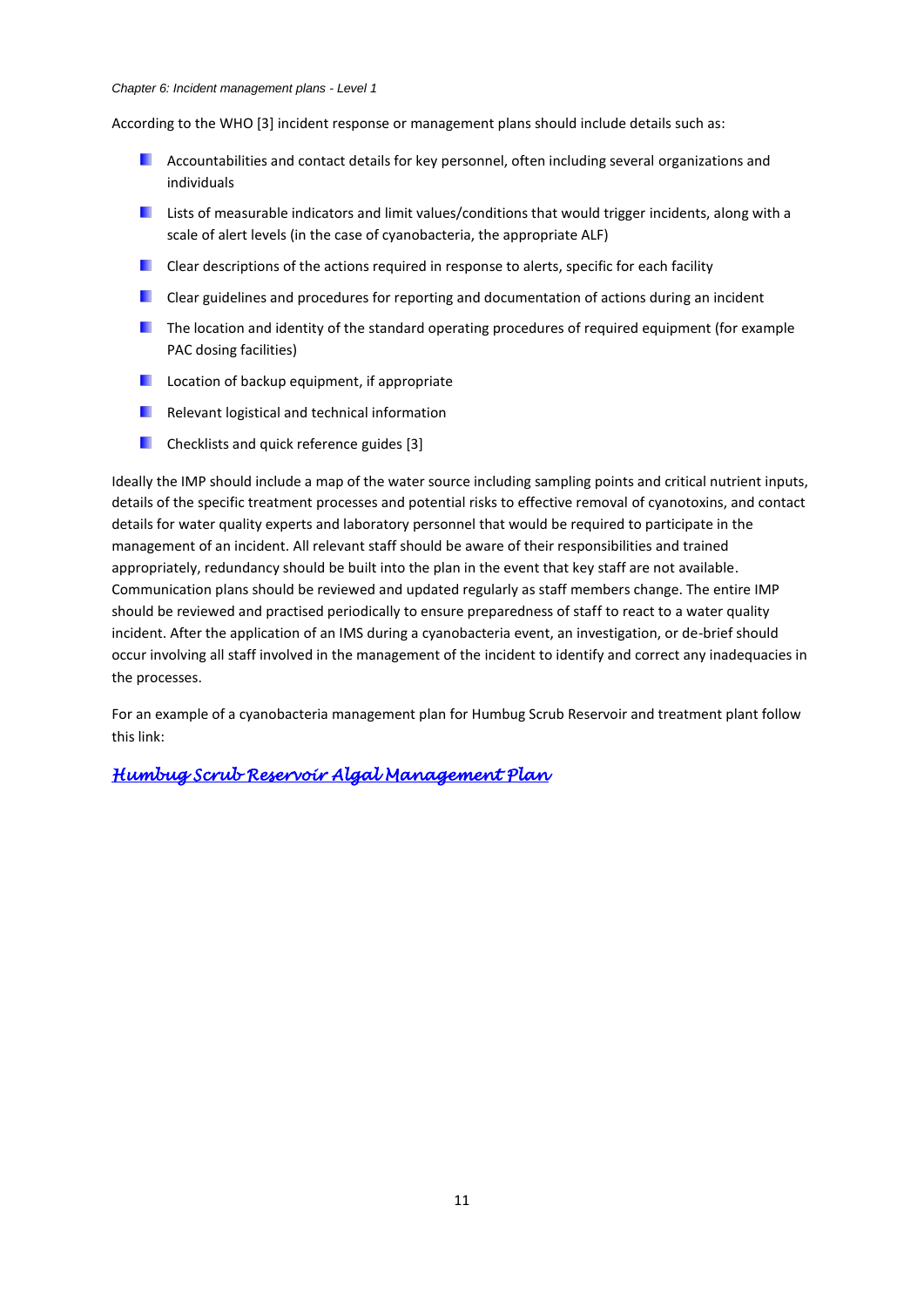# <span id="page-12-0"></span>**CHAPTER 6 INCIDENT MANAGEMENT PLANS (LEVEL 2)**

#### <span id="page-12-2"></span><span id="page-12-1"></span>OVERVIEW OF THE DEVELOPMENT OF ALERT LEVELS FRAMEWORKS

#### ALF, BURCH, 1993

<span id="page-12-5"></span>In 1993 Burch [4] developed one of the first comprehensive management frameworks based on cyanobacterial cell numbers in the source water. Alert Level 1 is triggered when low numbers (500 to 2000 cells mL<sup>-1</sup>) are detected in the source water, Alert Level 2 when there are moderate numbers (2000 to 15000 cells mL<sup>-1</sup>) and Level 3 when there are persistently high numbers (> 15000 cells mL<sup>-1</sup>), which are toxic. During the Alert Level 1 and Alert Level 2 phases the water supply is considered to be of acceptable quality, but at Alert Level 3 it is considered to be unsafe. The Burch model is further useful to drinking water utilities as it also describes some operational actions (e.g. altering off-take depth, the deployment of booms, the use of PAC, etc.) that could be undertaken, as well as the analyses (e.g. cyanobacteria identification, cyanotoxins analysis) and the consultation that should be undertaken. The Burch model thus formed a generic framework, which could be or has been adapted by many drinking water utilities to include in their specific incident management plans.

## *[Return to level 1](#page-1-2)*

## <span id="page-12-3"></span>ALF, WHO, 1999

In 1999 the World Health Organisation [5] proposed an Alert Levels Framework for cyanobacteria which is also triggered by different cyanobacterial concentrations in the source water, which are then translated into a Vigilance Level, an Alert Level 1 and an Alert Level 2, with appropriate actions and responses. The Vigilance Level is activated when cyanobacteria are detected at low concentrations. The main actions initiated at this level are an increase in monitoring activities and inspection of the source water at the intakes. Alert Level 1 is activated when the cyanobacterial cell concentration is > 2000 cyanobacteria cells/mL, or the chlorophyll-*a* concentration of the source water exceeds 1  $\mu$ g L<sup>-1</sup>. At these cell or chlorophyll-a concentrations it is considered possible that the WHO guideline for microcystin-LR could be exceeded in the source water. At this alert level the main interventions include the expansion of the monitoring program to include cyanotoxin analysis, the feasibility of reducing the intake of cyanotoxins from the source water, an assessment of the capacity of the drinking water treatment works to remove cyanobacteria and cyanotoxins and possible early communications with public health authorities. Alert Level 2 is activated when the cyanobacterial cell concentration exceeds 100 000 cells mL<sup>-1</sup>, the chlorophyll-a concentration of the source water exceeds 50 µg L  $<sup>1</sup>$  and the cyanobacteria are toxic. The main actions during this alert level include continuing with the</sup> monitoring program and treatment optimisations, consideration of activating alternative water supply plans, increased communication with health authorities and more extensive media releases.

# *[Return to level 1](#page-1-2)*

## <span id="page-12-4"></span>CIMF, VAN BAALEN AND DU PREEZ, 2001

Van Baalen and Du Preez [6] developed a Cyanobacterial Incident Management Framework (CIMF) for drinking water utilities based on the principles of the Burch [\[4\]](#page-12-5) and WHO [\[3\]](#page-10-3) models, but adding additional criteria to make it more practical for day-to-day application by drinking water treatment managers. The Van Baalen and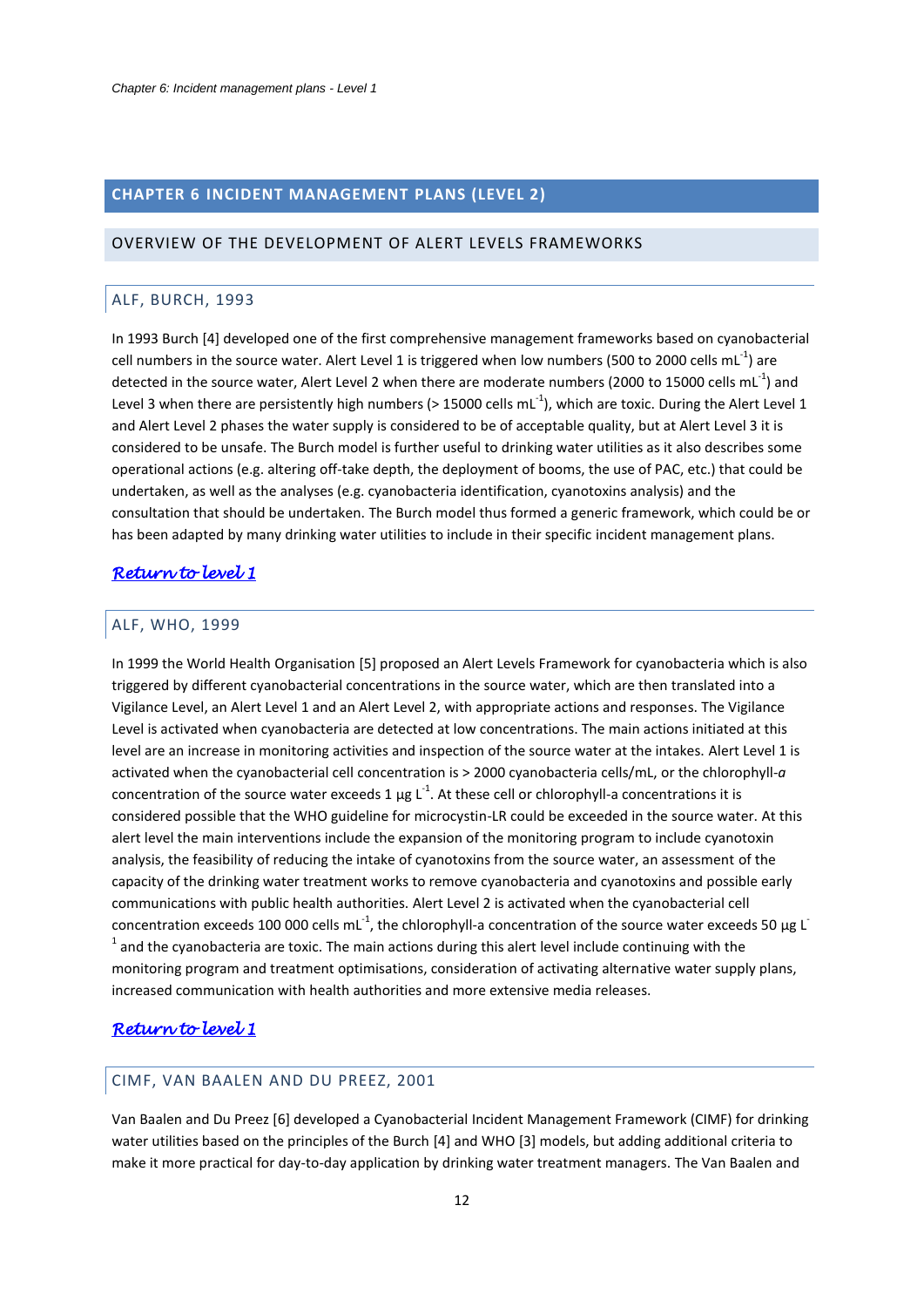Du Preez CIMF model consists of various action levels, namely: Routine monitoring  $\leftrightarrow$  Vigilance Level  $\leftrightarrow$  Alert Level  $1 \leftrightarrow$  Alert Level 2  $\leftrightarrow$  Alert Level 3. Between each action alert there are primary triggers (phytoplankton identification and enumeration), secondary triggers (cyanotoxin concentration) and tertiary triggers (mouse bioassay test results), which allow for "movement" (step-up or step-down) between the action alerts.

## *[Return to level 1](#page-1-2)*

# <span id="page-13-0"></span>DRAFT NATIONAL PROTOCOL FOR THE MONITORING OF CYANOBACTERIA AND CYANOTOXINS, BURCH *ET AL.*, 2003

In 2003 Burch *et al.* [7] developed a national protocol for the monitoring of cyanobacteria and cyanotoxins in surface fresh waters for use in Australia. This protocol includes an Alert Levels Framework for drinking water supply, information on cyanobacteria, cyanotoxins, sampling procedures and analysis procedures for cyanobacteria and cyanotoxins. The Alert Levels Framework primarily uses the cyanobacterial biomass as trigger between the alert levels, ranging from a Detection Level (cyanobacteria > 500 cells mL<sup>-1</sup>), to Alert Level 1 (cyanobacteria > 2000 cells mL<sup>-1</sup>), to Alert Level 2 (cyanobacteria > 5000 cells mL<sup>-1</sup>), and finally to Alert Level 3 (cyanobacteria > 50000 cells mL<sup>-1</sup>). Biovolumes for the cyanobacteria are also included as trigger values should cell counts not be available. Cyanotoxin analyses are also required throughout the framework and are necessary to assess the risk to the consumer.

## *[Return to level 1](#page-1-2)*

<span id="page-13-1"></span>SELECTION AND APPLICATION OF THE APPROPRIATE ALERT LEVELS FRAMEWORK FOR DRINKING WATER PRODUCTION

## <span id="page-13-2"></span>DETAILED ACTIONS OF ALF, NEWCOMBE *ET AL.,* 2009 [\[1\]](#page-2-1)

## LEVELS OF THE FRAMEWORK

## DETECTION LEVEL

This level encompasses the early stages of bloom development, where cyanobacteria are first detected at low levels in raw water samples. The cell numbers for this level are somewhat arbitrary,  $\geq 500$  cells mL<sup>-1</sup> and < 2,000 cells mL $^{-1}$ . Taste and odours may become detectable in the supply, although this does not necessarily indicate the presence of toxic cyanobacteria. If a routine monitoring program is not in place, this is the appropriate time to sample and dispatch the samples to a laboratory for confirmation of the presence of cyanobacteria. If there is no routine program the recommendation for monitoring is to commence weekly sampling and cell counts at a representative location(s) in the water body. The presence of low population densities of cyanobacteria could still mean there is the potential for the formation of localised surface scums, and operators should regularly inspect raw water offtakes for scums or discoloured water.

## ALERT LEVEL 1

Alert Level 1 represents the level at which the cyanobacterial population is established, and localised high numbers may occur.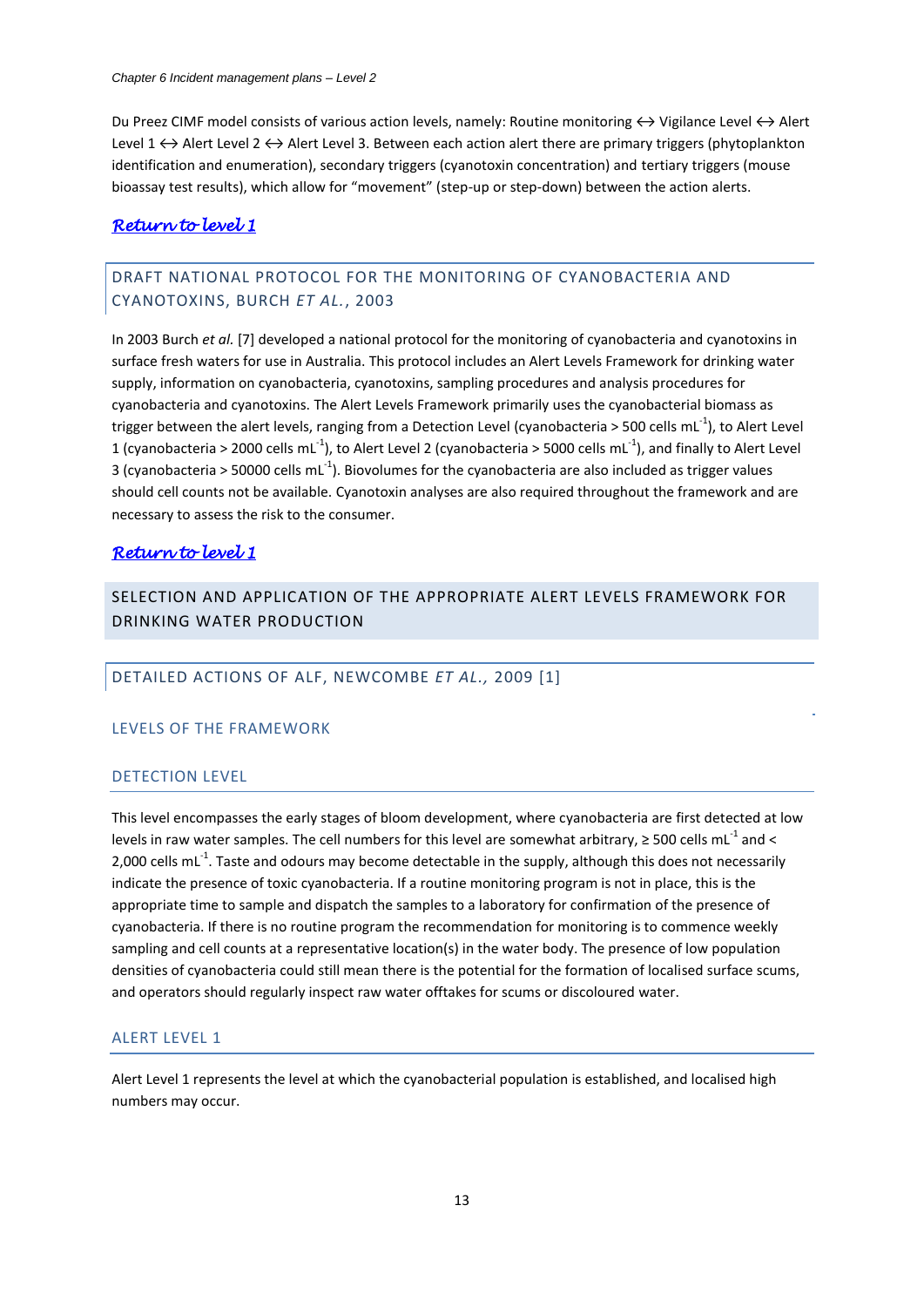The threshold for this level is a cell number ≥ 2,000 cells mL<sup>-1</sup> and < 6,500 cells mL<sup>-1</sup> of *Microcystis aeruginosa* for a sample taken at the source water intake for the drinking water supply, or a total biovolume of all cyanobacteria of ≥ 0.2 and < 0.6mm<sup>3</sup> L<sup>-1</sup> where a known toxin producer is dominant [\(Table 6-1\)](#page-3-0).

The variability around a cell count result of 2,000 cells mL<sup>-1</sup> is likely to be in the range of 1,000-3,000 cells mL<sup>-1</sup>. This is based upon a likely precision of  $\pm$ 50% for counting colonial cyanobacteria such as *Microcystis aeruginosa* at such low cell densities. For counting filamentous cyanobacteria such as *Anabaena circinalis* the precision is likely to be much better at these cell densities ( $\approx$  ±20%), giving an actual likely cell density in the range of 1,600-2,400 cells mL<sup>-1</sup> for a reported result of 2,000 cells mL<sup>-1</sup> (see Chapter 3).

The definition for Level 1 is relatively conservative and has been chosen to indicate a point that represents a cell density providing a buffer, or time margin, of 4-6 days before the guideline for toxin in raw water could be exceeded (i.e. Level 2 conditions) if the population is toxic and is actively growing. This is based upon a population doubling rate of 4 days which is equivalent to a growth rate of  $\mu$ =0.17 d<sup>-1</sup>.

Alert Level 1 may require notification and consultation with health authorities and other agencies for ongoing assessment of the status of the bloom. Contact with health authorities may be made initially when this level is reached, but may not need to be made weekly if local conditions deem this unnecessary. For instance, if the dominant cyanobacterium present is not known to be problematic based on prior testing and experience (e.g. *Aphanocapsa* sp.), this alert level can be adjusted to suit the local situation.

The requirement for information on toxicity assessment at this level will depend upon advice and discussion with health authorities. It will also depend upon circumstances such as: whether the cyanobacteria are known toxigenic species, past history of toxicity, nature of the supply and associated water treatment, local sensitivity in relation to this supply, etc. This consultation should be initiated as early as possible and continue after the results of toxicity testing and/or toxin analysis become available.

The bloom population should be sampled to establish the extent of its spread and variability. Special samples (concentrated scums and/or grab samples representative for the raw water intake) should be collected and dispatched for toxicity testing or toxin analysis.

This level may warrant operational intervention in drinking water supply, such as the deployment of booms adjacent to offtakes, or changing the depth of drinking water abstraction. Mixing or destratification may be useful in some circumstances to reduce cyanobacterial growth. Treatment with algicides may be an emergency measure in some situations and should be restricted to reservoirs only; its applicability also depends upon local environmental regulations.

#### ALERT LEVEL 2

Alert Level 2 is the next stage at slightly higher cell numbers of potentially toxic cyanobacteria. The threshold for Level 2 (in the absence of toxin information) is cell numbers and/or biovolume that could indicate the potential for a toxin hazard at or above the guideline level if:

- 1. the population was highly toxic, and
- 2. all toxins were released and water treatment is ineffective for their removal.

This level is characterised in general terms by an established bloom with moderately high numbers showing a trend upwards over several successive samples at sampling frequencies of at least twice per week. The cyanobacterial population is likely to have developed to the extent that localised surface scums may form where scum-forming species are prevalent.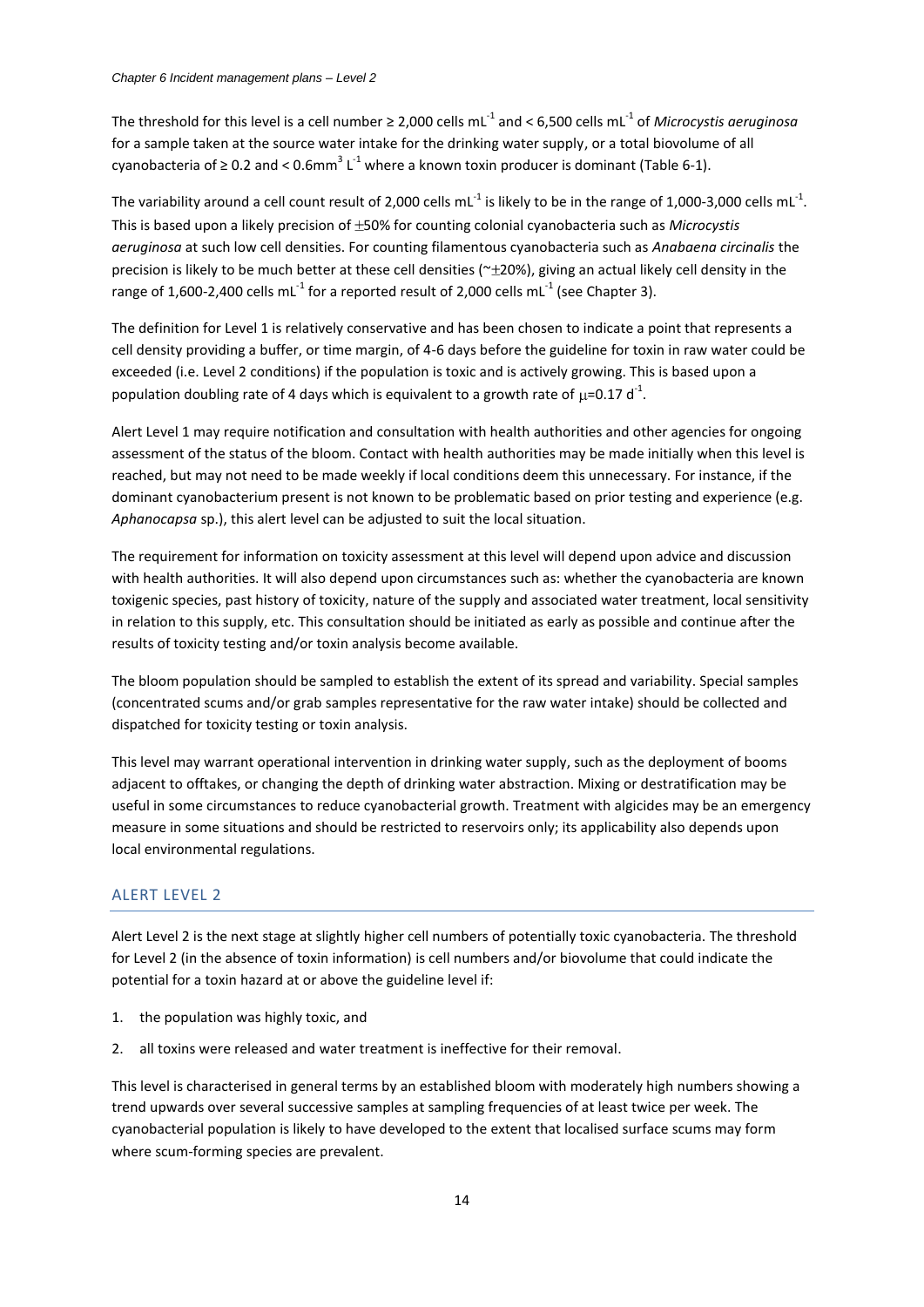Two thresholds definitions for Level 2 [\(Table 6-1\)](#page-3-0) are:

- Cell numbers  $\geq$  6,500 cells mL<sup>-1</sup> for *Microcystis aeruginosa* or
- <span id="page-15-0"></span>Total biovolume of other cyanobacteria of  $\geq$  0.6 mm<sup>3</sup> L<sup>-1</sup>, where a known toxin producer is dominant or for local conditions (Note that this is given at 1 significant figure)

The cell numbers for Level 2 ( $\geq$  6,500 cells mL<sup>-1</sup>) are the preliminary "hazard surrogates" given in the Australian Drinking Water Guidelines (ADWG) for toxic *Microcystis aeruginosa* equivalent to the microcystin guideline of 1.3 μg L<sup>-1</sup> (Fact Sheet 17a) [8]. The approximate biovolume of 0.6 mm<sup>3</sup> for other cyanobacteria (toxigenic or of unknown toxicity status) is equivalent to 6,500 cells mL<sup>-1</sup> of *M. aeruginosa*. This biovolume of cyanobacterial cells could be equivalent to the ADWG guideline for microcystins if the cyanobacteria was found to be toxic and to produce microcystins. Furthermore, it is assumed that for blooms and populations of uncharacterised cyanobacteria, the hazard from toxicity is unlikely to exceed the worst case for an equivalent biovolume of highly toxic *Microcystis aeruginosa* containing microcystin. Therefore using this biovolume as indicator of potential toxin hazard in the first instance should allow protection from significant risk while further assessments are made.

As more information about toxicity of different cyanobacteria becomes available it is also possible to develop more specific definitions of Alert Levels for different species of toxic cyanobacteria.

Alert Level 2 represents the point where the operators and health authorities may decide to issue a health warning or notice in relation to suitability of the water for consumption. This would follow a health assessment and depend upon circumstances such as availability and performance of water treatment, consumption patterns, etc. It is also possible that an operator may decide to issue advice or a notice at cell numbers lower than these thresholds.

It may be acceptable to continue to supply drinking water from source water even with a positive toxicity result, dependent upon a risk assessment by the health authorities that may recommend specific action to protect more susceptible population groups. The operational interventions at this level are the same as those for Alert Level 1.

## ALERT LEVEL 3

The threshold definition for Alert Level 3 is cell numbers of  $\geq 65,000$  cells mL<sup>-1</sup> of the toxic species M. *aeruginosa* (i.e. toxins confirmed by analytical or bioassay techniques) in the raw water adjacent to the offtake. Alert Level 3 is alternatively defined by the total biovolume of other toxic cyanobacteria  $\geq$  6 mm<sup>3</sup> L<sup>-1</sup> (see [Table 6-1\)](#page-3-0). The cell number for Level 3 represents ten times the Australian Drinking Water Guidelines for toxic *Microcystis aeruginosa* (Fact Sheet 17a) [\[8\]](#page-15-0) of 6,500 cells mL<sup>-1</sup>, and is also equivalent to approximately 13  $\mu$ g L<sup>-1</sup> microcystin-LR. This describes an established toxic bloom with high cell numbers and possibly localised scums. The sampling program will have indicated that the bloom is widespread with no indication of a cyanobacterial population in decline in the short term. Conditions in Level 3 are indicative of a significant increase in the risk of adverse human health effects from the water if it were untreated, or treated by an ineffective system, even for short-term exposure.

The cell count in Level 3 can be a trigger for the immediate notification to health authorities, but this would only be in a situation where this has not occurred earlier (at Level 1 or 2). This would occur where there was no prior information from an ongoing monitoring program, and treatment is limited or its performance for toxin removal is untested. This could be a scenario where a one-off sample or result is the initial discovery of a major bloom in the source water. By definition the circumstances for Level 3 are that there is some potential for adverse public health outcomes if these high numbers are present in the source water or supply combined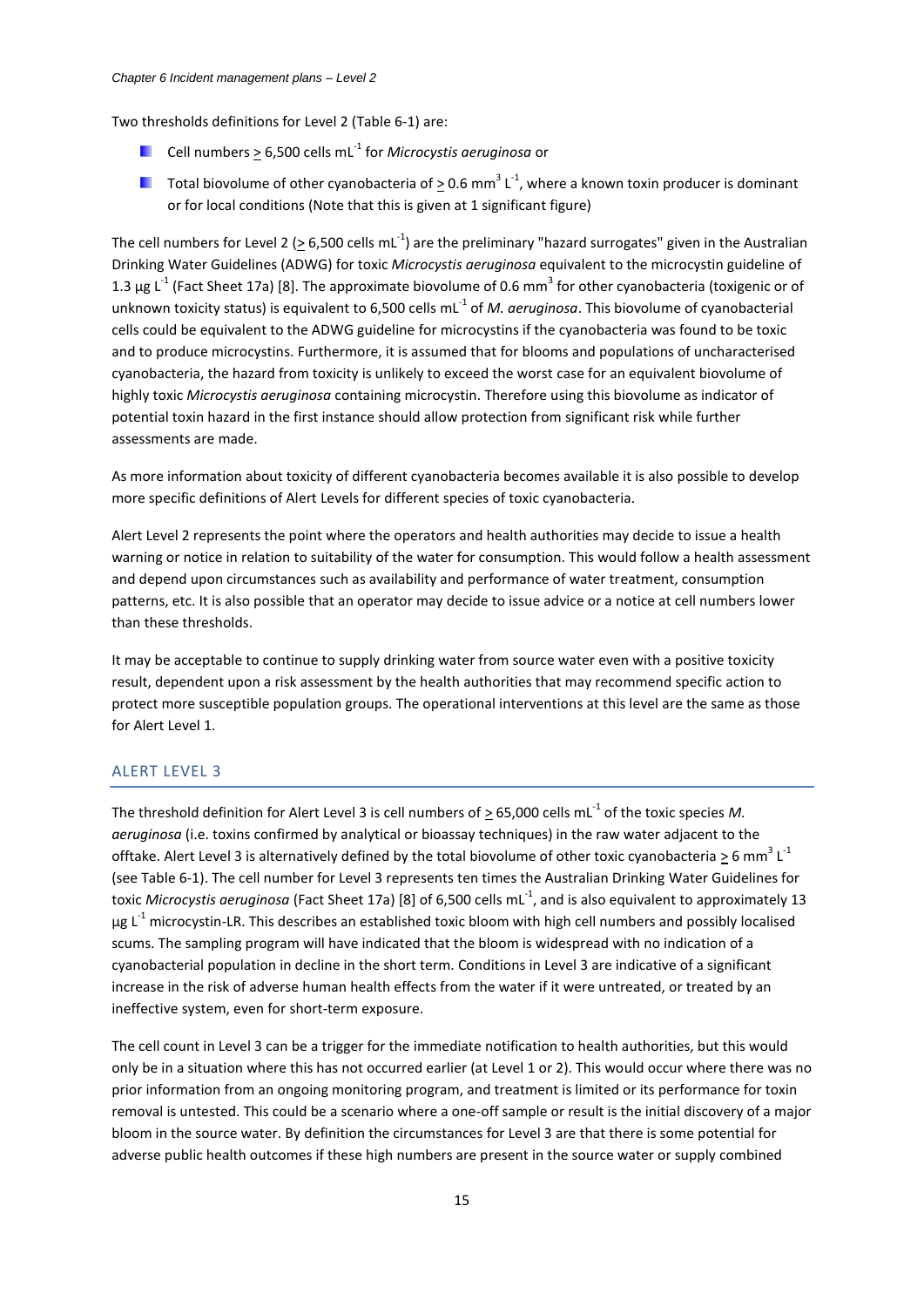with the nature of the water treatment, the population sensitivity, and their consumption patterns. High cell numbers also mean there is potential for much higher localised concentrations, i.e. surface scums and, depending upon the position of the offtake, this could then mean that very high cell numbers could be entering the supply for short periods and this may not be captured by the monitoring program.

If activated carbon (powdered or granular) or an advanced oxidation process such as ozone is available in the treatment process, it is likely it will be needed at this level. The treated water should be monitored for the specific cyanotoxins occurring in the source water to confirm their removal.

The application of algicides in this phase can potentially enhance problems for treatment by releasing high concentrations of dissolved toxins as a result of cell rupture. Where coagulation and filtration systems generally remove cell-bound toxins, dissolved toxin is more likely to break through the treatment system (Chapter 5).

If water treatment is unsatisfactory for toxin removal, and toxins are present in supply at concentrations significantly above the guideline then Level 3 may result in the activation of a contingency water supply plan that is appropriate for the operator and the system. This may involve switching to an alternative supply for human consumption, or in some circumstances the delivery of safe drinking water to consumers by tanker or in bottles. More extensive media releases and even direct contact with appropriate advice to customers may be necessary. Where advice is provided to the public because of a cyanobacterial hazard to human health it may be appropriate to indicate that the water would be suitable for purposes such as washing, laundry, toilet flushing etc. Closure of a public drinking water supply because of a cyanobacterial hazard in source water is not likely to be justified since potential hazards from disruption of supply (public hygiene and fire-fighting, etc.) are likely to be worse than the cyanobacterial hazard.

Monitoring of the bloom should continue, to determine when it is in decline, so that normal supply can be resumed. Monitoring is usually only warranted at 3-7 day intervals. Experience suggests that the toxicity of a cyanobacterial population can change, but it is unlikely to become completely non-toxic or to decline in a period of a few days.

The sequence of actions at Level 3 should follow through to deactivation of an emergency with advice and media releases to confirm this. It is possible that the collapse of a bloom, or management action such as flushing and control of scum, could lead to a rapid decline from Level 3 back to Level 1 or beyond. Likewise the sequence might escalate rapidly, bypassing Level 1 & 2, if adequate monitoring and early warning information is not available.

#### CUSTOMER AND MEDIA INFORMATION

Providing information to consumers and media liaison are important aspects of managing water quality problems associated with cyanobacterial blooms. Information should be prompt and concise with detail about reasons for changes to supply and explanation for any differences in water quality. It is important for all of the agencies involved to provide coordinated and consistent advice.

The Alert Levels Framework suggests a number of points where media releases could be issued. These are in situations where consumers may experience changes in water quality, e.g. due to changes in source water quality, switching to another source water, changes in treatment, implementation of a contingency plan, or warning notices for recreational use of the source water.

The approach to releasing information will depend on the nature of the supply and the problem. For example, in major urban water supplies with sophisticated treatment infrastructure, it may not be necessary to advise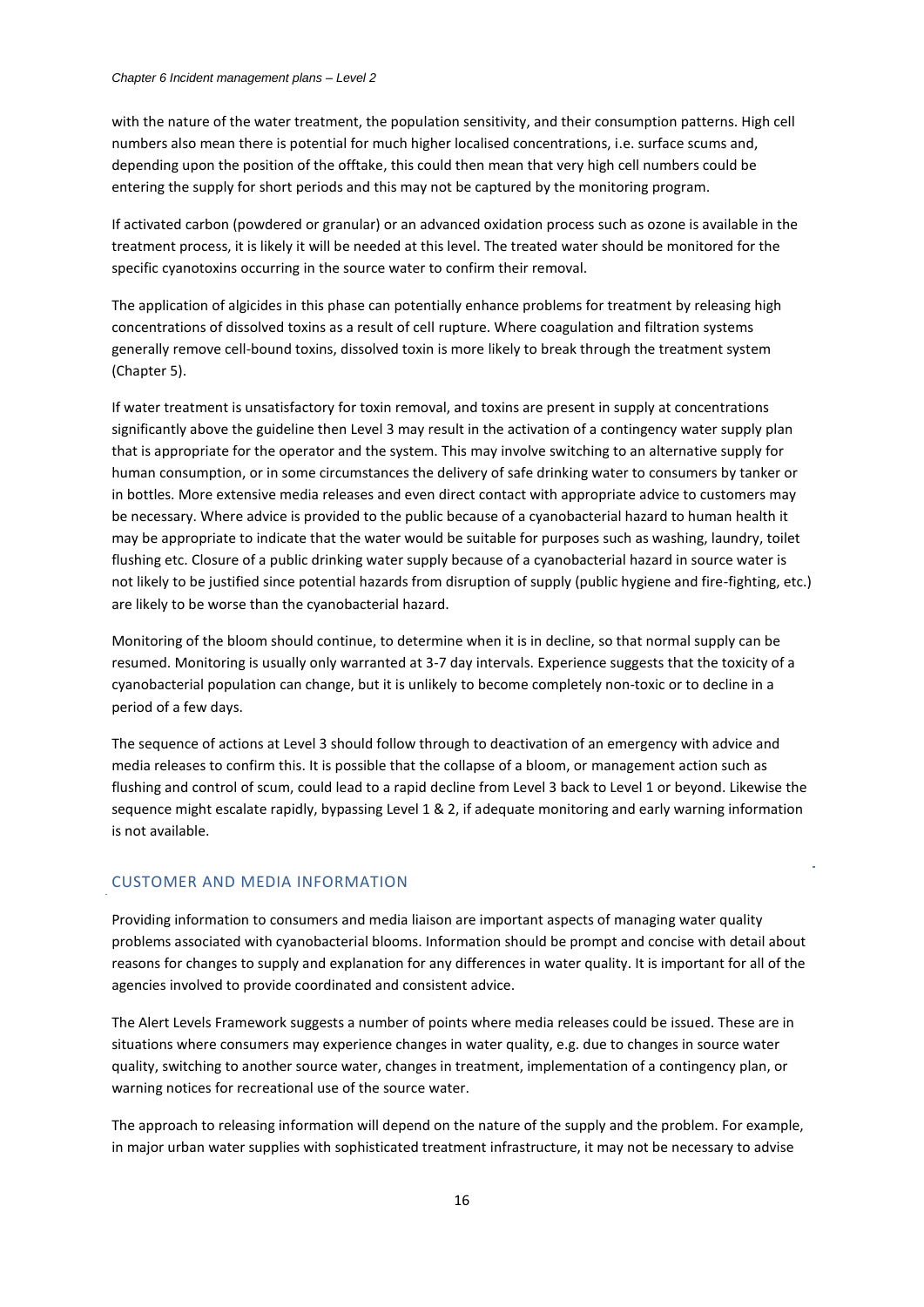*Chapter 6 Incident management plans – Level 2*

consumers, as water quality changes will not be evident. In circumstances with limited treatment, as is often the case in rural or remote areas, or if the bloom occurs in a multiple use water resource (for instance, those also used for recreation) it is important to inform consumers of the extent of the problem as part of the management strategy.

*[Return to level 1](#page-2-2)*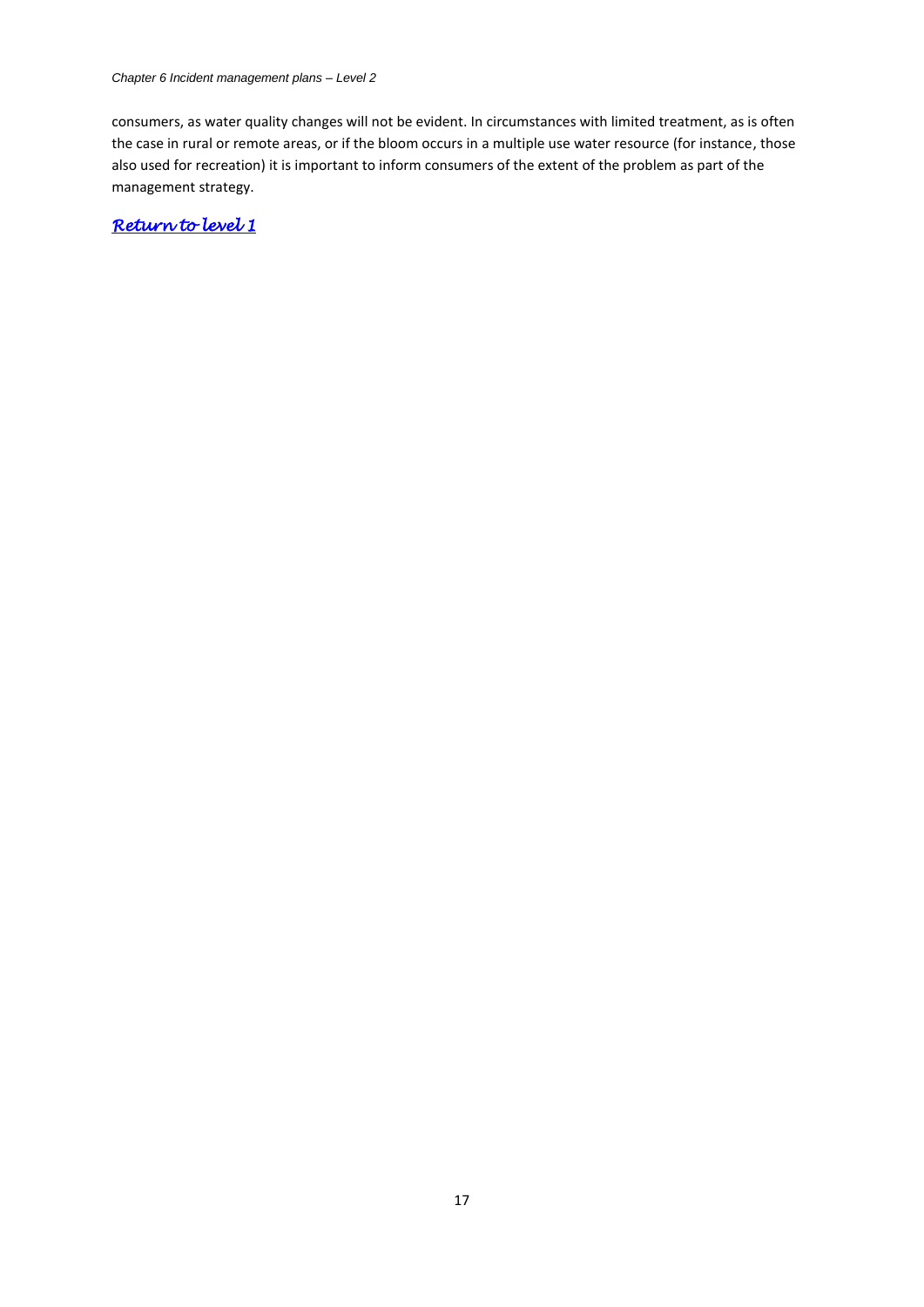# <span id="page-18-0"></span>DETAILED ACTIONS FOR THE ALERT LEVELS FRAMEWORK USING CYANOBACTERIAL IDENTIFICATION AND ENUMERATION AS PRIMARY TRIGGER (DU PREEZ AND VAN BAALEN 2006) [9]

#### ROUTINE MONITORING LEVEL

Routine monitoring refers to monitoring of the primary trigger namely cyanobacterial identification and enumeration, which is performed on the source water sample from the abstraction point at least once every two weeks. If the analysis can be performed more frequently, that would be an advantage. When a drinking water treatment works is prone to experiencing cyanobacterial/algal-related problems, or has a history of problems in their source water during summer and autumn months, it is recommended that cyanobacterial identification and enumeration analysis is included in the routine source water monitoring program.

#### ANALYSIS

Cyanobacterial identification and enumeration should be performed on the source water at least once every two weeks. It would be an advantage if this was performed more frequently.

## STEPPING–UP ACTIVATION

When cyanobacteria are detected during the routine cyanobacterial analysis then the alert is stepped-up to the Vigilance Level

#### VIGILANCE LEVEL

## REGULAR SURVEILLANCE OF SOURCE WATER

The reservoir, lake or river from which the source water is abstracted should be surveyed for the development of colour and scum associated with a cyanobacterial bloom (excessive cyanobacterial growth). The first site that should be examined is the area around the abstraction point. However, areas close to the shore are usually good places to detect increased algal growth because of the concentration effect in shallow waters. The reason for "looking" for scum development in other areas of a reservoir is that many cyanobacterial species can concentrate in the top layers of the water because of the presence of gas vacuoles and can quite easily be transported by the wind from one location in a dam to another. Therefore, even though cyanobacteria may not be spotted at the abstraction point, this situation can easily change over a short period of time (within hours) by a change in the wind direction whereby a bloom present in another area of the dam will concentrate in the abstraction area.

In a river, the bloom develops as the water moves downstream and then appears at an abstraction point for a short period (pulse or plug flow). In some slow-flowing rivers frequent monitoring supports the detection of increases in cyanobacterial concentration over time. When a river has weirs or naturally-impounded areas it is more likely that cyanobacteria- and algal-related problems will occur there, if they are going to occur at all. People abstracting water along the rivers can also establish a network between companies, and the local community (then it is important to select a central coordinator), whereby the upstream users can notify the downstream users if a "pocket" of high cyanobacterial or algal biomass is seen moving downstream.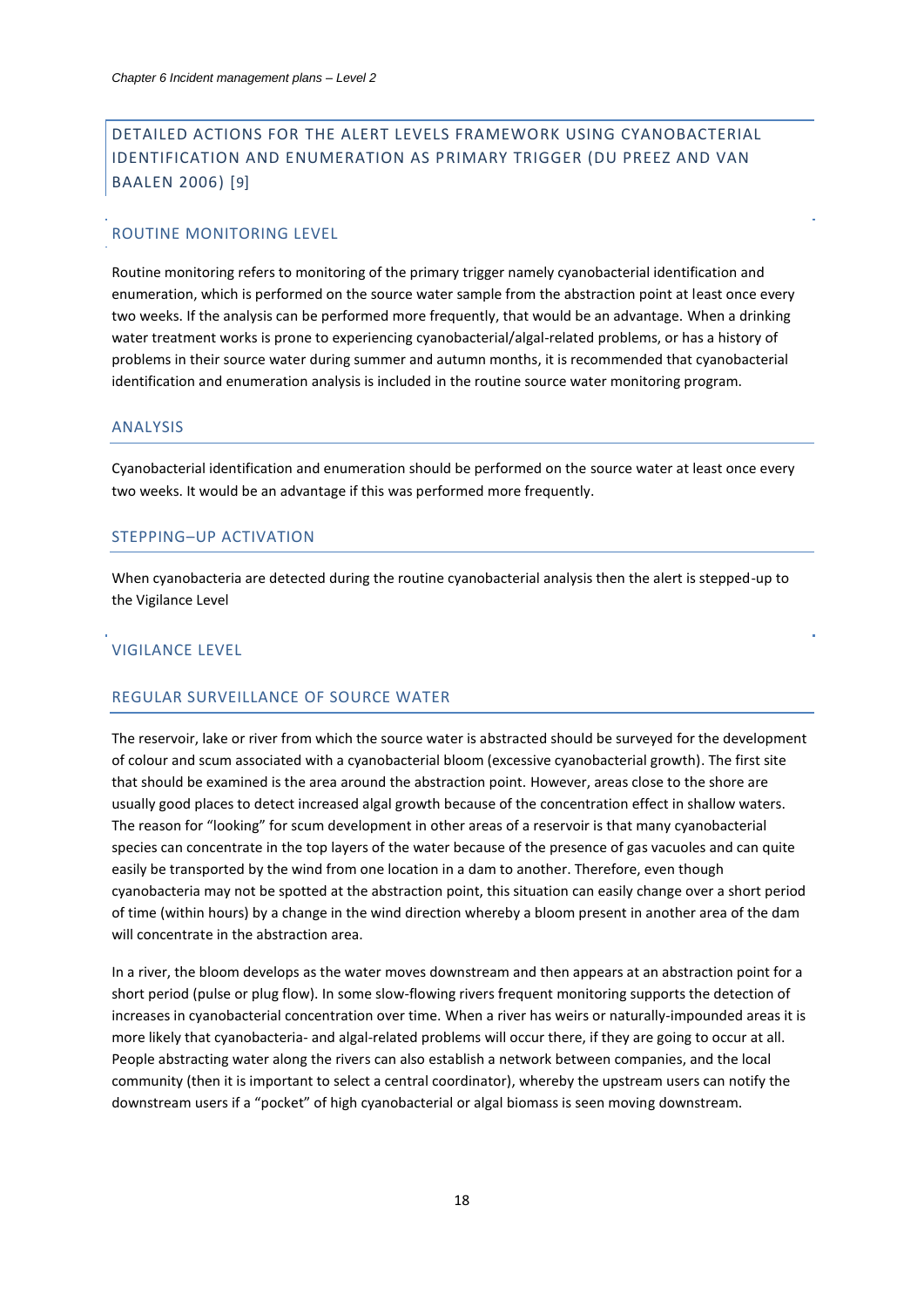#### ANALYSIS

Cyanobacterial identification and enumeration should be performed at least once per week on the source water.

## STEPPING–UP ACTIVATION

When the cyanobacterial concentration of the source water exceeds 2000 cells mL<sup>-1</sup>, the alert must be stepped-up to Alert Level 1.

#### STEPPING–DOWN ACTIVATION

When cyanobacteria are not detected for 14 consecutive days during the routine cyanobacterial analysis of the source water then the alert is stepped-down to the routine monitoring level.

## ALERT LEVEL 1

## REGULAR SURVEILLANCE OF SOURCE WATER

Increase the surveillance of the reservoir (as described under Vigilance Level), from which the source water is abstracted to at least once a week for the development of colour and scum associated with a cyanobacterial bloom (excessive cyanobacterial growth).

#### ANALYSIS

Cyanobacterial identification and enumeration analysis must be performed daily on the source water at the abstraction point.

#### CYANOTOXIN SCREENING/ANALYSIS

Cyanotoxin screening refers to the determination of cyanotoxin concentration. It is important to perform a cyanotoxin analysis on the source and the final water. The more comprehensive the better, as appropriate management is more effective when the data are more representative. Results from the source water will indicate if there are any cyanotoxins present and results from the final water will indicate how well the process is performing in removing these toxins (if at all) as well as the potential risk to the consumer.

The frequency of analysis should be at least once per week. If the drinking water utility does not have the capacity to perform cyanotoxin analysis it is important to outsource the samples to laboratories that have that capacity.

#### MOUSE TEST BIOASSAY

If feasible, a mouse test bioassay is performed to establish whether a water sample has a toxic effect on a mouse. A mouse test bioassay is performed at least on the drinking water during cyanobacterial dominance in the source water. The main objective with the mouse test bioassay is to confirm that no other cyanotoxins are present.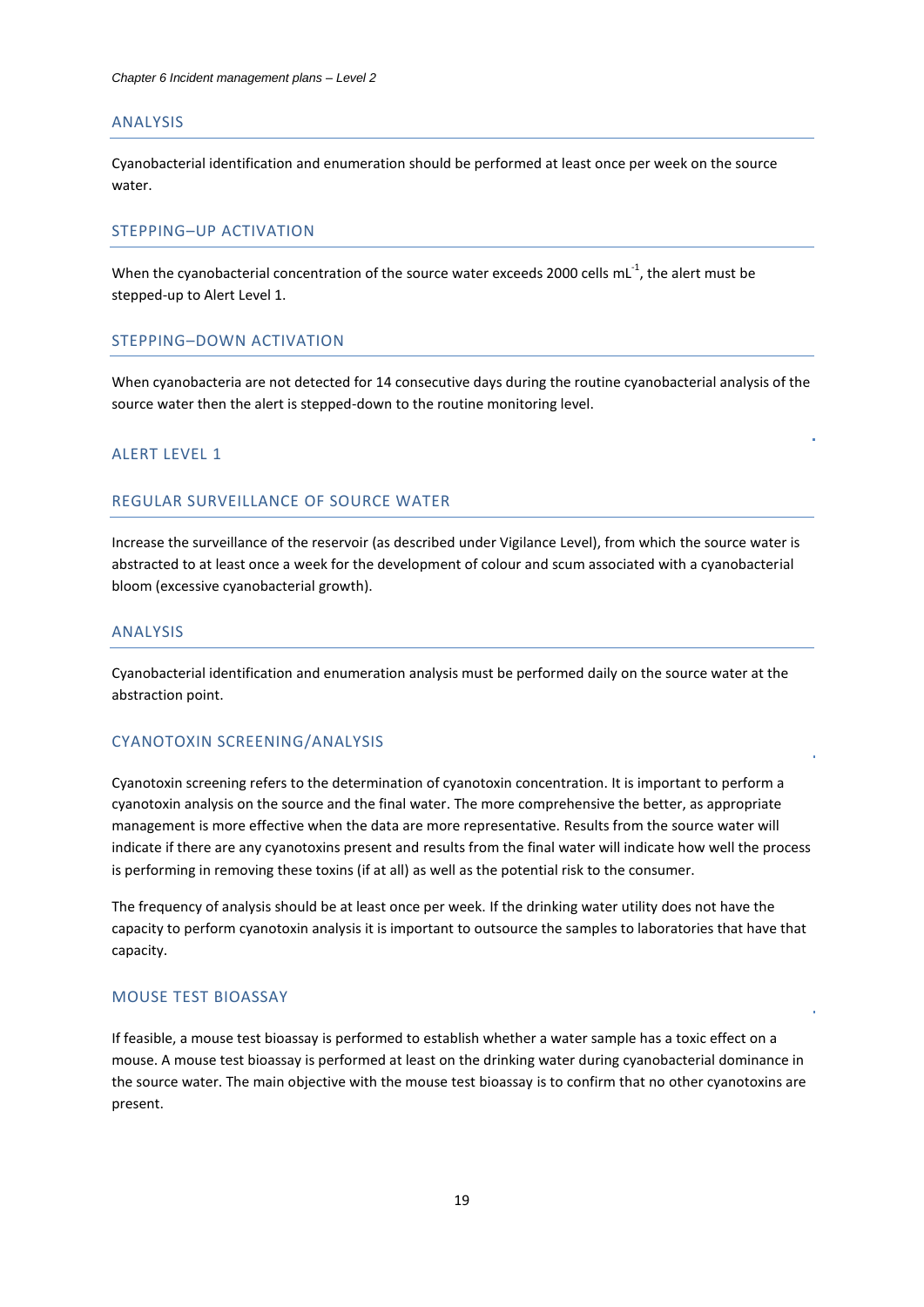#### NOTIFICATION TO DRINKING WATER TREATMENT WORKS (DWTW)

The manner in which the "Notification to DWTW" will be executed will proactively be defined by the Response Committee, which would in turn be determined by the size and communication structures of the drinking water utility. The responsibilities of the various role-players must be defined as in the decision matrix, which forms part of the Incident Management Plan of the drinking water treatment works. The notification should be documented and traceable and ideally should include the following:

- . . Background information including historical data related to previous incidents
- **Current trends in the relevant water quality data related to the specific DWTWs**
- **Prediction in terms of immediate and short-term possibilities of cyanobacterial bloom formation**
- **Recommendations for possible actions (e.g. ensure sufficient coagulant is available, ensure staff are aware** and ready to react at short notice, ensure all steps in process are optimised and are in working condition, etc.) that can be taken into consideration in order to prepare for a cyanobacterial incident
- **Reference to the ALF that has been developed for the specific DWTW.**

## DISCHARGE PERMITS

Should a cyanotoxin incident occur, it is likely that a decision will be taken not to recycle filter backwash water or sludge supernatant back to the head of the DWTW but to store the water on-site in holding dams or to discharge the waste water into the river or reservoir/dam below the point of abstraction. No discharges are permitted without a valid permit. It is also recommended that the process of obtaining a discharge permit be initiated in a proactive manner as this can be a very lengthy process.

## REPORTING AND COMMUNICATION

The communication and reporting that must be initiated will have been defined proactively by the Response Committee, which would in turn be determined by the size and the communication structures of the water utility. At this Alert Level there should already be some communication between the water quality coordinator, the specialist on cyanobacteria and drinking water treatment, the analytical laboratory staff and the DWTW Manager.

#### STEPPING–UP ACTIVATION

When the cyanobacterial concentration in the source water exceeds 100 000 cells mL $^{-1}$  then actions should be stepped-up to Alert Level 2.

#### OR

When the cyanotoxin (microcystins or nodularin or cylindrospermopsin) concentration in the drinking water exceeds 0.7  $\mu$ g L<sup>-1</sup> then actions should be stepped-up to Alert Level 2.

#### OR

When the mouse test bioassay is positive for cyanotoxins in the drinking water then actions should be stepped-up to Alert Level 3.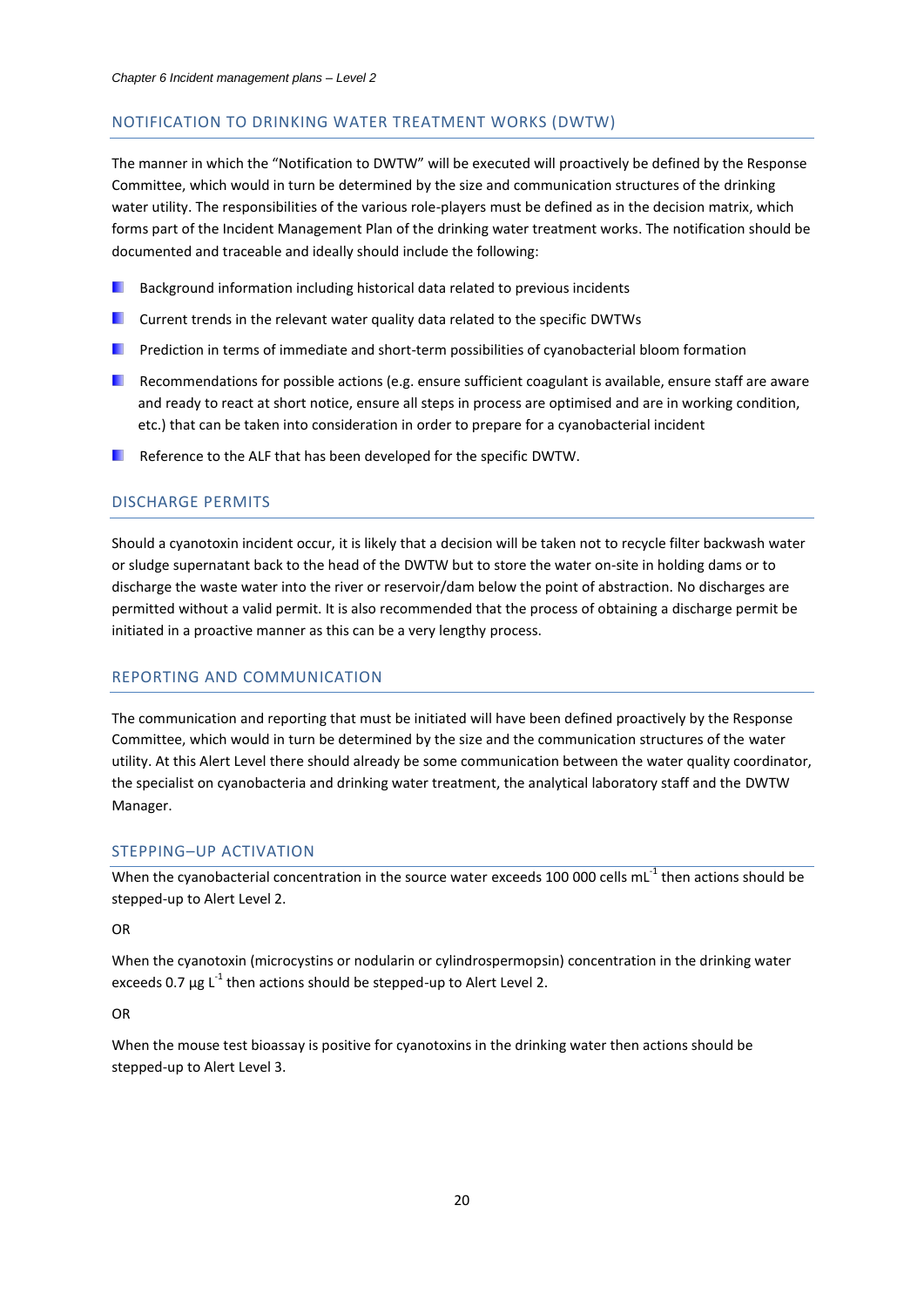#### STEPPING–DOWN ACTIVATION

When the cyanobacterial concentration in the source water decreases to below 2000 cells mL<sup>-1</sup> for at least 14 consecutive days, the cyanotoxins (microcystins or nodularin or cylindrospermopsin) concentration in the drinking water is < 0.2  $\mu$ g L<sup>-1</sup> for 14 consecutive days and the mouse test bioassay is repeatedly negative for the drinking water, then actions should be stepped-down to the Vigilance Level.

Note: When stepping-up or -down from one Alert Level to the next it is important always to use the primary trigger (in this ALF: cyanobacterial concentration in the source water) as default analysis to determine which actions to take. However, should the cyanotoxin concentration exceed the concentration limits of the Alert Level in which it is operating based on the primary trigger then the secondary trigger (cyanotoxin concentration) overrides the primary trigger and the actions should be performed at the Alert Level specified by the secondary trigger. Similarly, should the mouse test bioassay be positive, then the tertiary trigger (mouse test bioassay) overrides the primary trigger and the actions should be performed at the Alert Level specified by the tertiary trigger. Should the concentration of the secondary trigger decrease to lower Alert Levels (or should the tertiary trigger be repeatedly negative) then actions should revert back to the appropriate Alert Level as dictated by the results of the primary trigger.

## ALERT LEVEL 2

## REGULAR SURVEILLANCE OF SOURCE WATER

Increase the surveillance of the reservoir, lake or river from which the source water is abstracted. This should be surveyed at least weekly at the abstraction point and surrounding area for the development of colour and scum associated with a cyanobacterial bloom (excessive cyanobacterial growth).

#### ANALYSIS

Cyanobacterial identification and enumeration analysis must be performed daily on the source water at the abstraction point.

#### CYANOTOXIN SCREENING/ANALYSIS

Cyanotoxin analysis is performed daily on the source water and the drinking water (also see Section under Alert Level 1). If the drinking water utility does not have the capacity to perform cyanotoxin analysis it is important to outsource the samples to laboratories that have the required capacity

#### MOUSE TEST BIOASSAY

Mouse test bioassay is performed at least once a week on the drinking water (also see Section under Alert Level 1).

## OPTIMISATION OF THE DRINKING WATER TREATMENT PROCESS

The optimisations that should be considered fall into the following broad categories: 1) actions on the abstraction of the source water (e.g. manipulation of the abstraction depth), 2) optimisation of the conventional treatment process (e.g. stop pre-treatment with oxidants, optimisation of coagulation, flocculation, sedimentation, filtration and flotation processes, optimisation of disinfection) and 3) the use of advanced treatment processes (e.g. ozone, powdered activated carbon etc.). If the possible optimisation process that could be implemented has already been done during the development of the ALF, then the main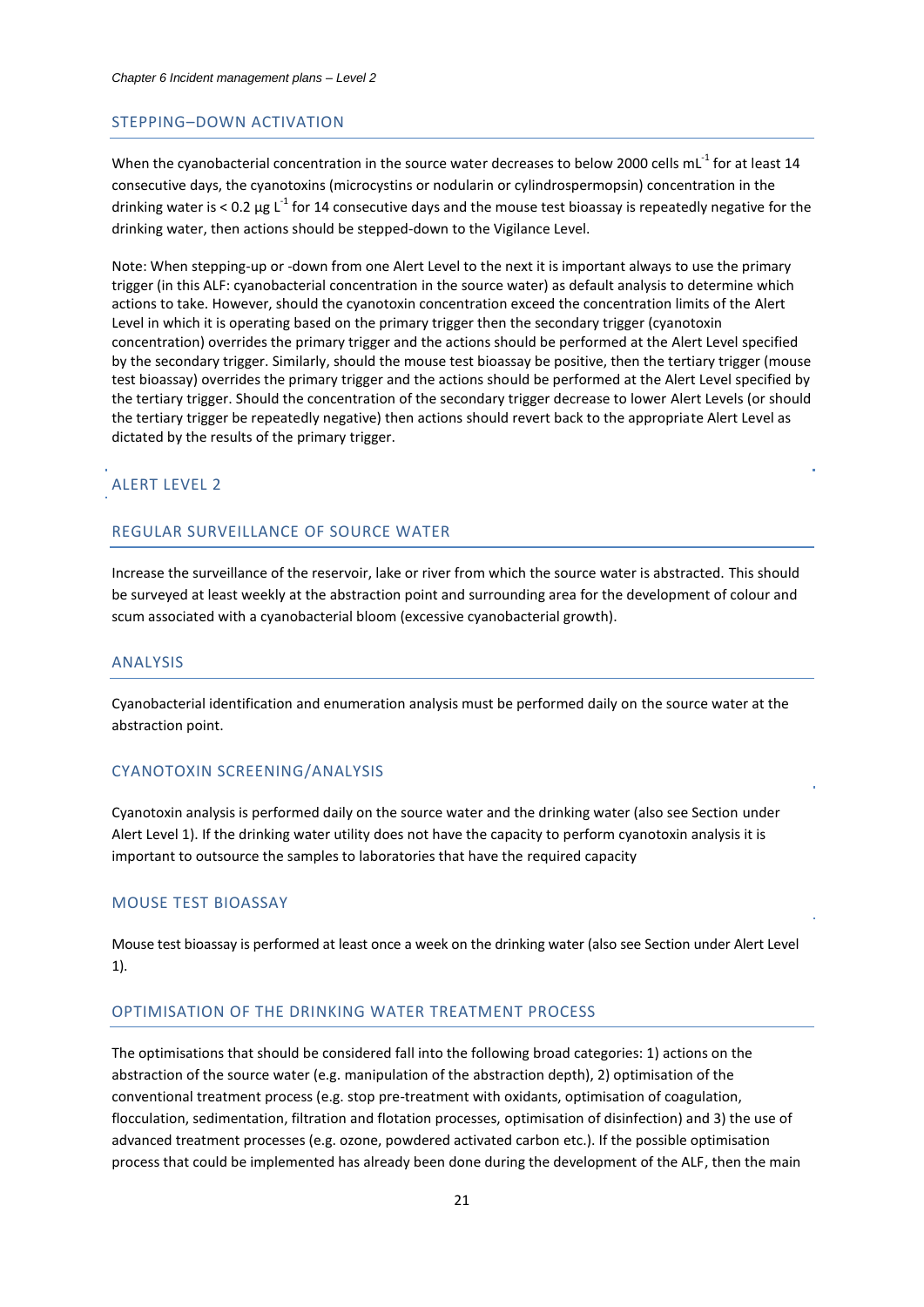focus would be to ensure that the actions are implemented and are functioning optimally to ensure that the drinking water utility can effectively remove cyanobacteria and cyanotoxins from the source water as soon as the cyanobacteria numbers increase.

## RESPONSE COMMITTEE MEETING

A meeting of the Response Committee is convened at Alert Level 2. At their first meeting it is important 1) to familiarise each member with the Incident Management Plan, 2) to clarify their roles and responsibilities and 3) to update contact information. The Response Committee discusses the current situation based on the available data, determines the appropriate actions that must be taken and identifies any problems that may hinder the implementation of those actions. Dates for feedback and follow-up meetings are set. Formal minutes of the meeting are kept.

#### DISCHARGE PERMITS

If the discharge permit has not been received from the relevant governmental authority, the Response Committee decides on the course of action to obtain it (see comments under Alert Level 1).

## REPORTING AND COMMUNICATION

The reporting and communication focus on internal reporting and communication to ensure that information is shared and any actions are speedily taken and implemented.

## STEPPING–UP ACTIVATION

When the cyanobacterial concentration in the source water consistently exceeds 100 000 cells mL<sup>-1</sup>, and scum forms in the source water and the cyanobacteria have been shown to be toxic then actions should be steppedup to Alert Level 3.

OR

When the cyanotoxin (microcystins or nodularin or cylindrospermopsin) concentration in the drinking water is between 0.8 and 2.5  $\mu$ g L<sup>-1</sup> for more than 14 days, then actions should be stepped-up to Alert Level 3.

#### OR

When the cyanotoxins (microcystins or nodularin or cylindrospermopsin) concentration in the drinking water exceeds 2.5  $\mu$ g L<sup>-1</sup> for more than 4 days, then actions should be stepped-up to Alert Level 3.

OR

When the mouse test bioassay is positive for cyanotoxins in the drinking water then actions should be stepped-up to Alert Level 3.

## STEPPING–DOWN ACTIVATION

When the cyanobacterial concentration in the source water decreases to below 100 000 cells mL<sup>-1</sup> for at least 14 consecutive days, the cyanotoxins analyses (microcystins or nodularin or cylindrospermopsin) concentration in the drinking water is < 0.8  $\mu$ g L<sup>-1</sup> for 14 consecutive days and the mouse test bioassays is repeatedly negative for the drinking water then actions should be stepped-down to Alert Level 1.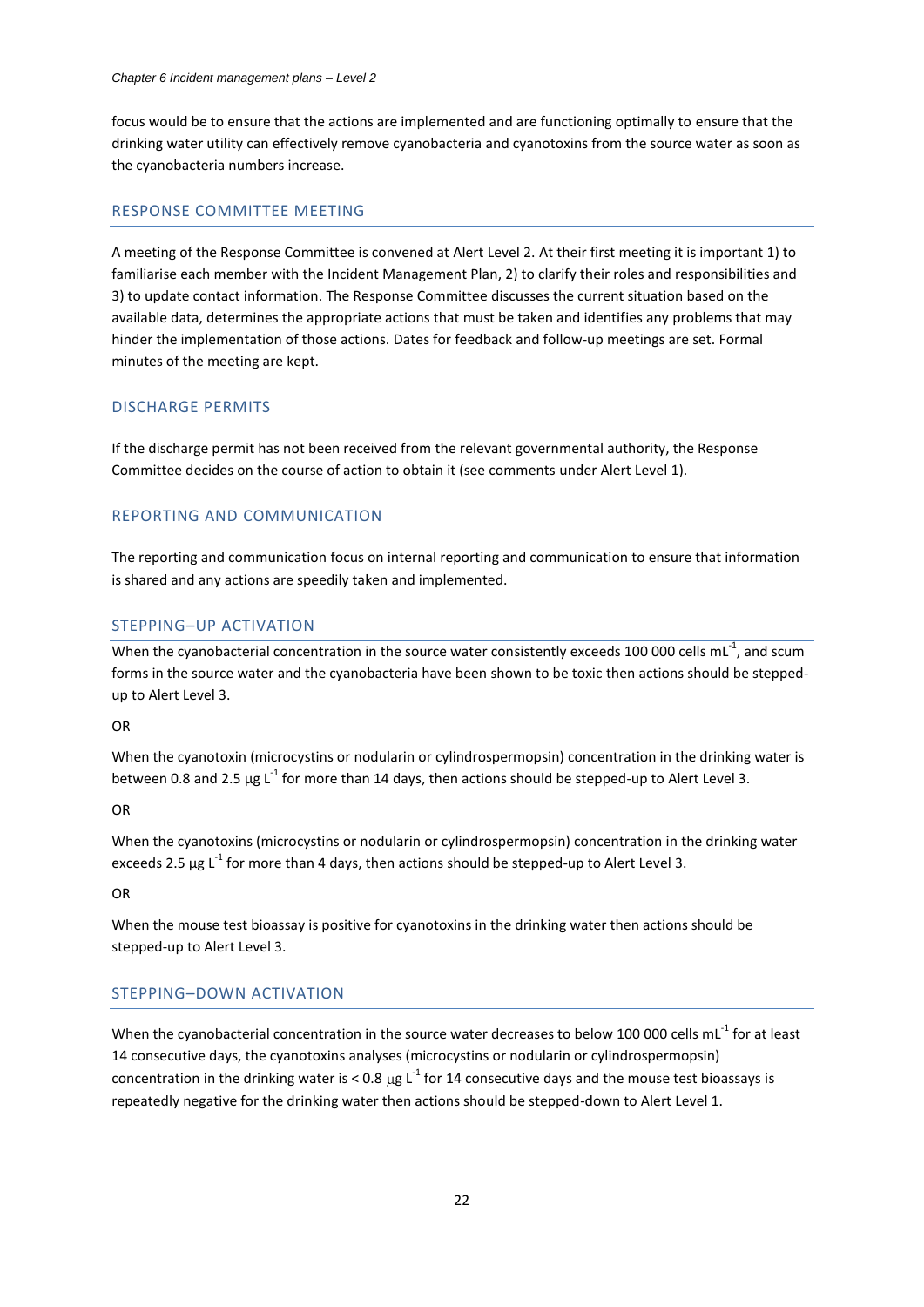# ALERT LEVEL 3

#### REGULAR SURVEILLANCE OF SOURCE WATER

Surveillance (see also Vigilance Level) of the reservoir, lake or river from which the source water is abstracted should be undertaken at least daily at the abstraction point and surrounding area for the development of colour and scum associated with a cyanobacterial bloom (excessive cyanobacterial growth).

#### ANALYSIS

Cyanobacterial identification and enumeration analysis must be performed twice a day (early morning and late afternoon) on the source water at the abstraction point. A depth profile of the cyanobacterial cell concentration in the source water column must be determined (e.g. when abstracting from a dam), and thereafter a series of profiles (at least 4) over a 24 hour period must be performed to optimise the abstraction, as the cyanobacterial cell concentrations may show diurnal depth variation.

## CYANOTOXIN SCREENING/ANALYSIS

Cyanotoxin analysis is performed daily on the source water and the drinking water (also see Section under Alert Level 1). If the drinking water utility does not have the capacity to perform cyanotoxin analysis it is important to outsource the samples to laboratories that have the required capacity.

## MOUSE TEST BIOASSAY

A mouse test bioassay can be performed on the drinking water on every alternative day (also see Section under Alert Level 1).

#### OPTIMISATION OF THE DRINKING WATER TREATMENT PROCESS

The following processes must function at their optimal capacity: 1) the abstraction of source water (e.g. manipulation of the depth of abstraction or the use of an alternative source), 2) the conventional treatment process (e.g. stop pre-treatment with oxidants, optimisation of coagulation, flocculation, sedimentation, filtration and flotation processes; optimisation of disinfection), 3) the use of advanced treatment processes (e.g. ozone and powdered activated carbon) and the discarding of filter backwash water.

## RESPONSE COMMITTEE MEETING

The Response Committee should meet daily during this Alert Level to evaluate the success of measures implemented and to decide if further actions should be taken. Special attention should be given to solving optimisation problems that are being experienced, alternative actions that can be implemented and to communication with external role-players (Department of Health, Department of Water Affairs, customers and the general public). Formal minutes of the meeting are kept.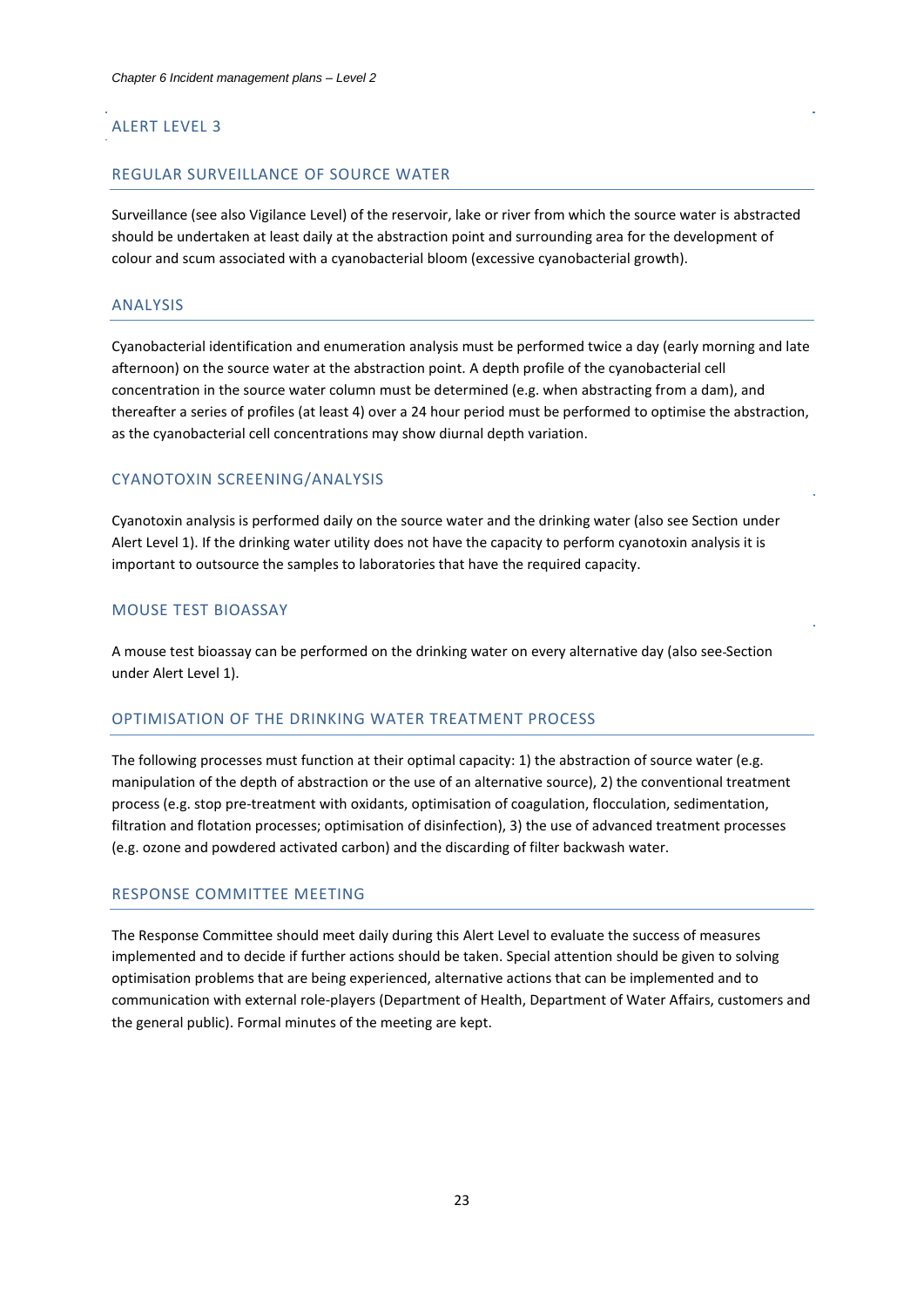#### DISCHARGE PERMITS

If the discharge permit has not been received from the relevant governmental authority, the Response Committee decides on the course of action to obtain this (see comments under Alert Level 1).

## REPORTING AND COMMUNICATION

Reporting and communication focus on both internal and external stakeholders (Department of Health, Department of Water Affairs, customers and the general public) to ensure that information is shared and any actions are speedily taken and implemented.

#### EMERGENCY ACTION

When the cyanotoxin (microcystins or nodularin or cylindrospermopsin) concentration in the drinking water is between 2.5 and 5  $\mu$ g L<sup>-1</sup> for more than 8 days then an alternative drinking water source must be supplied.

OR

When the cyanotoxin (microcystins or nodularin or cylindrospermopsin) concentration in the drinking water exceeds 5  $\mu$ g L<sup>-1</sup> for more than 2 days then an alternative drinking water source must be supplied.

## STEPPING–DOWN ACTIVATION

When cyanobacterial scum formation in the source water is not evident for at least 14 consecutive days, the cyanotoxin (microcystins or nodularin or cylindrospermopsin) concentration in the drinking water is less than 2.5  $\mu$ g L<sup>-1</sup> for 14 consecutive days and the mouse test bioassays are repeatedly negative for the drinking water then actions should be stepped-down to Alert Level 2.

#### CLOSING PROCEDURE

When the conditions as described for Alert Level 1 occur after a cyanobacterial incident, then the Response Committee should close the incident. This would include a formal report describing the incident, the actions that were taken and the recommendations for improvements to the CIMF as well as preventative actions. All role-players must receive the final communication of the closure of the incident.

## *[Return to level 1](#page-6-1)*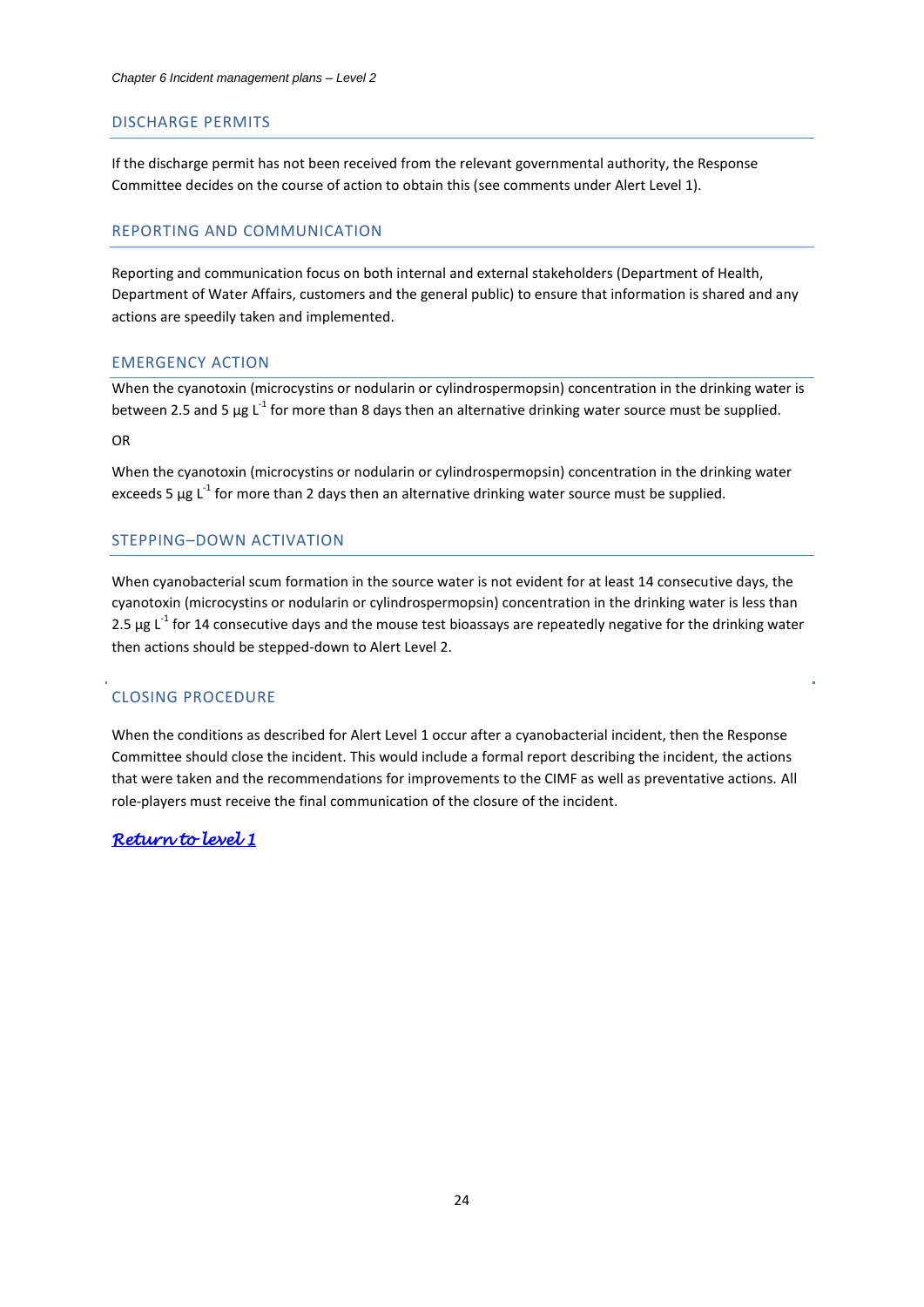# <span id="page-25-0"></span>DETAILS OF ALERT LEVELS FRAMEWORK USING CHLOROPHYLL-A CONCENTRATION AS THE PRIMARY TRIGGER (DU PREEZ AND VAN BAALEN 2006) [\[2\]](#page-6-2)

#### ROUTINE MONITORING LEVEL

Routine monitoring refers to monitoring of the primary trigger namely chlorophyll-a concentration, which is performed on the source water sample from the abstraction point at least once every week. If the analysis can be performed more frequently that would be an advantage. When a drinking water treatment works is prone to experiencing cyanobacterial/algal-related problems, or has a history of problems during summer and autumn months in the source water it is recommended that chlorophyll-a is included in their routine source water monitoring program.

### ANALYSIS

Chlorophyll-a analyses should be performed at least once per week on the source water. It would be an advantage if this were done more frequently.

#### STEPPING–UP ACTIVATION

When the chlorophyll-a concentration detected during routine monitoring exceeds 5  $\mu$ g L<sup>-1</sup> then the alert is stepped-up to the Vigilance Level.

#### VIGILANCE LEVEL

## REGULAR SURVEILLANCE OF SOURCE WATER

The reservoir, lake or river from which the source water is abstracted should be surveyed for the development of colour and scum associated with a cyanobacterial bloom (excessive cyanobacterial growth). The first site that should be examined is the area around the abstraction point. However, areas close to the shore are usually good places to detect increased algal growth because of the concentration effect in shallow waters. The reason for "looking" for scum development in other areas of a reservoir is that many cyanobacterial species can concentrate in the top layers of water (because of the presence of gas vacuoles) and can quite easily be transported by the wind from one location in a dam to another. Therefore, even though cyanobacteria may not be spotted at the abstraction point, this situation can easily change over a short period of time (within hours) by a change in the wind direction whereby a bloom present in another area of the dam will concentrate in the abstraction area.

In a river, the bloom develops as the water moves downstream and then appears at an abstraction point for a short period (pulse or plug flow). In some slow-flowing rivers frequent monitoring supports the detection of increases in cyanobacterial concentration over time. When a river has weirs or naturally-impounded areas it is more likely that cyanobacteria- and algal-related problems will occur there, if they are going to occur at all. People abstracting water along the rivers can also establish a network between companies, and the local community (then it is important to select a central coordinator), whereby the upstream users can notify the downstream users if a "pocket" of high cyanobacterial or algal biomass is seen moving downstream.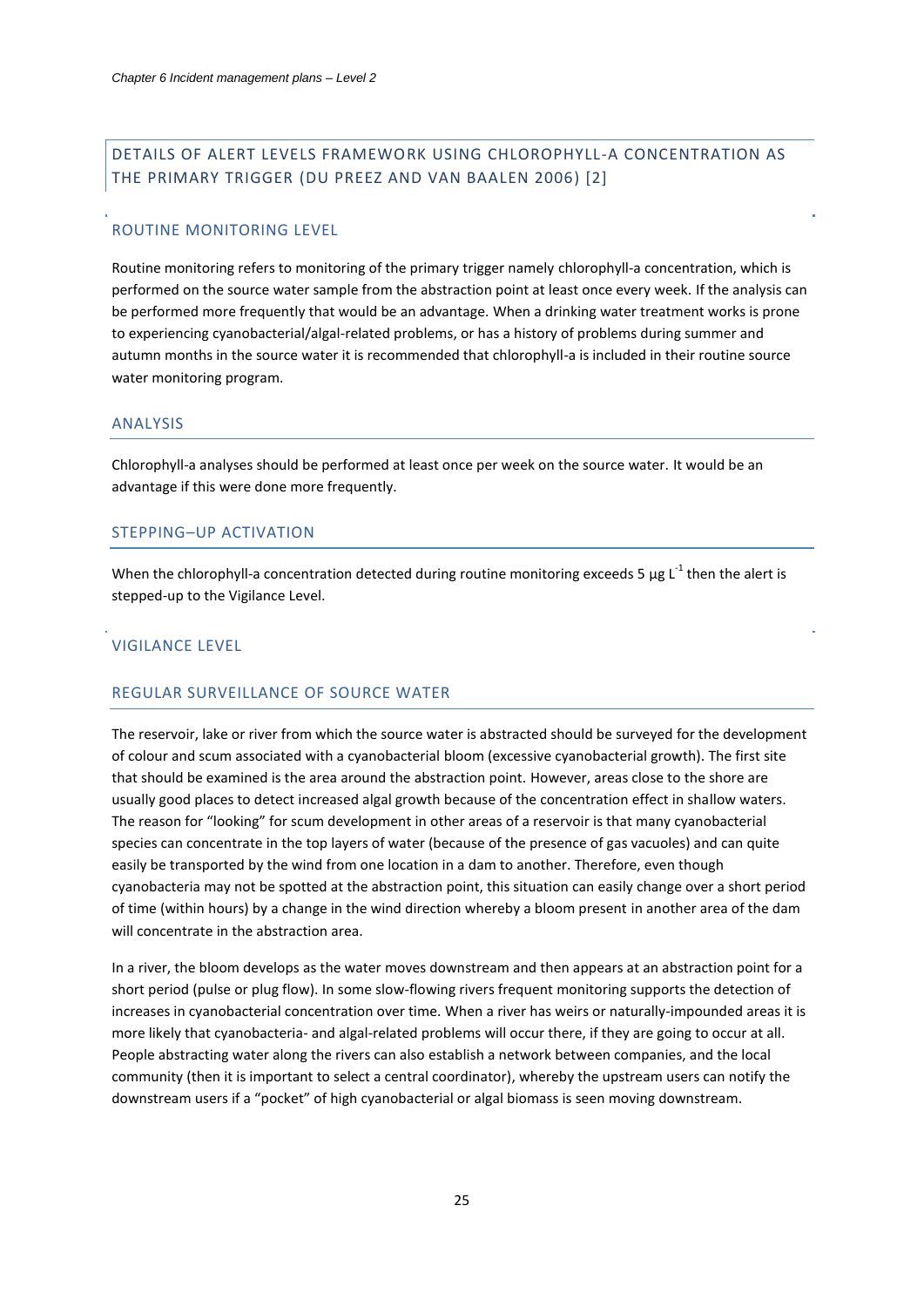#### ANALYSIS

Chlorophyll-a analysis must be performed on the source water at least three times a week. If the analysis can be performed more frequently that would be an advantage. Cyanobacterial identification and enumeration analysis should be performed on the source water sample if the chlorophyll-a concentration exceeds 10  $\mu$ g L<sup>-1</sup>. If the drinking water utility does not have the capacity to perform the cyanobacterial identification and enumeration analysis, it is important that the sample be outsourced to a laboratory that does have the required capacity.

## STEPPING–UP ACTIVATION

When the chlorophyll-a exceeds 10  $\mu$ g L<sup>-1</sup> and the cyanobacterial concentration of the source water exceeds 2000 cells mL $^{-1}$  then the alert must be stepped-up to Alert Level 1.

#### STEPPING–DOWN ACTIVATION

When the chlorophyll-a concentration detected in the source water is less than 5  $\mu$ g L<sup>-1</sup> for 14 consecutive days then the alert is stepped-down to the Routine Monitoring Level.

#### OR

When no cyanobacterial concentration is detected in the source water sample then the alert is stepped-down to the Routine Monitoring Level.

## ALERT LEVEL 1

#### REGULAR SURVEILLANCE OF SOURCE WATER

Surveillance (as described under Vigilance level) of the reservoir, lake or river from which the source water is abstracted, should be conducted at least twice a week for the development of colour and scum associated with a cyanobacterial bloom (excessive cyanobacterial growth).

## ANALYSIS

Chlorophyll-a analysis must be performed daily on the source water at the abstraction point. Cyanobacterial identification and enumeration analysis should be performed at least every two weeks on a source water sample. If the drinking water utility does not have the capacity to perform the cyanobacterial identification and enumeration analysis, it is important to outsource the sample to a laboratory that does have the required capacity.

#### CYANOTOXIN SCREENING/ANALYSIS

Cyanotoxin screening refers to the determination of cyanotoxin concentrations. It is important to perform a cyanotoxin analysis on the source and the final water. The more comprehensive the better, as appropriate management is more effective when the data are more representative. Results from the source water will indicate if there are any cyanotoxins present and the final water will indicate how well the process is performing in removing these toxins (if at all) and also indicate the potential risk to the consumer.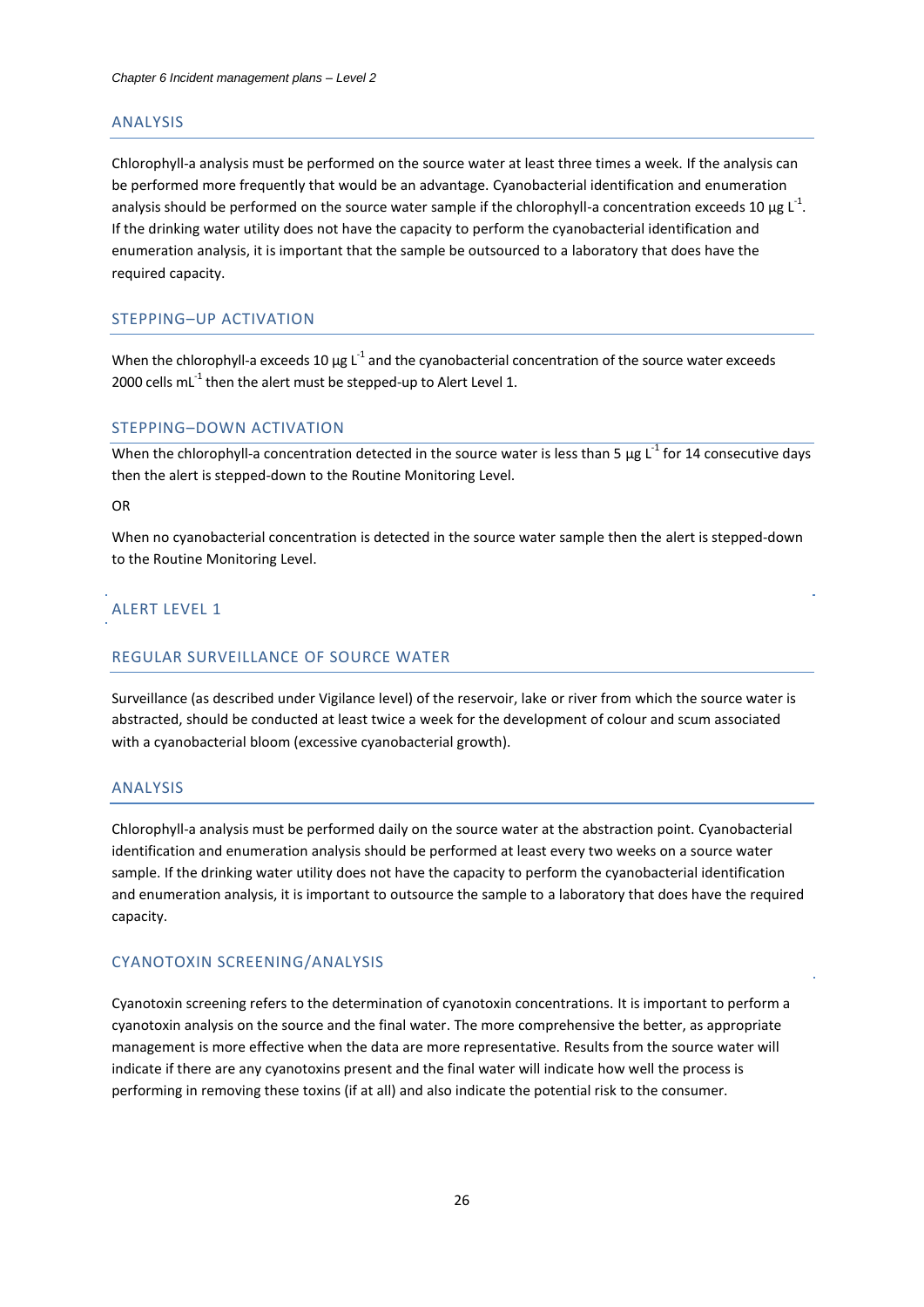The frequency of analysis should be at least once per week. If the drinking water utility does not have the capacity to perform cyanotoxins analysis it is important to outsource the samples to laboratories that have the required capacity.

## MOUSE TEST BIOASSAY

If feasible a mouse test bioassay is performed to establish whether a water sample has a toxic effect on a mouse. A mouse test bioassay is performed at least on the drinking water during cyanobacterial dominance in the source water. The main objective with the mouse test bioassay is to confirm that no other cyanotoxins are present.

#### NOTIFICATION TO DRINKING WATER TREATMENT WORKS (DWTW)

The manner in which the "Notification to DWTW" will be executed will be proactively defined by the Response Committee, which would in turn be determined by the size and communication structures of the drinking water utility. The notification should be documented and traceable and ideally should include the following:

- ٠ Background information including historical data related to previous incidents
- ٠ Current trends in the relevant water quality data related to the specific drinking water treatment works
- Prediction in terms of immediate and short-term possibilities of cyanobacterial bloom formation
- Recommendations for possible actions (e.g. ensure sufficient coagulants are available, ensure staff are aware and ready to react at short notice, ensure all steps in process are able to be optimised and are in working condition, etc.) that can be taken into consideration in order to prepare for a cyanobacterial incident
- Reference to the ALF that has been developed for the specific drinking water treatment works.

## DISCHARGE PERMITS

Should a cyanotoxin incident occur, it is likely that a decision will be taken not to recycle filter backwash water back to the head of the drinking water treatment works but to store the water on-site in holding dams or to discharge the filter backwash water into the river or reservoir/dam below the point of abstraction. No discharges are permitted without a valid permit. It is also recommended that the process of obtaining a discharge permit be initiated in a proactive manner as this can be a very lengthy process.

#### REPORTING AND COMMUNICATION

At this Alert Level there should already be some communication between the water quality coordinator, the specialist on cyanobacteria and drinking water treatment the analytical laboratory staff and the drinking water treatment works manager.

## STEPPING–UP ACTIVATION

When chlorophyll-a exceeds 50  $\mu$ g L<sup>-1</sup> and cyanobacteria are dominant in the source water and their concentration exceeds 50 000 cells mL $^{-1}$  then the alert must be stepped-up to Alert Level 2.

OR

When the cyanotoxin (microcystins or nodularin or cylindrospermopsin) concentration in the drinking water exceeds 0.7  $\mu$ g L<sup>-1</sup> then actions should be stepped-up to Alert Level 2.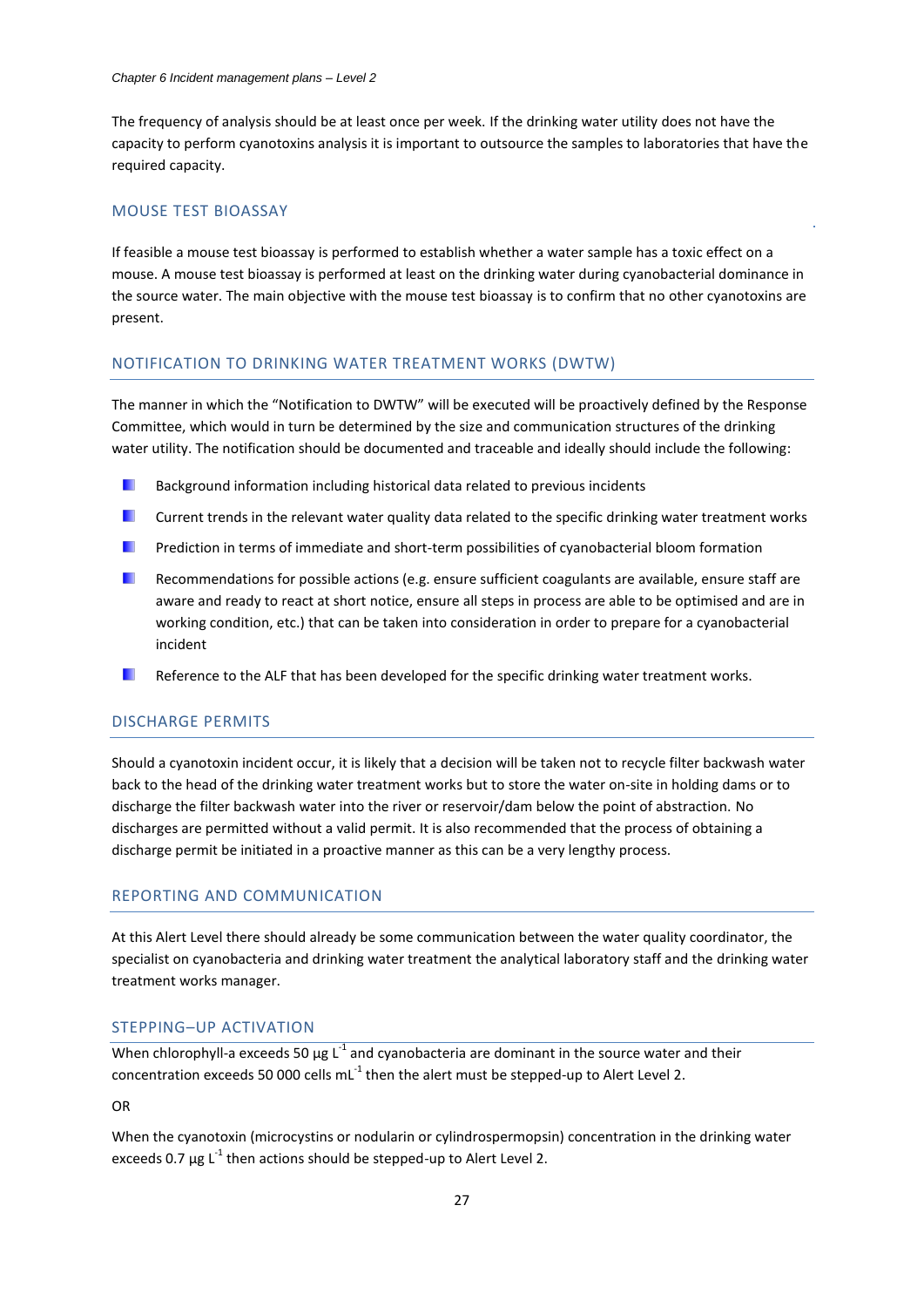#### OR

When the mouse test bioassay is positive for cyanotoxins in the drinking water, then actions should be stepped-up to Alert Level 3.

#### STEPPING–DOWN ACTIVATION

When the chlorophyll-a concentration detected in the source water is less than 10  $\mu$ g L<sup>-1</sup> and the cyanobacterial concentration in the source water decreases to below 2000 cells mL $^{-1}$  for at least 14 consecutive days, the cyanotoxin analysis (microcystins or nodularin or cylindrospermopsin) concentration in the drinking water is < 0.2 µg L<sup>-1</sup> and the mouse test bioassays is negative for the drinking water, then actions should be stepped-down to the Vigilance Level.

Note: When stepping-up or -down from one Alert Level to the next it is important always to use the primary trigger (in this ALF: chlorophyll-a concentration in the source water) as the default analysis to determine which actions to take. However, should the cyanotoxin concentration exceed the concentration limits of the Alert Level in which it is operating (based on the primary trigger) then the secondary trigger (cyanotoxin concentration) overrides the primary trigger and the actions should be performed at the Alert Level specified by the secondary trigger. Similarly, should the mouse test bioassay be positive, then the tertiary trigger (mouse test bioassay) overrides the primary trigger and the actions should be performed at the Alert Level specified by the tertiary trigger. Should the concentration of the secondary trigger decrease to lower Alert Levels (or the tertiary trigger be negative repeatedly) then actions should revert back to the appropriate Alert Level as dictated by the results of the primary trigger.

#### ALERT LEVEL 2

#### REGULAR SURVEILLANCE OF SOURCE WATER

Surveillance (see also Vigilance Level) of the reservoir (dam), lake or river from which the source water is abstracted, should be conducted daily at the abstraction point and surrounding area for the development of colour and scum associated with a cyanobacterial bloom (excessive cyanobacteria growth).

## ANALYSIS

Chlorophyll-a analysis must be performed daily on the source water at the abstraction point. Cyanobacterial identification and enumeration analysis should be performed once a week on a source water sample. If the drinking water utility does not have the capacity to perform the cyanobacterial identification and enumeration analysis, it is important to outsource the sample to a laboratory that does have the required capacity.

#### CYANOTOXIN SCREENING/ANALYSIS

Cyanotoxin analysis is performed every second day on the source water and the drinking water (see also Section under Alert Level 1). If the drinking water utility does not have the capacity to perform cyanotoxin analysis, it is important to outsource the samples to laboratories that have the required capacity.

## MOUSE TEST BIOASSAY

If feasible the mouse test bioassay is performed at least once a week on the drinking water (see also Section under Alert Level 1).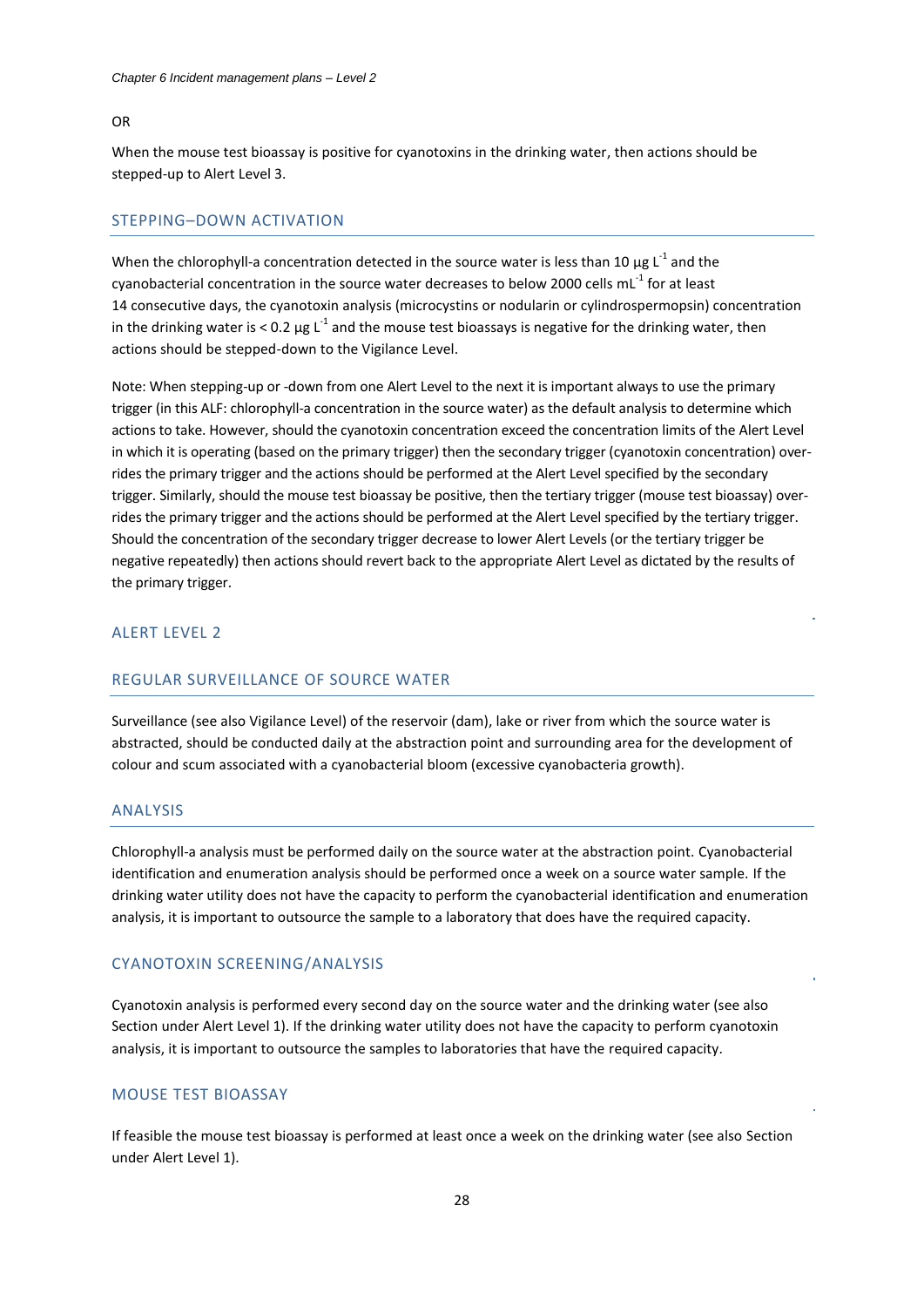#### OPTIMISATION OF THE DRINKING WATER TREATMENT PROCESS

The optimisations that should be considered fall into the following broad categories: 1) actions on the abstraction of source water (e.g. manipulation of the depth of abstraction), 2) optimisation of the conventional treatment process (e.g. stop pre-treatment with oxidants, optimisation of coagulation, flocculation, sedimentation, filtration and flotation processes, optimisation of disinfection) and 3) the use of advanced treatment processes (e.g. ozone and powdered activated carbon).

It is recommended that the possible optimisation process be identified and tested in a proactive manner during the development of the IMP for the specific drinking water utility. If this has been done, the main focus would then be to ensure that the actions are implemented and are functioning optimally so that the drinking water utility can effectively remove cyanobacteria and cyanotoxins from the source water whenever the cyanobacterial concentrations increase. This will also reduce the risk of reaching Alert Level 3.

#### RESPONSE COMMITTEE MEETING

A meeting of the Response Committee is convened at Alert Level 2. The structure, roles and responsibilities of each member of the Response Committee would have been defined proactively during the development of the CIMF for the specific drinking water treatment works. However, this would be dependent on the size and the communication structures of the drinking water utility.

At the first meeting it is important 1) to familiarise each member with the IMP, 2) to clarify the roles and responsibilities and 3) to update contact information. The Response Committee discusses the current situation based on the available data, the appropriate actions that must be taken and identifies any problems that may hinder the implementation of the actions. Dates for feedback and follow-up meetings are set. Formal minutes of the meeting are kept.

#### DISCHARGE PERMITS

If the discharge permit has not been received from the relevant governmental authority, the Response Committee decides on the course of action to obtain this (see comments under Alert Level 1).

#### REPORTING AND COMMUNICATION

Reporting and communication focus on internal reporting and communication to ensure that information is shared and actions are speedily taken and implemented.

#### STEPPING–UP ACTIVATION

When the cyanobacterial concentration in the source water consistently exceeds 100 000 cells mL<sup>-1</sup>, are toxic and with scum forming in the source water, then actions should be stepped-up to Alert Level 3.

OR

When the cyanotoxin (microcystins or nodularin or cylindrospermopsin) concentration in the drinking water is between 0.8 and 2.5  $\mu$ g L<sup>-1</sup> for more than 14 days then actions should be stepped-up to Alert Level 3.

OR

When the cyanotoxin (microcystins or nodularin or cylindrospermopsin) concentration in the drinking water exceeds 2.5  $\mu$ g L<sup>-1</sup> for more than 4 days then actions should be stepped-up to Alert Level 3. OR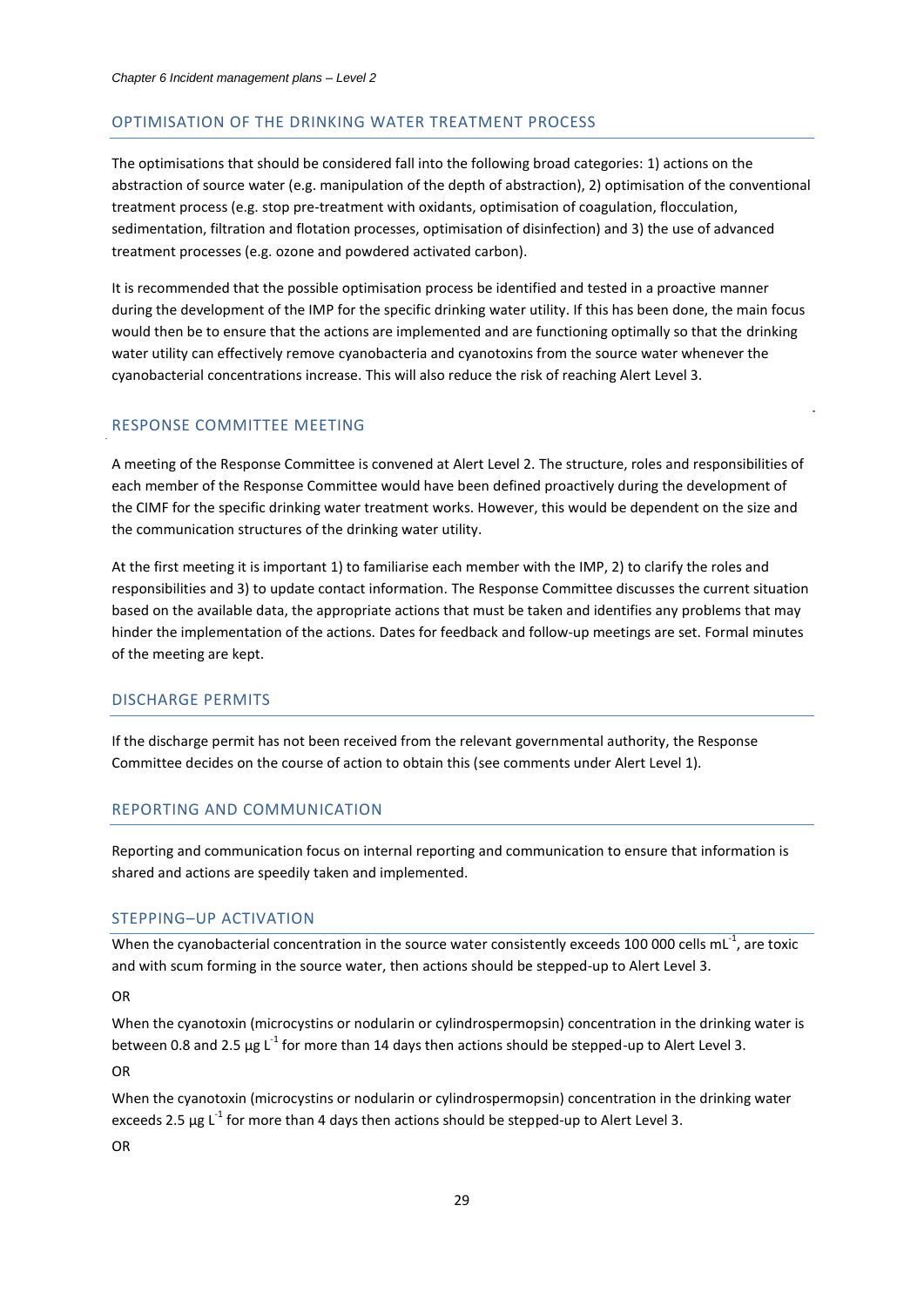When the mouse test bioassay is positive for cyanotoxins in the drinking water then actions should be stepped-up to Alert Level 3.

#### STEPPING–DOWN ACTIVATION

When the chlorophyll-a concentration detected in the source water is less than 50  $\mu$ g L<sup>-1</sup> and the cyanobacterial concentration in the source water decreases to below 50 000 cells mL $^1$  for at least 14 consecutive days, the cyanotoxin analysis (microcystins or nodularin or cylindrospermopsin) concentration in the drinking water is less than 0.8  $\mu$ g L $^1$  and the mouse test bioassays are negative for the drinking water, then actions should be steppeddown to the Alert Level 1.

## ALERT LEVEL 3

## REGULAR SURVEILLANCE OF SOURCE WATER

Surveillance (see also Vigilance Level) of the reservoir, lake or river from which the source water is abstracted, should be conducted at least daily at the abstraction point and surrounding area for the development of colour and scum associated with a cyanobacterial bloom (excessive cyanobacteria growth).

#### ANALYSIS

Chlorophyll-a analysis must be performed twice a day (early morning and late afternoon) on the source water at the abstraction point. Cyanobacterial identification and enumeration analysis must be performed daily on the source water at the abstraction point. A depth profile of the cyanobacterial cell concentration in the source water column must be determined if applicable (e.g. if water is abstracted from a dam), thereafter a series of at least 4 profiles over a 24 hour period must be performed to optimise the abstraction as the cyanobacterial cell concentrations may show diurnal depth variation.

## CYANOTOXIN SCREENING/ANALYSIS

Cyanotoxin analysis is performed daily on the source water and the drinking water (also see Section under Alert Level 1). If the drinking water utility does not have the capacity to perform cyanotoxin analysis it is important to outsource the samples to laboratories that have the required capacity.

## MOUSE TEST BIOASSAY

A mouse test bioassay can be performed on the drinking water at every alternative day (also see Section under Alert Level 1).

## OPTIMISATION OF THE DRINKING WATER TREATMENT PROCESS

The following processes must function at their optimal capacity: 1) the abstraction of source water (e.g. manipulation of the depth of abstraction or the use of an alternative source), 2) the conventional treatment process (e.g. stop pre-treatment with oxidants, optimisation of coagulation, flocculation, sedimentation, filtration and flotation processes, optimisation of disinfection), 3) the use of advanced treatment processes (e.g. ozone and powdered activated carbon) and the discarding of filter backwash water.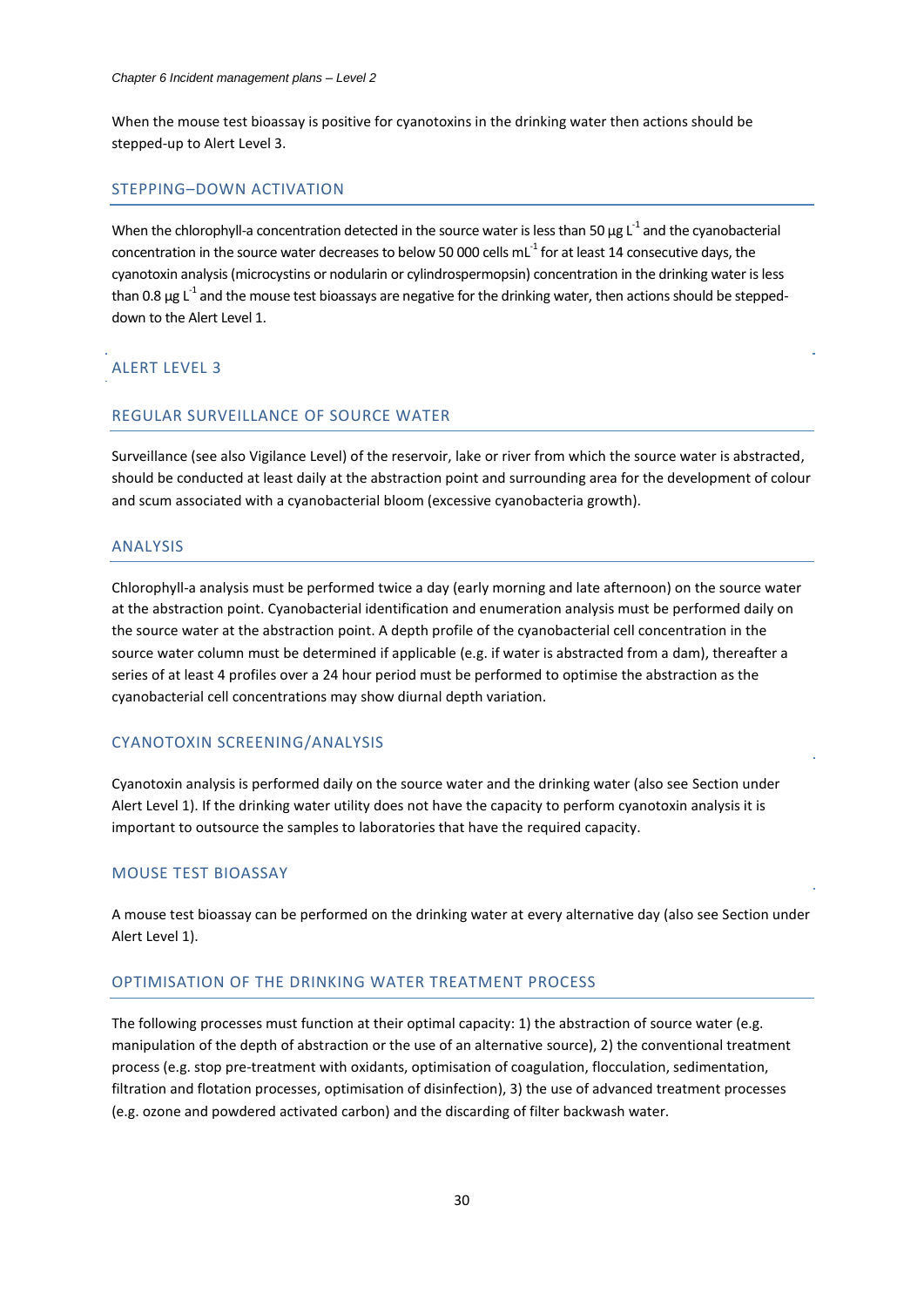#### RESPONSE COMMITTEE MEETING

The Response Committee should meet daily during this Alert Level to evaluate the success of measures implemented and to decide if further actions must be implemented. Special attention should be given to solving optimisation problems that are being experienced, alternative actions that can be implemented and to communication with external role-players (Department of Health, Department of Water Affairs, customers and the general public). Formal minutes of the meeting are kept.

#### DISCHARGE PERMITS

If the discharge permit has not been received from the relevant governmental authority, the Response Committee decides on the course of action to obtain this (see comments under Alert Level 1).

#### REPORTING AND COMMUNICATION

Reporting and communication focus on both internal (relevant role-players) and external role-players (Department of Health, Department of Water Affairs, customers and the general public) to ensure that information is shared and any actions are speedily taken and implemented.

## EMERGENCY ACTION

When the cyanotoxin (microcystins or nodularin or cylindrospermopsin) concentration in the drinking water is between 2.5 and 5  $\mu$ g L<sup>-1</sup> for more than 8 days then an alternative drinking water source must be supplied.

OR

When the cyanotoxin (microcystins or nodularin or cylindrospermopsin) concentration in the drinking water exceeds 5  $\mu$ g L<sup>-1</sup> for more than 2 days then an alternative drinking water source must be supplied.

#### STEPPING–DOWN ACTIVATION

When cyanobacterial scum formation in the source water is not evident for at least 14 consecutive days, the cyanotoxin (microcystins or nodularin or cylindrospermopsin) concentration in the drinking water is less than 2.5  $\mu$ g L<sup>-1</sup> for 14 consecutive days and the mouse test bioassays are repeatedly negative for the drinking water then actions should be stepped-down to Alert Level 2.

## CLOSING PROCEDURE

When the conditions as described for Alert Level 1 occur after a cyanobacterial incident, then the Response Committee should close the incident. This would include a formal report describing the incident, the actions that were taken and the recommendations for improvements to the ALF, as well as preventative actions. All role-players must receive the final communication of the closure of the incident.

## *[Return to level 1](#page-7-0)*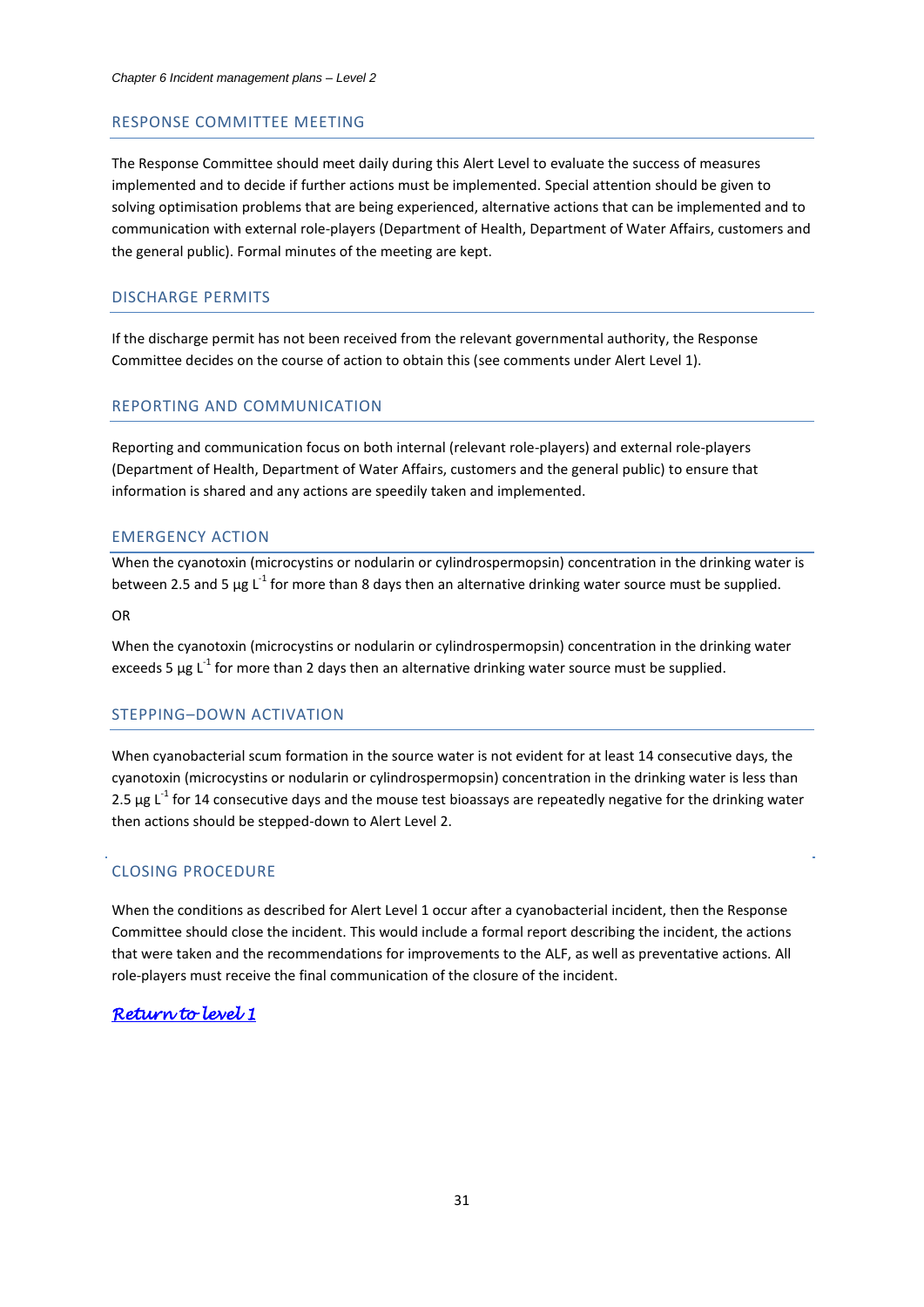## <span id="page-32-0"></span>RESPONSE COMMITTEE FOR THE ALF

The application of an ALF requires a co-ordinated effort from all stakeholders. It is recommended that a Response Committee is formed to ensure the ALF is applied effectively and in a timely manner.

A typical Response Committee can comprise members with the following ability/authorisation:

- Water Quality Coordinator (Coordinator of the ALF)
- ٠ Management Representative from the drinking water utility (authority to make highest level decisions)
- . Person responsible for the day-to-day management of the drinking water utility and who has authority to make decisions
- п Person responsible for the sludge disposal plant and has who authority to make decisions
- ш The drinking water utility chemist (to advise on water quality optimisation)
- ш Analytical laboratory representative (responsible for analysis of samples)
- Catchment management representative (responsible for discharge permits and catchment . monitoring)
- ٠ Communication representative (responsible for external communication - media, other companies, Department of Health, newspapers, etc.)
- п Specialist on drinking water treatment
- ٠ Specialist on cyanobacteria and cyanotoxins

It must be stressed that there is no fixed composition of representation on the Response Committee as it will depend on the size, reporting structure and the communication lines of the specific structures of the drinking water utility. One representative can also fulfill more than one of the functions listed above.

## AGENDA FOR THE RESPONSE COMMITTEE MEETING

An example of a basic agenda for a Response Committee meeting is as follows:

- Welcome  $\bullet$
- Brief situation summary by the Water Quality Coordinator.
- Brief overview of the Alert Levels Framework
- Clarification of roles and responsibilities as required by ALF
- Feedback by the specialist on Cyanobacteria:
	- Graphs with cyanobacterial concentrations during the current season and graphs with concentrations of previous seasons (if available)
	- Prediction on cyanobacterial biomass/growth for the remainder of the season and the risk of the occurrence of cyanotoxins. Input from Catchment Management Representative
	- Indication of the company's standing on the Alert Levels Framework
- Water Quality Coordinator feedback:
	- The company's standing on the Alert Levels Framework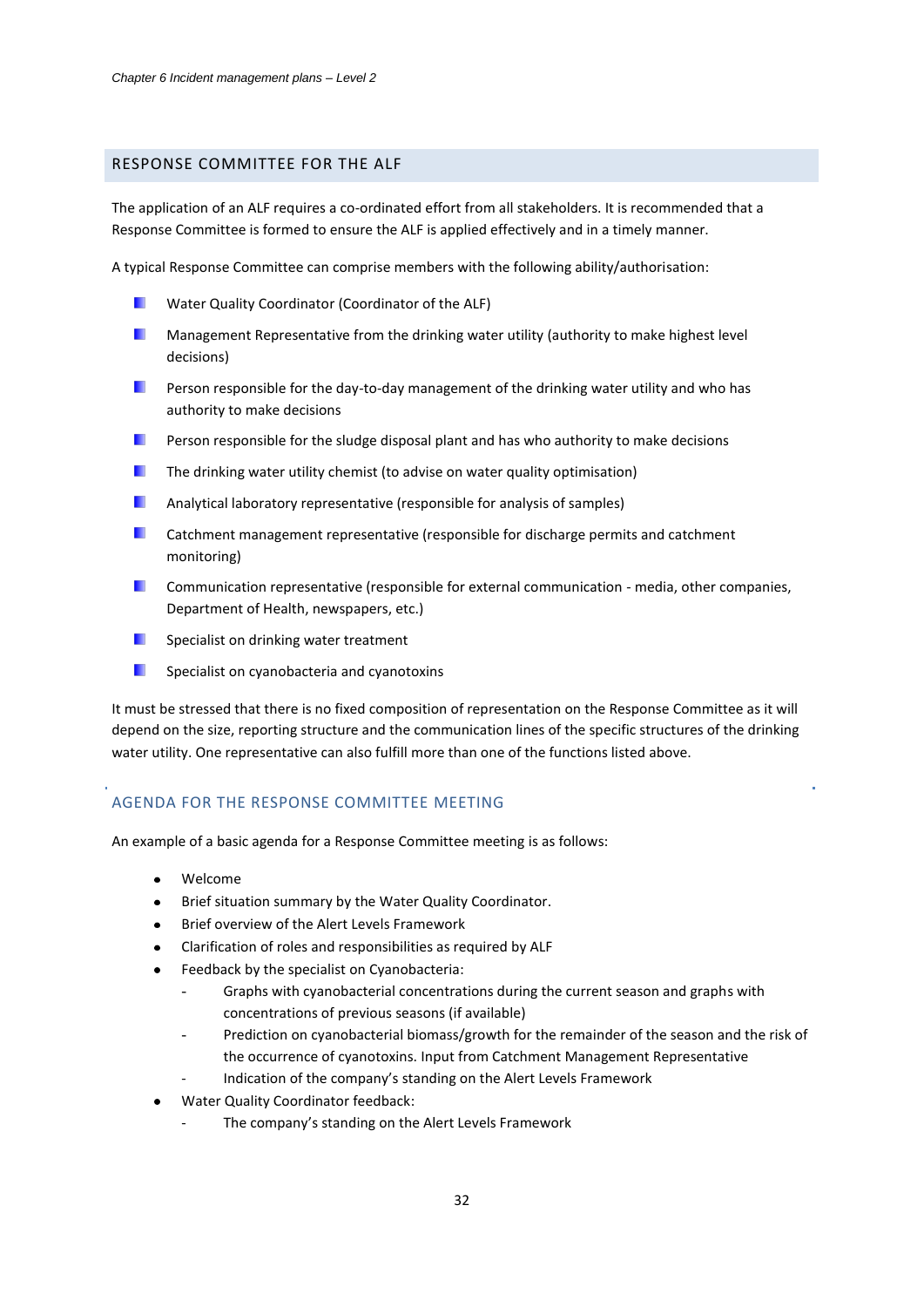- <span id="page-33-1"></span>Feedback on measures that have been implemented to date. (Make sure that these are in line with recommendations provided in the Alert Levels framework)
- Highlight problem areas
- Feedback by the drinking water treatment works representatives:
	- Identification of envisaged optimisation problems
		- Recommendations on what should be done operationally to reduce the risk of going to a higher Alert Level
- Open-floor discussion on:
	- The optimisation actions that should be applied, which must be in line with the ALF
	- Alternative measures that are available but which are not included in the ALF
- Feedback from the media relations representative:  $\bullet$ 
	- Clarification of communication channels as documented in the ALF
	- Presentation of available communications documentation
	- Identification of information needs (with sources and timing)
	- Confirm communication channels for the benefit of all
- Summary by water quality coordinator the main actions to be taken, and their links to the ALF
- Date of the next meeting
- Meeting Close  $\bullet$

# *[Return to level 1](#page-6-3)*

<span id="page-33-0"></span>DECISION MATRIX FOR THE ALF

**Table 6-1(L2) Example of a decision matrix for an Alert Levels Framework**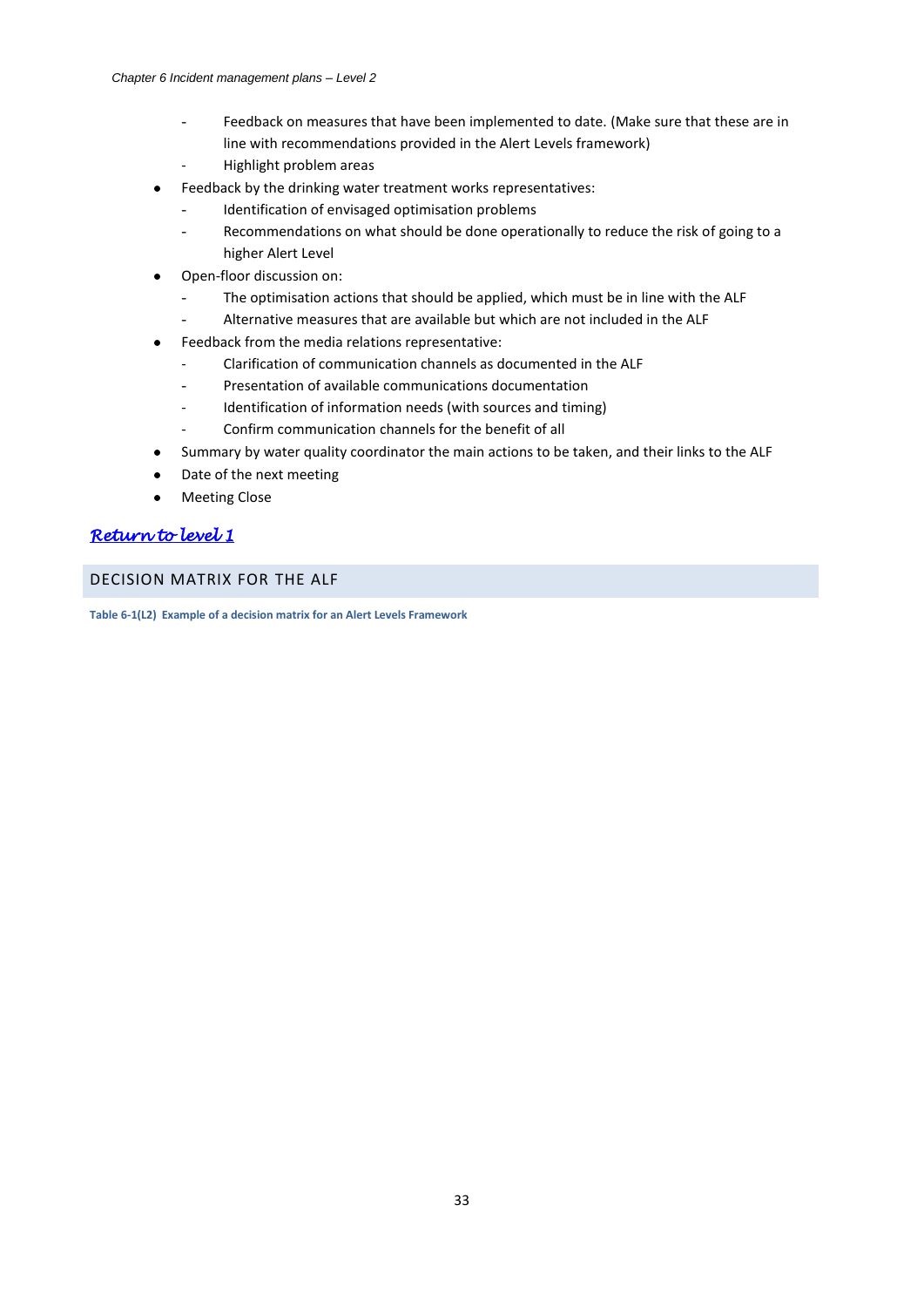

**1:** Indicates the list of activities that needs to be performed

**2:** Indicates responsible persons and the respective departments and sites

**3:** Indicates specific activities in respect of monitoring, communication and remedial action.

- **M (Green)** = Monitoring activities
	- **C (Yellow)** = Communication activities
	- **R (Light brown)** =Remedial activities

#### **As an example activity R1.1:**

- **R** = Indicates that the activity falls under remedial actions.
- **R1** = Indicates that this activity is included under Alert Level 1 of the remedial action.

**R1.1** = Indicates the first activity under Alert Level 1 of the remedial actions.

Increasing numbers i.e. R2.**1**, R2.**2** to R2.**6** indicates the sequence in which activities should be performed. **4:** Indicates the Alert Levels 1, 2 or 3.

**5:** Indicates who is responsible for what. This requires that the specific activity is read from the horizontal axis '1' and the responsibility of the respective persons indicated on the vertical axis '2' is found where the two lines intersect '5'.

# *[Return to level 1](#page-7-0)*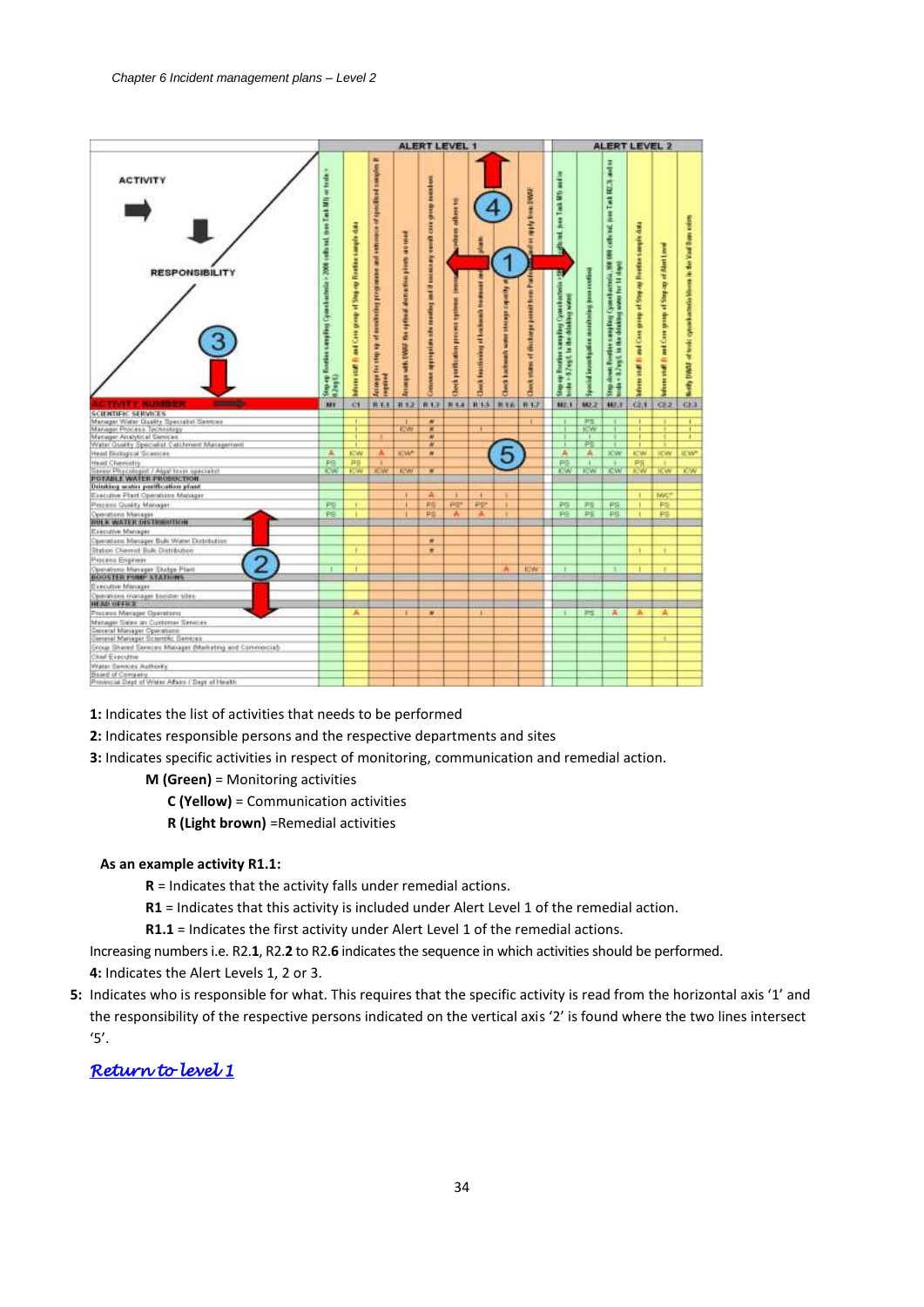## <span id="page-35-1"></span><span id="page-35-0"></span>HUMBUG SCRUB RESERVOIR ALGAL MANAGEMENT PLAN

#### **Management of** *Anabaena circinalis* **blooms using natural limitation**

#### **Table of contents**

- Humbug Scrub reservoir statistics
- Incident criteria for *Anabaena circinalis*, saxitoxin and geosmin
- Preventive measures in place for algae, toxins and taste & odour compounds
- 4 Variable offtake
- Aerator operation
- Reservoir and WTP inlet monitoring program
- Humbug Scrub water treatment plant
- Possible equipment failure
- Management of geosmin
- Management for saxitoxin
- Communications
- Recommended actions based on cell numbers at reservoir offtake
- Benthic cyanobacteria
- Map of Humbug Scrub reservoir showing sampling locations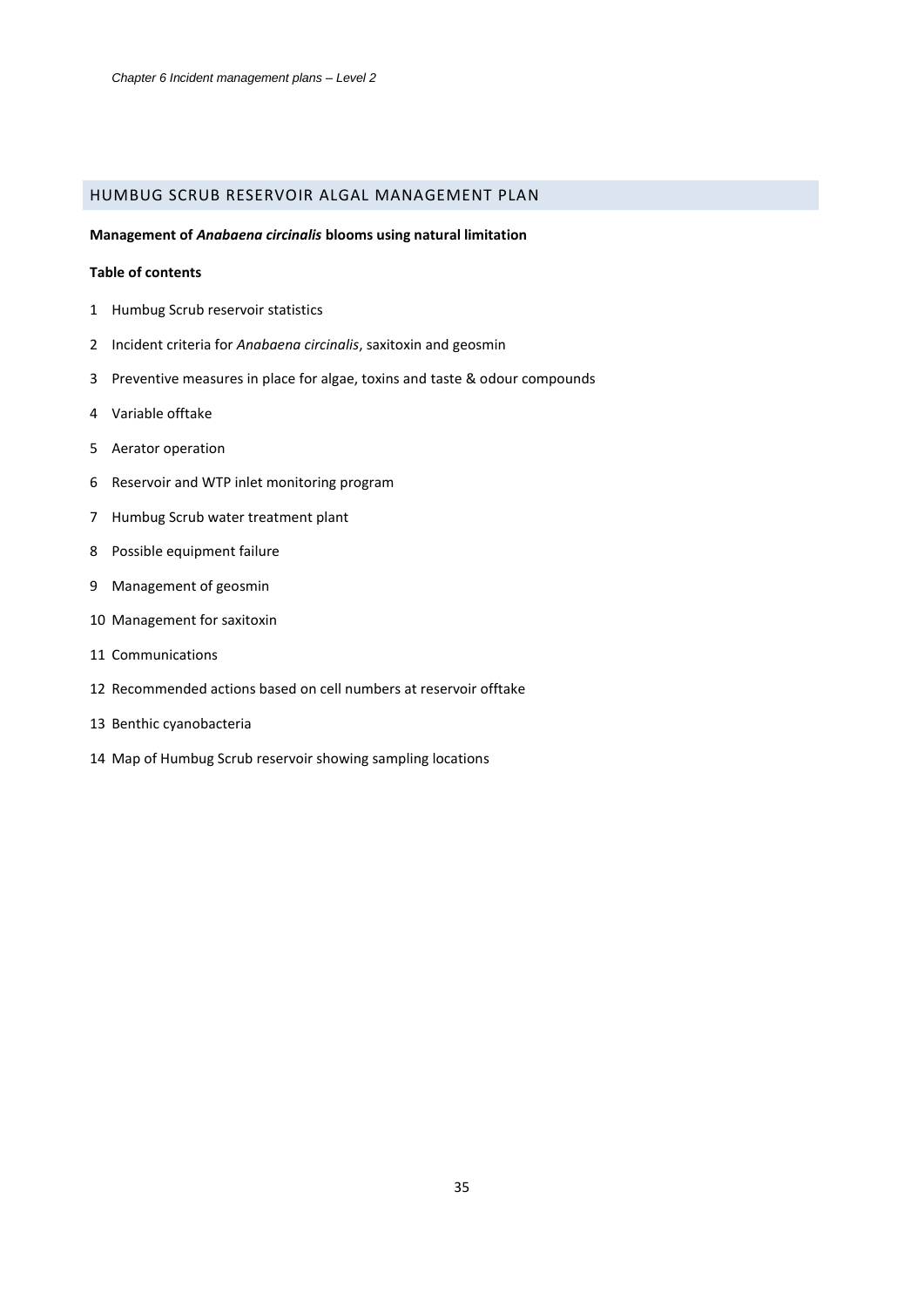## **1 Humbug Scrub reservoir statistics**

- Supplied solely by a local catchment, does not receive any pumped water from the River Paradise
- Total catchment area: 12,294 hectares
- Reservoir capacity: 26,800 megalitres
- Maximum depth: 36 m
- Area of waterspread: 280 hectares

## **2 Incident criteria for** *Anabaena circinalis***, saxitoxin and geosmin**

| <b>Direct Supply Reservoir</b>                       |                  |                       |  |
|------------------------------------------------------|------------------|-----------------------|--|
| Anabaena                                             | $\leq 1,999$     | N/A                   |  |
| <b>circinalis</b><br>in reservoir                    | $2,000 - 19,999$ | TYPE 2 (DH)           |  |
| (cells/mL)                                           | $\geq 20,000$    | TYPE 1 (DH)           |  |
| <b>Saxitoxin</b><br>in reservoir                     | $\geq 1$         | TYPE 2 (DH)           |  |
| $(\mu g/L)$                                          | $\geq 3$         | TYPE 1 (DH)           |  |
| <b>Water Treatment Plant Inlet</b>                   |                  |                       |  |
|                                                      | $\leq 499$       | N/A                   |  |
| Anabaena                                             | $500 - 999$      | TYPE 3 (HUMBUG SCRUB) |  |
| <b>circinalis</b><br>WTP inlet                       | $1,000 - 1,999$  | TYPE 2 (DH)           |  |
| (cells/mL)                                           | $2,000 - 19,999$ | TYPE 1 (DH)           |  |
|                                                      | $\geq 20,000$    | PRIORITY TYPE 1 (DH)  |  |
|                                                      | $\leq 9$         | N/A                   |  |
| <b>Total geosmin</b><br>WTP inlet (ng/L)             | $10 - 79$        | TYPE 3 (HUMBUG SCRUB) |  |
|                                                      | $\geq 80$        | TYPE 2 (HUMBUG SCRUB) |  |
| <b>Saxitoxin</b>                                     | $\geq 1$         | TYPE 1 (DH)           |  |
| WTP inlet (µg/L)                                     | $\geq 3$         | PRIORITY TYPE 1 (DH)  |  |
| Water Treatment Plant Outlet and Distribution System |                  |                       |  |
| <b>Total geosmin</b><br>WTP outlet /                 | $\leq 9$         | N/A                   |  |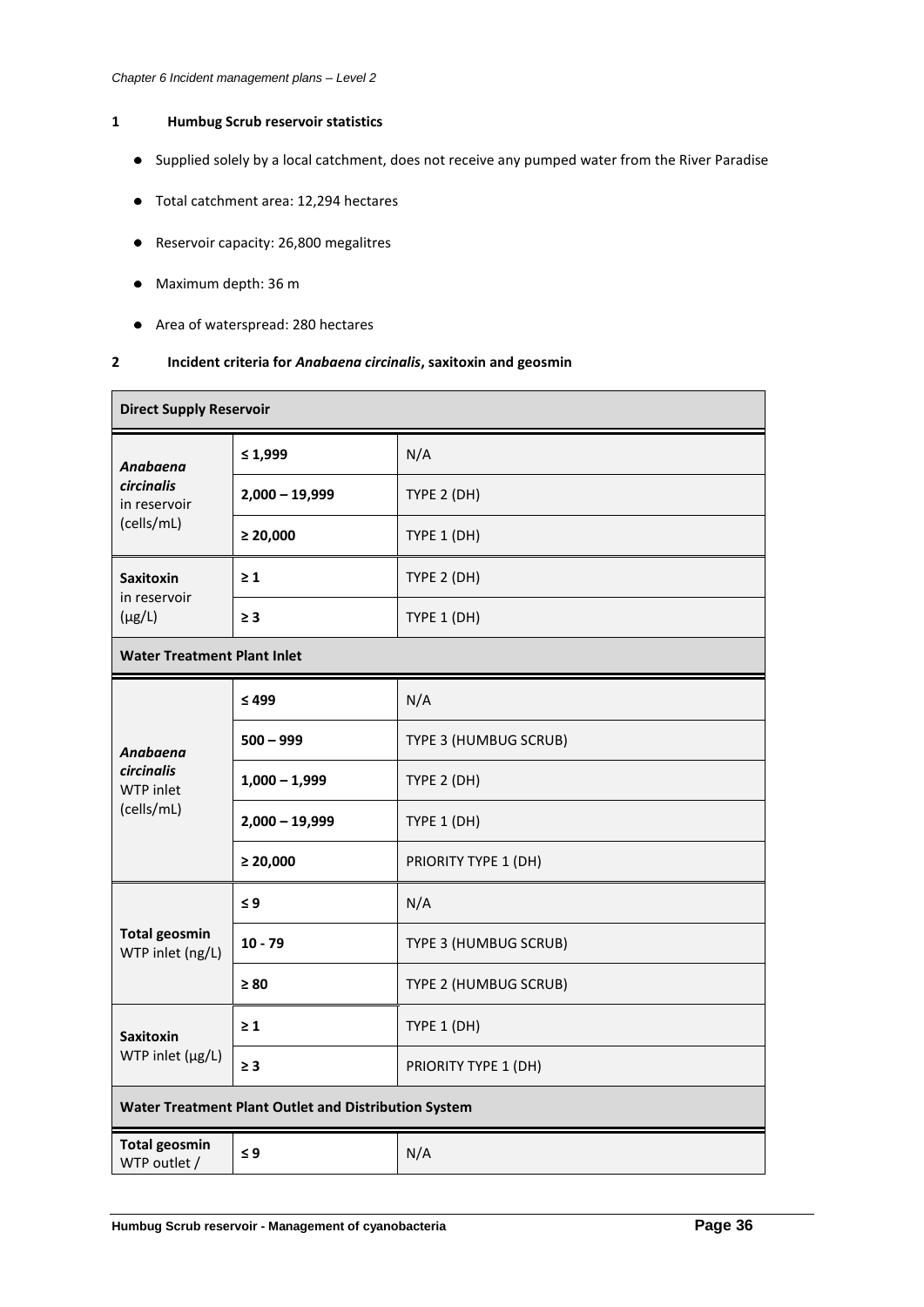| distribution<br>(ng/L)                                          | 10-29     | TYPE 3 (HUMBUG SCRUB) |  |
|-----------------------------------------------------------------|-----------|-----------------------|--|
|                                                                 | $\geq 30$ | TYPE 1 (HUMBUG SCRUB) |  |
| <b>Saxitoxin</b><br>WTP outlet /<br>distribution<br>$(\mu g/L)$ | $\geq 1$  | PRIORITY TYPE 1 (DH)  |  |

## **3 Preventive measures in place for algae, toxins and taste & odour compounds**

| <b>System component</b>      | Current preventive, management and contingency measures for<br>algae, toxins and taste & odour compounds in the Humbug<br><b>Scrub system</b> |  |  |
|------------------------------|-----------------------------------------------------------------------------------------------------------------------------------------------|--|--|
| Catchment                    | Control of nutrient inputs from catchment                                                                                                     |  |  |
| Reservoir                    | Variation of offtake level<br>Use of aerator when required                                                                                    |  |  |
| <b>Water Treatment Plant</b> | <b>Filtration process</b><br>Flocculation process / DAFF<br>PAC dosing<br>Disinfection (chlorine)                                             |  |  |
| System capacity              | Increase water storages at Pansy Hill and Mt Coke Tank<br>to full capacity                                                                    |  |  |

## **4 Variable offtake**

## **Management recommendation:**

Variable offtake to be set to the lowest level during a cyanobacterial bloom in order to minimise algal cells and associated metabolites such as geosmin from entering the WTP.

## Humbug Scrub reservoir offtake depths:

Full Supply = EL 211.00 (33.10m on depth sight board)

- $\bullet$  No 4 Offtake = EL 201.25 (15m)
- No 3 Offtake = EL 184.54 (21m)
- No 1 & 2 Offtake = EL 177.75 (30m)

## **Rationale:**

*Anabaena circinalis* tends to form surface scums, and highest cell numbers tend to be distributed through the upper layer of water.

## **Considerations:**

Should a major rainfall event occur resulting in significant catchment runoff, the offtake depth is routinely raised to reduce the risk of *Cryptosporidium* entering the WTP. These protozoa are carried with the inflowing water along the bottom of the reservoir, frequently short-circuiting towards the dam wall/WTP inlet tower. Should there be a concurrent algal bloom and rainfall event, a considered approach has to be taken, weighing up the potential risks from *Cryptosporidium* and from algal cells at the WTP inlet. In this situation, it is generally advisable to raise the offtake depth as far as practicable to reduce the *Cryptosporidium* risk at the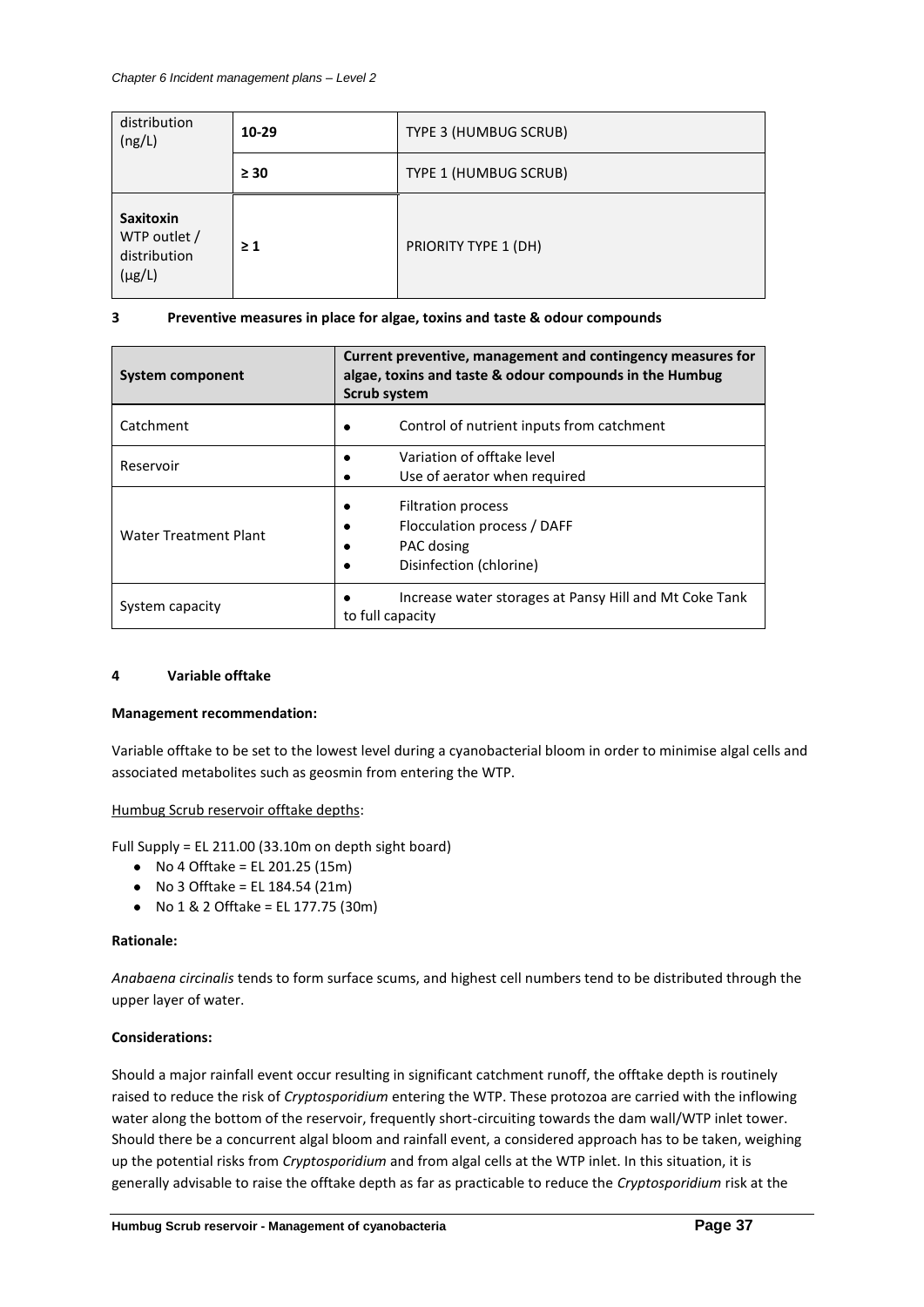WTP inlet. However, as algal cell numbers have been shown to vary significantly at the offtake depending on wind strength and direction (i.e. elevated cell numbers during persistent easterly winds), the most appropriate offtake depth should be selected following thorough assessment of prevailing conditions at the time.

## **5 Aerator operation**

## **Management recommendation:**

Aerator to be left on during algal blooms to prevent stratification and anoxia in the hypolimnion (leading to release of P, Fe, Mn).

## **Rationale:**

Management of previous algal bloom incidents has shown that the aerator in Humbug Scrub reservoir should be left on during algal blooms, as a strong link between the aerator being turned off and release of soluble iron and manganese from the sediments was demonstrated during these past events. The dissolved metals subsequently enter the WTP and tend to precipitate out in the filtered water storage. Anoxic conditions are also conducive to the release of phosphorus from sediments.

## **Considerations:**

During previous bloom events it was discovered that under persistent easterly winds elevated algal cell numbers and subsequently higher geosmin concentrations were entering the WTP, even when the offtake was set at the lowest level. This situation was traced back to an interaction between aerator operation and prevailing wind direction driving algal cells down into deeper waters (offtake depth). Turning off the aerator for short periods of time (i.e. not more than three days) should be considered to mitigate this situation should it occur.

In relation to the release of soluble manganese from sediments when the aerator is turned off, investigations have shown that it is possible to dose potassium permanganate for manganese removal without compromising algal treatment in the WTP as algal cells are not damaged by this process.

The aerator should be turned off in case of a major rainfall event resulting in significant inflow from the catchment. This is to minimise the risk of *Cryptosporidium* being entrained in the aerator plume and being carried into the upper layers of the water column (WTP offtake level during rain events).

Note that the WTP needs to be informed whenever the aerator is turned on or off.

## **6 Reservoir and WTP inlet monitoring program**

Routine and non-routine monitoring is essential for the application of control measures such as changing offtake levels, use of the aerator and PAC, as well as the assessment of the efficiency of the control measures that are in place.

Please refer to the map at the end of the document for sample point locations.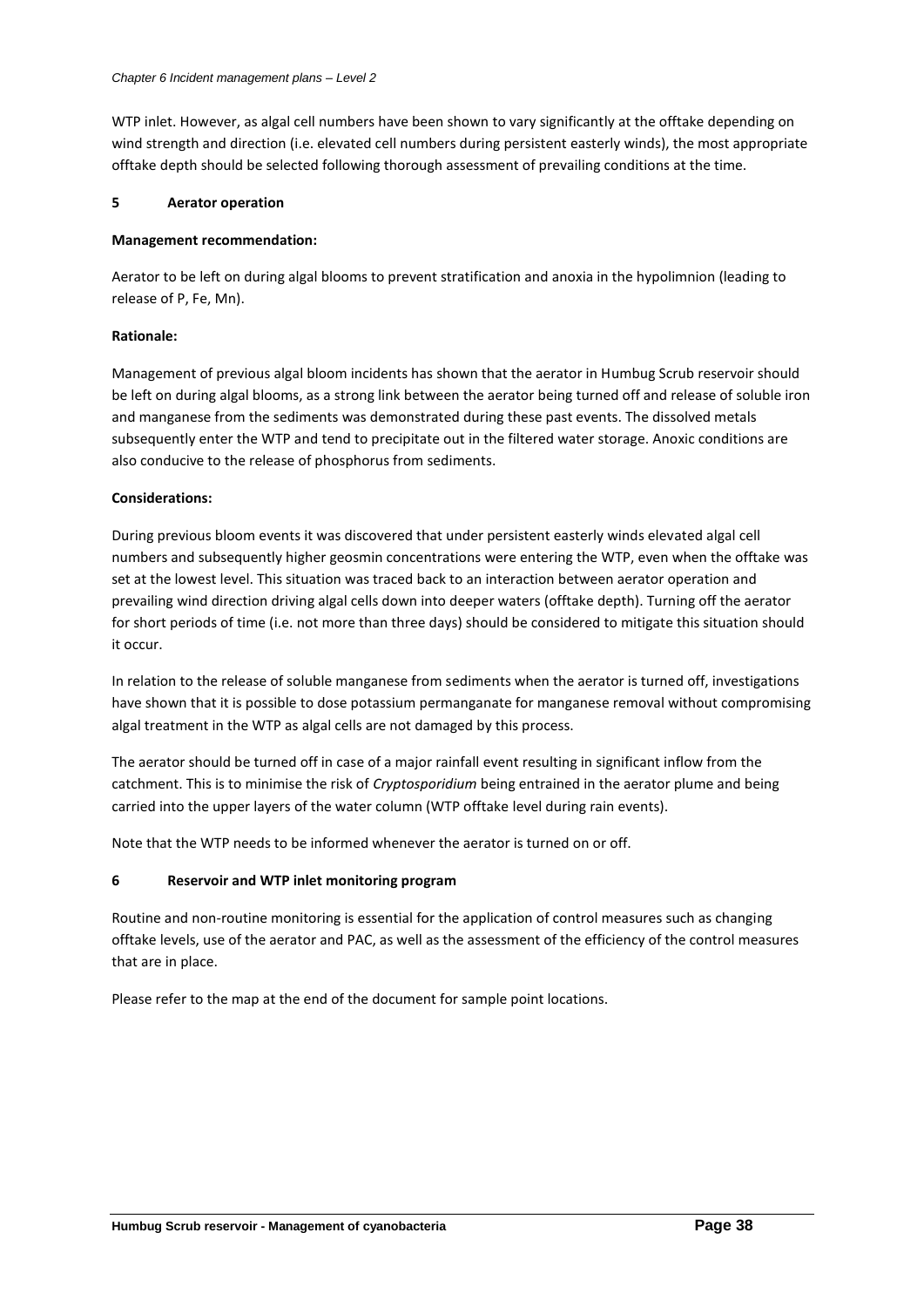#### $\bullet$ **Reservoir (routine – summer)**

| <b>Water Quality parameter</b>    | <b>Sampling frequency</b>      |
|-----------------------------------|--------------------------------|
| Phytoplankton (surface all        | Twice weekly (Monday/Thursday) |
| locations)                        |                                |
| Phytoplankton (Loc 1 at 10m, 20m, | Weekly                         |
| 30m depth)                        |                                |
| <b>Nutrients</b>                  | Weekly                         |
| pH / turbidity / colour           | Weekly                         |
| Temperature / DO                  | Weekly                         |
| Chlorophyll                       | Weekly                         |
| Fe / Mn                           | Fortnightly                    |
| Microbiological                   | Monthly                        |
| <b>TDS</b>                        | Monthly                        |
| Pesticides                        | Bi-monthly                     |

## **WTP Inlet – (routine – summer)**

| <b>Water Quality parameter</b> | <b>Sampling frequency</b> |
|--------------------------------|---------------------------|
| Total MIB / geosmin            | Weekly                    |
| Fe / Mn                        | Weekly                    |
| Odour                          | Fortnightly               |
| <b>DOC</b>                     | Fortnightly               |
| Turbidity / colour             | Monthly                   |
| Cryptosporidium / Giardia      | Monthly                   |
| Microbiological                | Monthly                   |
| рH                             | Monthly                   |
| Physical                       | Monthly                   |
| Lang Index                     | Monthly                   |
| <b>Nutrients</b>               | Monthly                   |
| SiO <sub>2</sub>               | Monthly                   |
| Corrosive metals               | Monthly                   |
| Rare inorganics                | Monthly                   |
| Aluminium                      | Monthly                   |
| Pesticides                     | Monthly                   |

#### $\bullet$ **In-reservoir temperature and water quality monitoring**

A thermistor chain (plus weather station, including wind speed and direction) is installed in the reservoir with data accessible via SCADA and automatic data downloads via GPRS emailed twice a week.

A pontoon fitted with an automated vertical water quality profiler system provides in-situ on-line data (available via a web-based interface) for temperature, turbidity, total cyanobacteria, chlorophyll, pH, conductivity and dissolved oxygen. The pontoon also carries a meteorological station including wind speed, solar radiation and temperature sensors.

## **Non-routine sampling**

To obtain as much information as possible on the status and possible trend in bloom development and to assist in management of the bloom, an increased monitoring regime will need to be initiated, consisting of both increased monitoring frequency and analyses (with fast turnaround times). In particular, increased monitoring will consist of phytoplankton sampling/algal scum enumeration (including direct counts), geosmin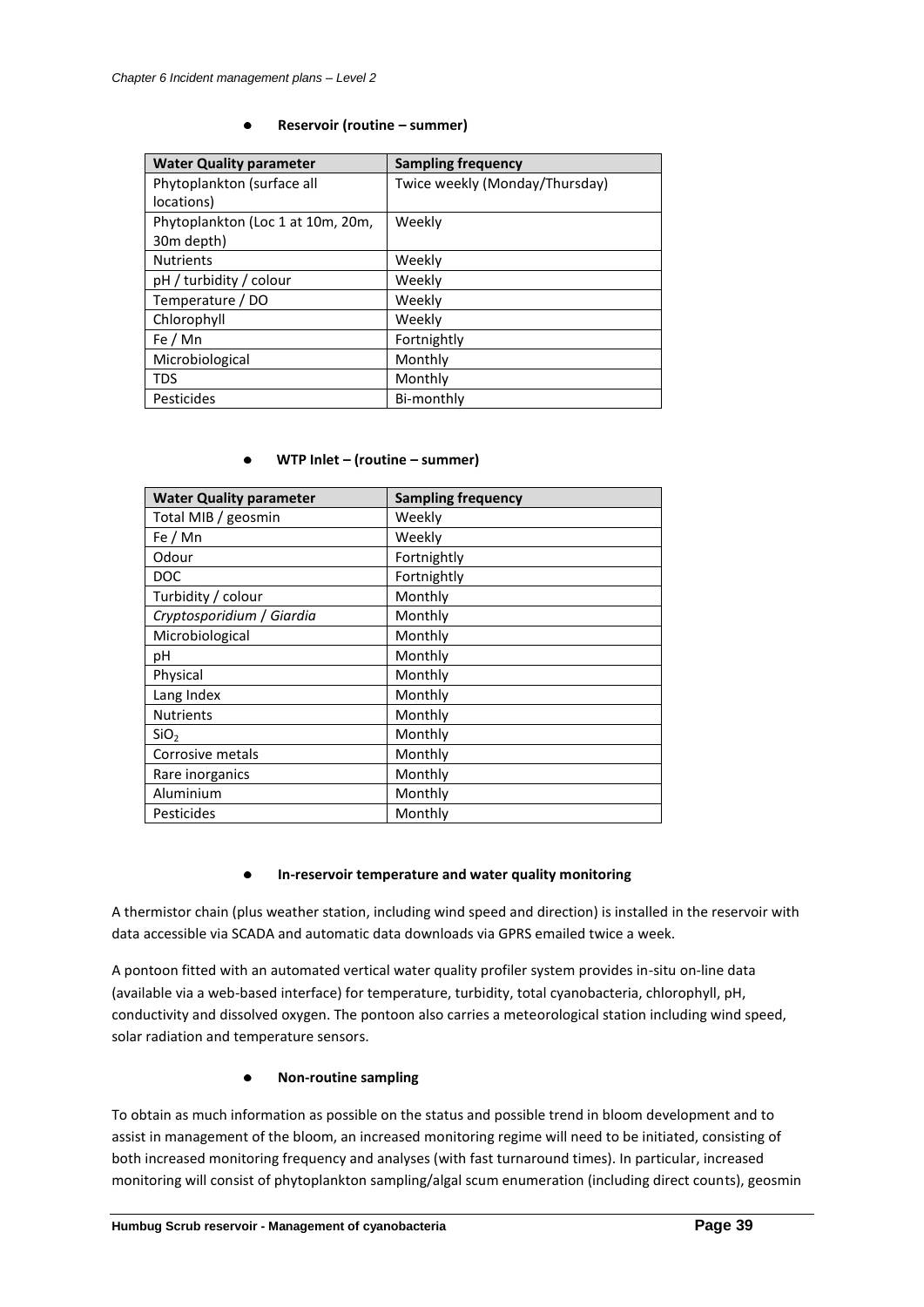analyses, nutrient sampling and additional temperature/DO profiles at key locations. Consideration should also be given to non-routine cell counts of *Anabaena circinalis* at the WTP inlet to compare with counts at the reservoir offtake. The field cyanobacterial probe can also be deployed to track total cyanobacteria numbers *insitu*, including monitoring of cyanobacteria at the various offtake levels to determine the best offtake to use at times of very high cell counts. There will also be a need for saxitoxin testing, using the rapid Jellet field test to establish initial toxicity and then the quantitative HPLC method.

## **Field Response Team**

The Field Response Team based within Humbug Scrub Council's Water Quality and Integrated Management Group can be mobilised for additional surveillance on the reservoir if required (for example rapid saxitoxin tests, use of the YSI cyanobacteria sensor).

## **7 Humbug Scrub water treatment plant**

The WTP is a dissolved air flotation, filtration (DAFF) design, which is ideal for the removal of algal cells. It includes a powdered activated carbon (PAC) dosing facility designed to remove taste and odour compounds and algal toxins. It has a nominal capacity of 50 ML day<sup>-1</sup>, however this is not achievable for extended periods.

## The treatment process consists of:

- Powdered activated carbon
- Potassium permanganate dosing for manganese oxidation
- Coagulation, using alum plus cationic polymer
- One stage flocculation
- Six flotation tanks
- Mono media filter beds situated in the flotation tanks
- Filter backwash facilities, including air scour
- Four sludge lagoons
- Clarification plant for filter backwash and lagoon supernatant, prior to recycle
- Chlorination: product water is chlorinated once between the WTP and the product water storages. Water flowing to southern metropolitan area receives trim chlorination. Water for the regional centres is drawn from the trunk main supplying the metropolitan area, with a significant storage at Pansy Hill. After Pansy Hill, the water is again chlorinated at Daydream Valley chlorination station prior to distribution. Water for the Bigville supply zone is drawn from the product water storage at the Humbug Scrub WTP. This water receives a trim dose of chlorine at the treatment plant before distribution.

## Contingency in case of cyanobacterial bloom:

- Reduce flow as much as possible and dose PAC based on dissolved geosmin levels at the WTP inlet (obtained through the increased monitoring)
- Prior to receiving geosmin concentration results, a conservative estimate of the potential geosmin concentration can be made using *Anabaena circinalis* cell counts (refer to table in section 9)
- Humbug Scrub WTP can dose PAC at 50mg  $L^{-1}$  for a very short period and at reduced flow
- Ensure all tanks are at highest possible level (e.g. Pansy Hill Storage, Mt Coke Tank) before reaching major bloom status (i.e. prior to reaching cell counts of 50,000 cells  $mL^{-1}$ )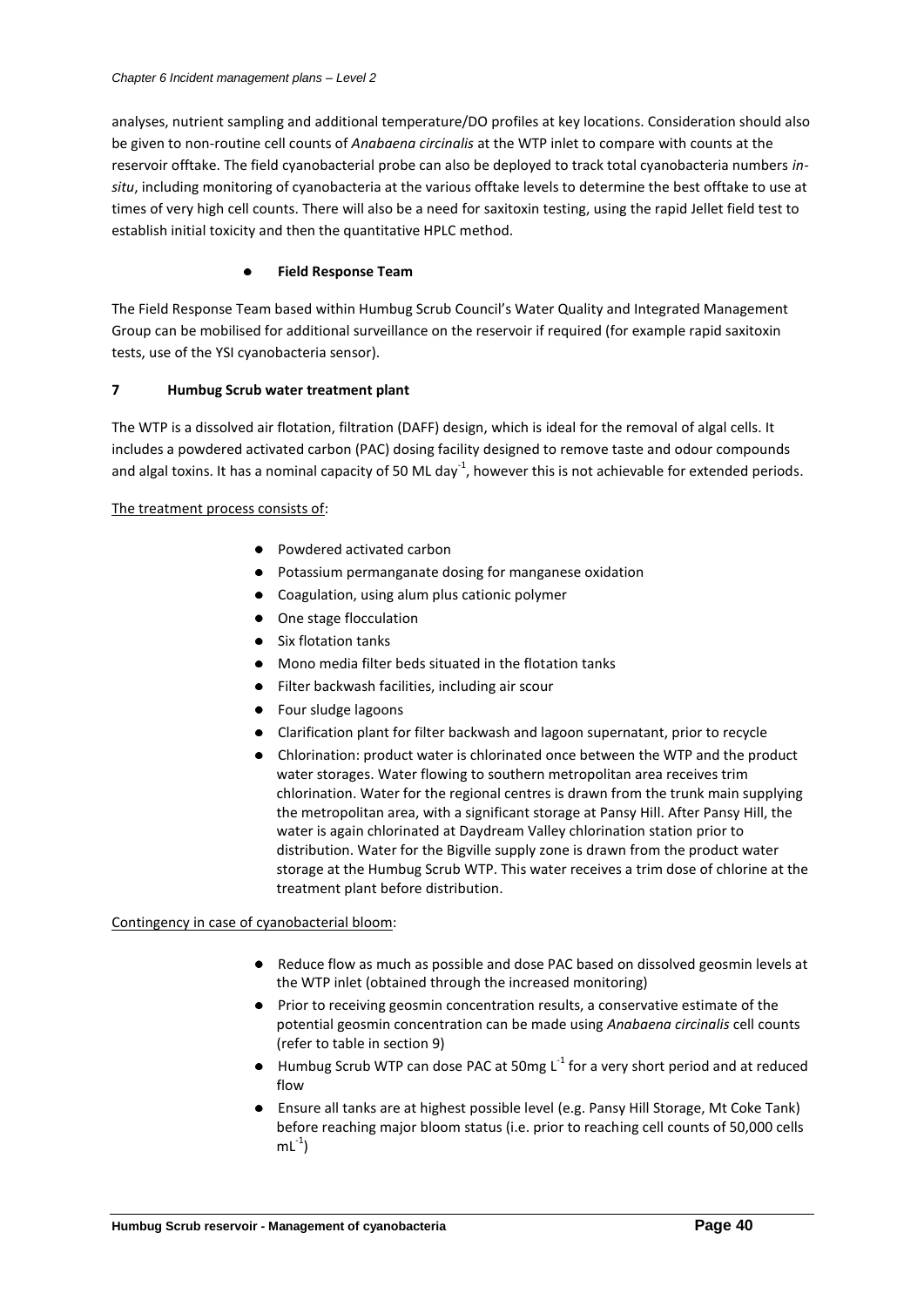- During times of reduced output from Humbug Scrub WTP during PAC dosing Tearful Valley WTP will need to supply parts of southern areas normally supplied by the Humbug Scrub WTP
- Humbug Scrub WTP output 40ML per day at 10mg  $\textsf{L}^{\text{-1}}$  PAC
- $\bullet$  Humbug Scrub WTP cannott run below 20ML day<sup>-1</sup>
- Implement appropriate changes to supernatant return
- Storages to return to normal operating levels after a bloom to minimise water age in the system. This should be coordinated with Outer Metro Operations.

## **8 Possible equipment failure**

Three key areas have been identified for possible equipment failure that can impact water quality:

- Failure of the aerator
- Failure of the PAC dosing facility
- Complete breakdown of the WTP  $\bullet$

Contingency plans need to be in place for all potential failure scenarios, including ensuring that a replacement compressor for the aerator is available in the shortest possible time, the availability of spares for PAC dosing equipment with the aim of reducing outages to the shortest time possible. A complete WTP breakdown would result in a shutdown of the treatment plant.

| <b>GEOSMIN - MANAGEMENT / CONTROL MEASURES</b>                                                                                                                                                                                         |                                                                                                                         |                                        |                                    |                 |  |
|----------------------------------------------------------------------------------------------------------------------------------------------------------------------------------------------------------------------------------------|-------------------------------------------------------------------------------------------------------------------------|----------------------------------------|------------------------------------|-----------------|--|
| <b>Reservoir</b>                                                                                                                                                                                                                       | <b>Multiple offtake</b>                                                                                                 | <b>PAC</b>                             | Flocculation/<br><b>Filtration</b> | CI <sub>2</sub> |  |
| <b>Yes</b><br>Half-life of geosmin loss due<br>to biodegradation and loss<br>to atmosphere in reservoir =<br>$1 - 2$ days.<br>Time in reservoir with WTP<br>shut off depends on product<br>water storage capacity and<br>system demand | Yes<br>Barrier under most<br>situations for intact cells<br>where cells unevenly<br>distributed through<br>water column | <b>Yes</b><br>92% at 20<br>mg $L^{-1}$ | Yes<br>70% intact cell<br>removal  | <b>No</b>       |  |

## **9 Management of geosmin**

| Typical PAC doses required to remove geosmin to levels below 10 ng L <sup>-1*</sup>    |          |  |  |  |
|----------------------------------------------------------------------------------------|----------|--|--|--|
| <b>PAC dose</b><br>WTP inlet geosmin concentration (ng $L^1$ )<br>(mg L <sup>1</sup> ) |          |  |  |  |
| 10-30                                                                                  | $4 - 15$ |  |  |  |
| 30-100<br>15-35                                                                        |          |  |  |  |

\*These doses were estimated from many laboratory experiments but the actual doses required will depend strongly on water quality. Site specific testing is recommended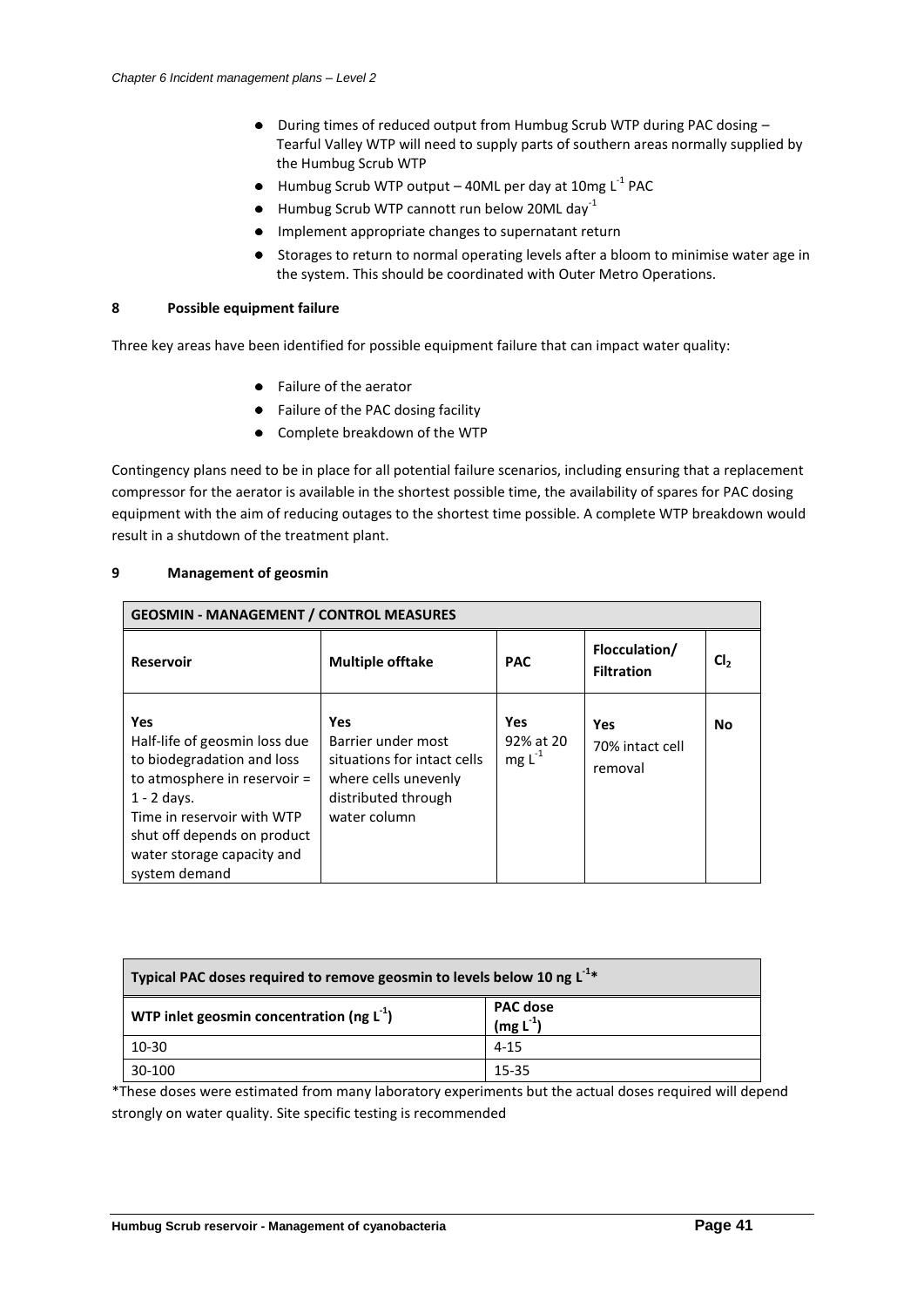*Anabaena circinalis* cell numbers and associated potential geosmin concentrations, percent removal required to reach a concentration goal of <10 ng L<sup>-1</sup>, and estimated PAC doses for 30 minute contact time. All values for PAC doses are estimates as the actual values will depend on mixing and water quality conditions

| Anabaena<br>circinalis<br>(cells $mL^{-1}$ ) | <b>Potential</b><br>geosmin<br>concentration<br>$(ng L-1)$ | % removal required to<br>achieve final<br>concentration goal of<br>< 10 ng L <sup>-1</sup> * | <b>PAC dose for dissolved</b><br>geosmin (mg $L^{-1}$ )<br>(30 min contact time) |
|----------------------------------------------|------------------------------------------------------------|----------------------------------------------------------------------------------------------|----------------------------------------------------------------------------------|
| 200                                          | 9                                                          | 0                                                                                            | $\Omega$                                                                         |
| 400                                          | 18                                                         | 50                                                                                           | 5                                                                                |
| 500                                          | 23                                                         | 60.9                                                                                         | $\overline{7}$                                                                   |
| 1,000                                        | 46                                                         | 80.4                                                                                         | 10                                                                               |
| 2,000                                        | 91                                                         | 90.1                                                                                         | 17                                                                               |
| 3,000                                        | 137                                                        | 93.4                                                                                         | 20                                                                               |
| 4,000                                        | 182                                                        | 95.1                                                                                         | 25                                                                               |
| 5,000                                        | 228                                                        | 96.1                                                                                         | 30                                                                               |
| 7,500                                        | 341                                                        | 97.4                                                                                         | $>30$                                                                            |
| 10,000                                       | 455                                                        | 98.0                                                                                         | >30                                                                              |
| 15,000                                       | 683                                                        | 98.7                                                                                         | $>30$                                                                            |
| 20,000                                       | 910                                                        | 99.0                                                                                         | $>30$                                                                            |
| 30,000                                       | 1365                                                       | 99.3                                                                                         | >30                                                                              |
| 40,000                                       | 1820                                                       | 99.5                                                                                         | $>30$                                                                            |
| 50,000                                       | 2275                                                       | 99.6                                                                                         | $>30$                                                                            |
| 60,000                                       | 2730                                                       | 99.7                                                                                         | $>30$                                                                            |
| 80,000                                       | 3640                                                       | 99.8                                                                                         | >30                                                                              |
| 100,000                                      | 4550                                                       | 99.8                                                                                         | >30                                                                              |
| 200,000                                      | 9100                                                       | 99.9                                                                                         | $>30$                                                                            |

\* If all geosmin is released from cells

## **10 Management of saxitoxin**

Note that it is highly likely that management actions for geosmin will be necessary before actions are needed for saxitoxins.

- Different variants of the saxitoxins adsorb to different extents on PAC. In the case of  $\bullet$ saxitoxins, the most toxic are generally those in the lowest concentration and are removed more readily. In general a dose of 20 to 30 mg/L PAC and a contact time of at least 60 minutes would be recommended for an inlet concentration of 10  $\mu$ g L<sup>-1</sup> STX equivalents, and a finished water goal concentration of <3  $\mu$ g L<sup>-1</sup>
- Chlorination is considered an effective process in the multi-barrier approach to saxitoxin removal, with destruction of toxicity in the range of 75-90% at C.*t* of 20 mg min L **-**1 .

| SAXITOXIN - MANAGEMENT / CONTROL MEASURES                                                                      |  |  |  |  |  |
|----------------------------------------------------------------------------------------------------------------|--|--|--|--|--|
| <b>Flocculation /</b><br><b>PAC</b><br><b>Multiple offtake</b><br>Cl,<br><b>Reservoir</b><br><b>Filtration</b> |  |  |  |  |  |
|                                                                                                                |  |  |  |  |  |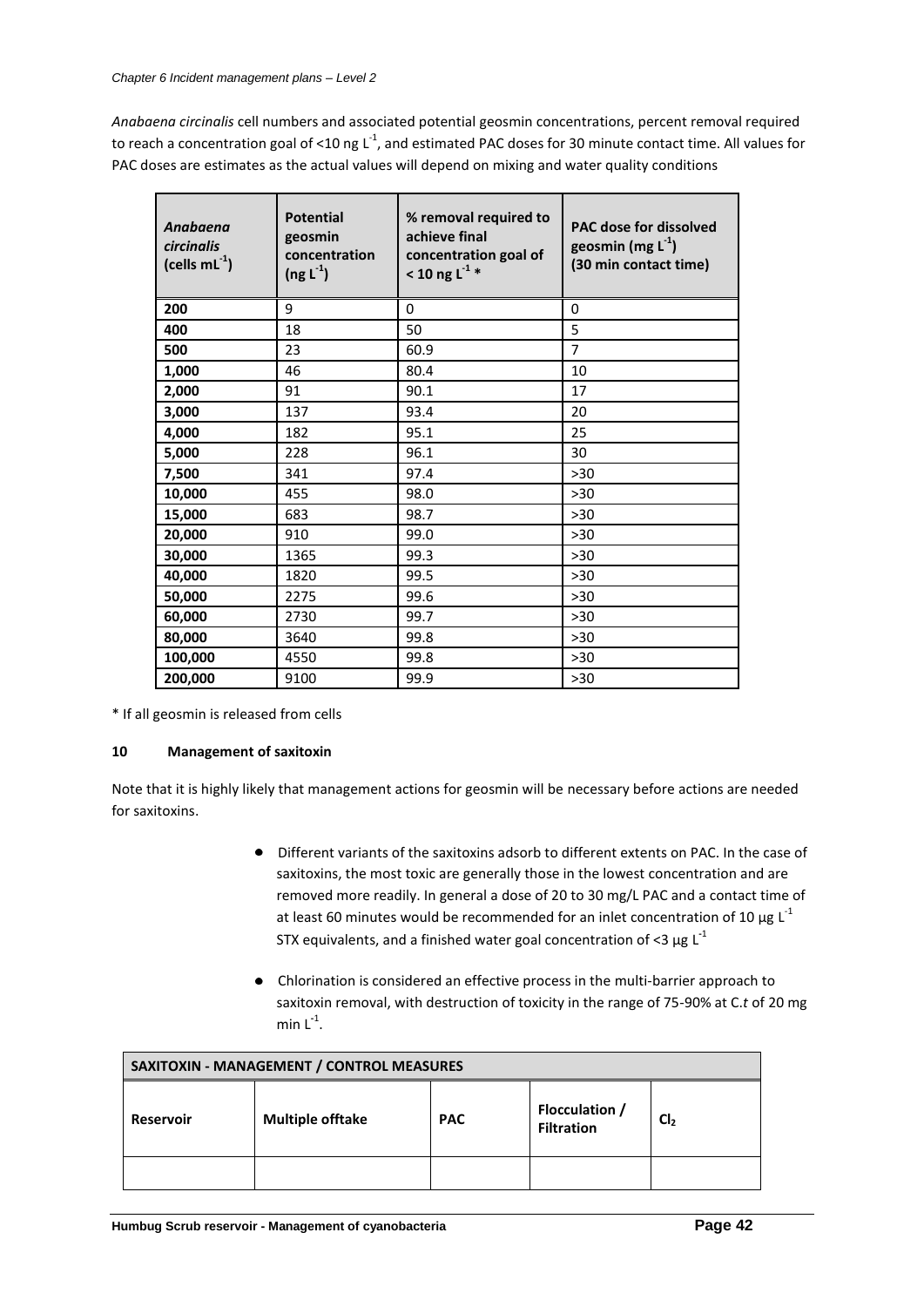| <b>No</b>      | <b>Yes</b>                  | <b>Yes</b>     | <b>Yes</b>      | <b>Yes</b>     |
|----------------|-----------------------------|----------------|-----------------|----------------|
| Saxitoxin does | Barrier under most          | 60% at 20      | Removal of      | 96% Assuming   |
| not biodegrade | situations for intact cells | $mg L-1$       | intact cells;   | maximum        |
|                | where cells unevenly        | 64% at 30      | however intact  | removal        |
|                | distributed through         | $mg L-1$       | cells removed   | contact time   |
|                | water column;               |                | likely to break | of $111$ mins. |
|                | extracellular toxin         | 30 mg $L^{-1}$ | down in         | At Humbug      |
|                | expected to move            | PAC can be     | supernatant     | Scrub WTP: 13  |
|                | through water column        | dosed at       | return          | hr contact     |
|                | rapidly                     | reduced        |                 | time at $>1.5$ |
|                |                             | flow but is    |                 | $mg L-1 Cl2$   |
|                |                             | limited to a   |                 |                |
|                |                             | few hours      |                 |                |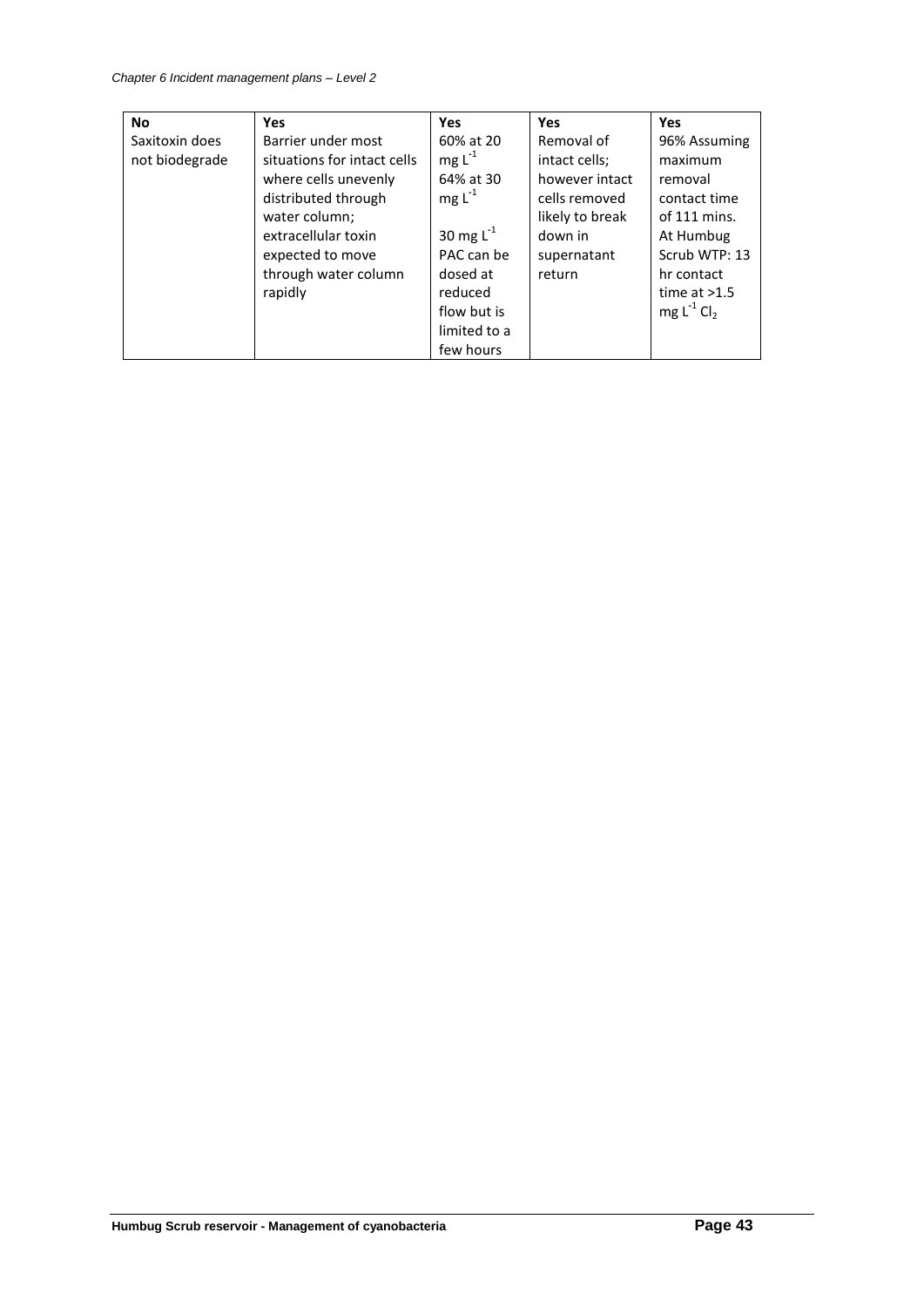*Anabaena circinalis* cell numbers and associated potential saxitoxin concentrations, percent removal required to reach goals of < 3 µ/L and < 1 µ/L, estimated PAC doses for 30 minute contact time and chlorine contact time values to reach the target percent removal. Note that all values for PAC and chlorine doses are estimates as the actual values will depend on mixing and water quality conditions (from AWQC).

| Anabaena<br>circinalis<br>(cells $mL^{-1}$ ) | <b>Potential STX</b><br>equivalent<br>concentration<br>$(\mu g L^{-1})$ | % removal required<br>(to reach 3 $\mu$ g L <sup>-1</sup> ) | <b>PAC dose for dissolved</b><br>saxitoxin (mg $L^{-1}$ ) *<br>(30 min contact time) | <b>Chlorine</b><br>contact time for<br>dissolved<br>saxitoxin (mg<br>min $L^{-1}$ ) ** | % removal<br>required<br>(to reach 1<br>$\mu$ g L <sup>-1</sup> ) | PAC dose for dissolved<br>saxitoxin (mg $L^{-1}$ ) ***<br>(30 min contact time) | <b>Chlorine contact</b><br>time for dissolved<br>saxitoxin<br>$(mg min L-1)$ **** |
|----------------------------------------------|-------------------------------------------------------------------------|-------------------------------------------------------------|--------------------------------------------------------------------------------------|----------------------------------------------------------------------------------------|-------------------------------------------------------------------|---------------------------------------------------------------------------------|-----------------------------------------------------------------------------------|
| 200                                          | 0                                                                       | $\mathbf 0$                                                 | 0                                                                                    | 0                                                                                      | 0                                                                 | 0                                                                               | 0                                                                                 |
| 400                                          | 0                                                                       | $\pmb{0}$                                                   | 0                                                                                    | $\pmb{0}$                                                                              | $\pmb{0}$                                                         | 0                                                                               | 0                                                                                 |
| 500                                          | 0.1                                                                     | $\pmb{0}$                                                   | 0                                                                                    | 0                                                                                      | $\mathbf 0$                                                       | 0                                                                               | 0                                                                                 |
| 1,000                                        | 0.1                                                                     | $\pmb{0}$                                                   | 0                                                                                    | $\pmb{0}$                                                                              | $\pmb{0}$                                                         | 0                                                                               | 0                                                                                 |
| 2,000                                        | 0.3                                                                     | $\pmb{0}$                                                   | 0                                                                                    | $\pmb{0}$                                                                              | $\pmb{0}$                                                         | 0                                                                               | 0                                                                                 |
| 3,000                                        | 0.5                                                                     | 0                                                           | 0                                                                                    | 0                                                                                      | 0                                                                 | 0                                                                               | 0                                                                                 |
| 4,000                                        | 0.6                                                                     | $\mathbf 0$                                                 | 0                                                                                    | $\pmb{0}$                                                                              | 0                                                                 | 0                                                                               | 0                                                                                 |
| 5,000                                        | 0.8                                                                     | $\mathbf 0$                                                 | 0                                                                                    | $\pmb{0}$                                                                              | 0                                                                 | 0                                                                               | 0                                                                                 |
| 7,500                                        | 1.1                                                                     | $\pmb{0}$                                                   | $\pmb{0}$                                                                            | $\pmb{0}$                                                                              | 9.1                                                               | 5                                                                               | $\overline{2}$                                                                    |
| 10,000                                       | 1.5                                                                     | $\mathbf 0$                                                 | 0                                                                                    | 0                                                                                      | 33.3                                                              | $\overline{7}$                                                                  | 5                                                                                 |
| 15,000                                       | 2.3                                                                     | $\pmb{0}$                                                   | 0                                                                                    | $\pmb{0}$                                                                              | 56.5                                                              | 15                                                                              | 13                                                                                |
| 20,000                                       | 3.0                                                                     | 0                                                           | 0                                                                                    | $\pmb{0}$                                                                              | 66.7                                                              | 25                                                                              | 21                                                                                |
| 30,000                                       | 4.5                                                                     | 33.3                                                        | $\overline{7}$                                                                       | 5                                                                                      | 77.8                                                              | 30                                                                              | 33                                                                                |
| 40,000                                       | 6.0                                                                     | 50.0                                                        | 10                                                                                   | 10                                                                                     | 83.3                                                              | $>30$                                                                           | 40                                                                                |
| 50,000                                       | 7.5                                                                     | 60.0                                                        | 20                                                                                   | 15                                                                                     | 86.7                                                              | $>30$                                                                           | >45                                                                               |
| 60,000                                       | 9.0                                                                     | 66.7                                                        | 25                                                                                   | 20                                                                                     | 88.9                                                              | $>30$                                                                           | $>45$                                                                             |
| 80,000                                       | 12.0                                                                    | 75.0                                                        | 30                                                                                   | 20                                                                                     | 91.7                                                              | $>30$                                                                           | >45                                                                               |
| 100,000                                      | 15.0                                                                    | 80.0                                                        | $>30$                                                                                | 35                                                                                     | 93.3                                                              | $>30$                                                                           | $>45$                                                                             |
| 200,000                                      | 30.0                                                                    | 90.0                                                        | $>30$                                                                                | 45                                                                                     | 96.7                                                              | >30                                                                             | $>45$                                                                             |

\* If all saxitoxins are released from cells, estimate

\*\* Dependent on the saxitoxin variants present, applicable to a "typical" Australian toxic bloom, final concentration goal, < 3 µg L<sup>-1</sup>

\*\*\* If all saxitoxins are released from cells

\*\*\*\* Dependent on the saxitoxin variants present, applicable to a "typical" Australian toxic bloom, final concentration goal, < 1 µg L<sup>-1</sup>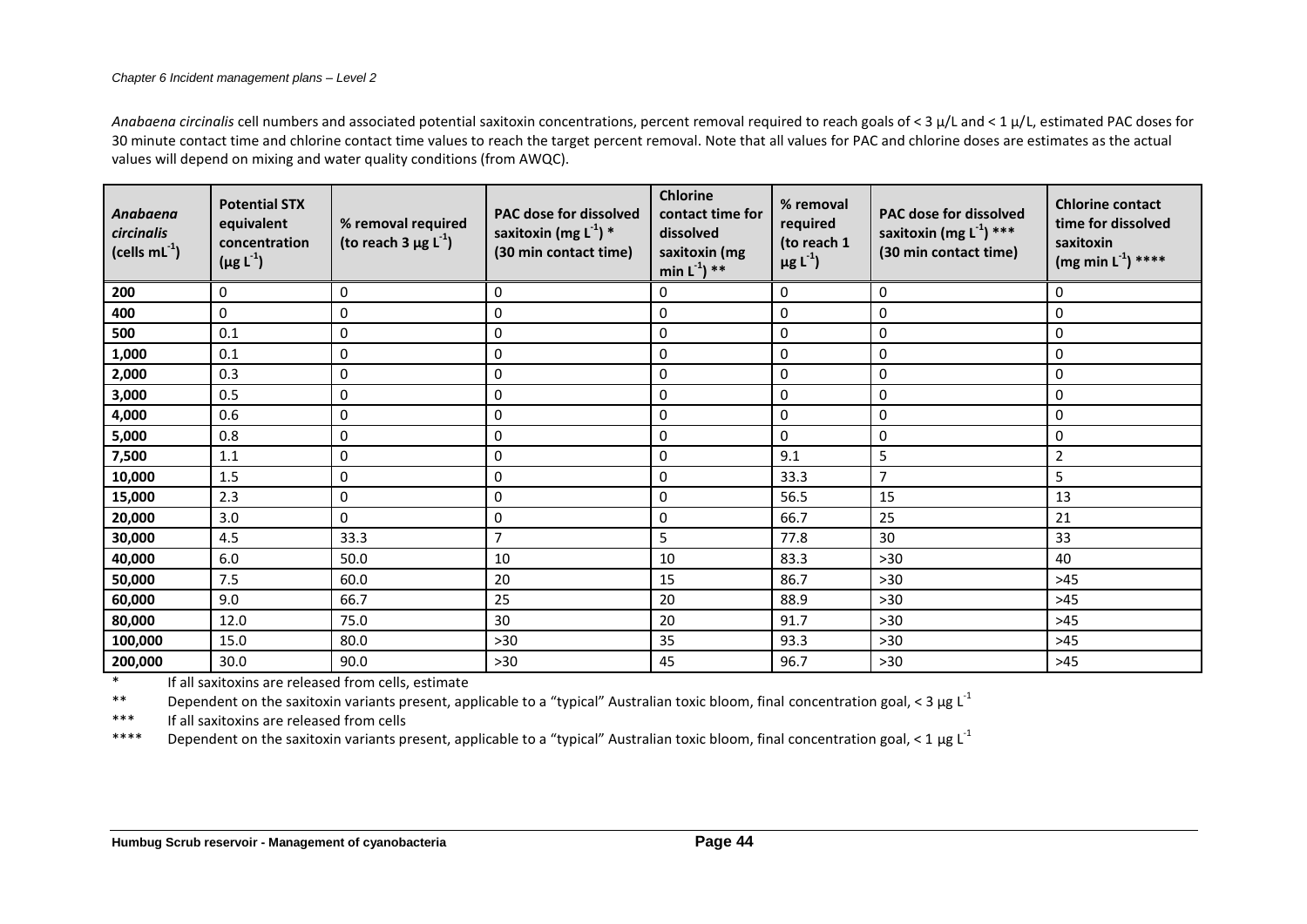#### **11 Communications**

An incident update spreadsheet will be prepared for each Type 1 incident triggered by cyanobacterial cell counts. This spreadsheet will contain information and data relevant for management of the bloom and will be a repository of the latest data/information. The spreadsheet will be emailed to the established stakeholder email group as soon as new information becomes available.

#### **Humbug Scrub stakeholder email group as of October 2009:**

Note: this email group can be found in Council's Outlook Global Address book as "Humbug Scrub Update"

| Council | Laboratory | <b>Department of</b><br><b>Health</b> |
|---------|------------|---------------------------------------|
|         |            |                                       |
|         |            |                                       |
|         |            |                                       |
|         |            |                                       |
|         |            |                                       |
|         |            |                                       |
|         |            |                                       |
|         |            |                                       |
|         |            |                                       |
|         |            |                                       |
|         |            |                                       |
|         |            |                                       |
|         |            |                                       |

A meeting with relevant stakeholders should be organised once *Anabaena circinalis* cell count at location 1 or reservoir average exceeds 50,000 cells  $mL^{-1}$ .

As per the Council Water Quality Incident Notification Table, all step changes must be reported to the Department of Health. If the product water before storage geosmin result is >10 ng L<sup>-1</sup> the Council Customer Call Centre should be notified; consideration should also be given to notification of customers in consultation with Stakeholder Relations, Head of Council and DH.

## **12 Recommended actions based on cell numbers at reservoir offtake - triggers for actions in WTP and reservoir**

| Anabaena circinalis<br>at reservoir offtake<br>$($ Loc 1, $)$ (cells mL $^{-1}$ ) | <b>Recommended action</b>                                                                               |  |
|-----------------------------------------------------------------------------------|---------------------------------------------------------------------------------------------------------|--|
|                                                                                   | <b>Monitoring:</b>                                                                                      |  |
| < 500                                                                             | Continue routine monitoring<br>$\bullet$                                                                |  |
|                                                                                   | Algae in reservoir:                                                                                     |  |
|                                                                                   | If A. circinalis reservoir average >200 cells $mL^{-1}$ , request direct cell<br>$\bullet$<br>counts    |  |
|                                                                                   | Geosmin:                                                                                                |  |
|                                                                                   | If total geosmin at WTP inlet >10 ng $L^{-1}$ , also report dissolved<br>$\bullet$<br>geosmin component |  |
|                                                                                   | If mostly dissolved geosmin present, geosmin removal required<br>$\bullet$                              |  |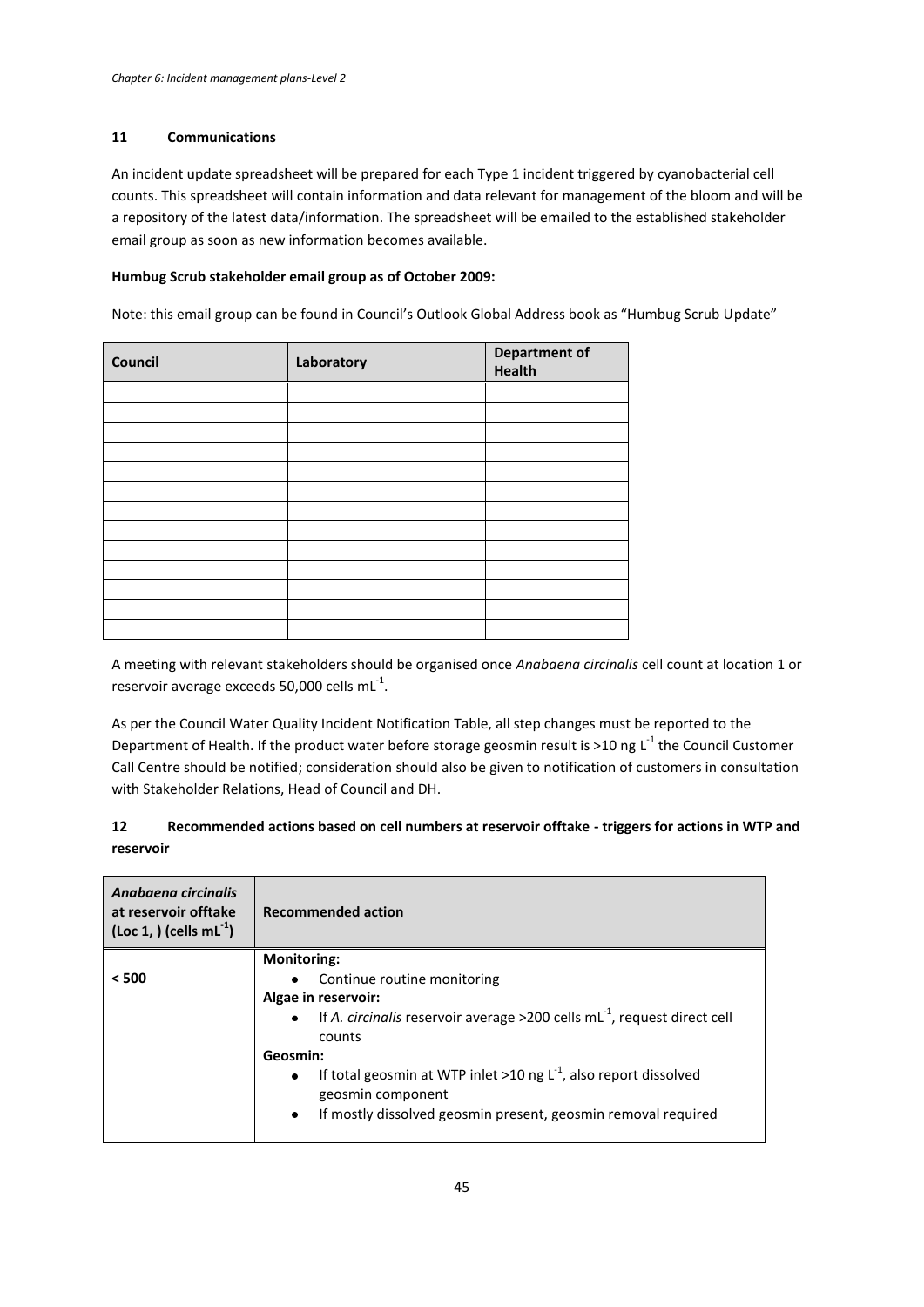|                 | <b>Monitoring:</b>                                                                   |  |
|-----------------|--------------------------------------------------------------------------------------|--|
| $500 - 1,000$   | Increase monitoring as per below                                                     |  |
|                 | Algae in reservoir:                                                                  |  |
|                 | Sample any scums and consider using YSI cyanobacteria sensor                         |  |
|                 | Geosmin:                                                                             |  |
|                 | In addition to routine total geosmin at WTP inlet also schedule<br>$\bullet$         |  |
|                 | dissolved geosmin sample.                                                            |  |
|                 | If mostly dissolved geosmin present, geosmin removal required                        |  |
|                 | <b>Variable offtake:</b>                                                             |  |
|                 | Ensure variable offtake is set to lowest level<br>$\bullet$                          |  |
|                 | Treatment:                                                                           |  |
|                 | Consider PAC to remove taste & odour<br>٠                                            |  |
|                 | <b>Monitoring:</b>                                                                   |  |
| $1,000 - 2,000$ | Increase monitoring as per below<br>٠                                                |  |
|                 | Algae in reservoir:                                                                  |  |
|                 | In addition to routine twice weekly phytoplankton samples (Mondays<br>٠              |  |
|                 | & Thursdays), consider non-routine phytoplankton samples if A.                       |  |
|                 | circinalis >1000 cells $mL-1$ at reservoir locations 1, 4 or 5, or the               |  |
|                 | reservoir average exceeds 1000 cells mL <sup>-1</sup>                                |  |
|                 | Sample any scums and consider using YSI cyanobacteria sensor<br>٠                    |  |
|                 | Schedule twice weekly phytoplankton depth samples at location 1 at                   |  |
|                 | 10m, 20m and 30m if A. circinalis >1000 cells mL <sup>-1</sup> at reservoir          |  |
|                 | location 1                                                                           |  |
|                 | Schedule regular phytoplankton samples at WTP inlet                                  |  |
|                 | Geosmin:                                                                             |  |
|                 | Geosmin removal required<br>٠                                                        |  |
|                 | Paired geosmin samples: WTP Inlet and Plant Outlet PBS Treatment:                    |  |
|                 | PAC dosing required to remove geosmin                                                |  |
|                 | <b>Communication:</b>                                                                |  |
|                 | As per Notification Protocol including Incident Notification Table; all<br>٠         |  |
|                 | step changes must be reported to DH; if PBS geosmin result is                        |  |
|                 | >10 ng L <sup>-1</sup> notify Council Customer Call Centre; consideration should     |  |
|                 | also be given to notification of customers in consultation with                      |  |
|                 | Stakeholder Relations, Head of Council and DH                                        |  |
|                 | <b>Monitoring:</b>                                                                   |  |
| $2,000 - 5,000$ | Increase monitoring as per below and continue to closely monitor                     |  |
|                 | progress of bloom                                                                    |  |
|                 | Consider mobilising Field Response Team for additional surveillance<br>٠             |  |
|                 | (rapid saxitoxin tests, YSI cyanobacteria sensor)                                    |  |
|                 | Algae in reservoir:                                                                  |  |
|                 | In addition to routine twice weekly phytoplankton samples (Mondays                   |  |
|                 | & Thursdays), continue with non-routine phytoplankton samples,                       |  |
|                 | including sampling any scums and consider using YSI cyanobacteria<br>sensor          |  |
|                 | Geosmin:                                                                             |  |
|                 | Geosmin removal required<br>٠                                                        |  |
|                 | Paired geosmin samples: WTP Inlet and Plant Outlet PBS<br>٠                          |  |
|                 | Toxins:                                                                              |  |
|                 | Determine whether bloom is toxic using Jellet rapid field test. NOTE:<br>٠           |  |
|                 | this test requires a concentrated raw water sample (plankton net                     |  |
|                 | tow) as limit of detection >100 $\mu$ g L <sup>-1</sup> saxitoxin. If positive toxin |  |
|                 | result, run analysis by HPLC                                                         |  |
|                 | Treatment:                                                                           |  |
|                 | PAC dosing required to remove potential toxin and geosmin                            |  |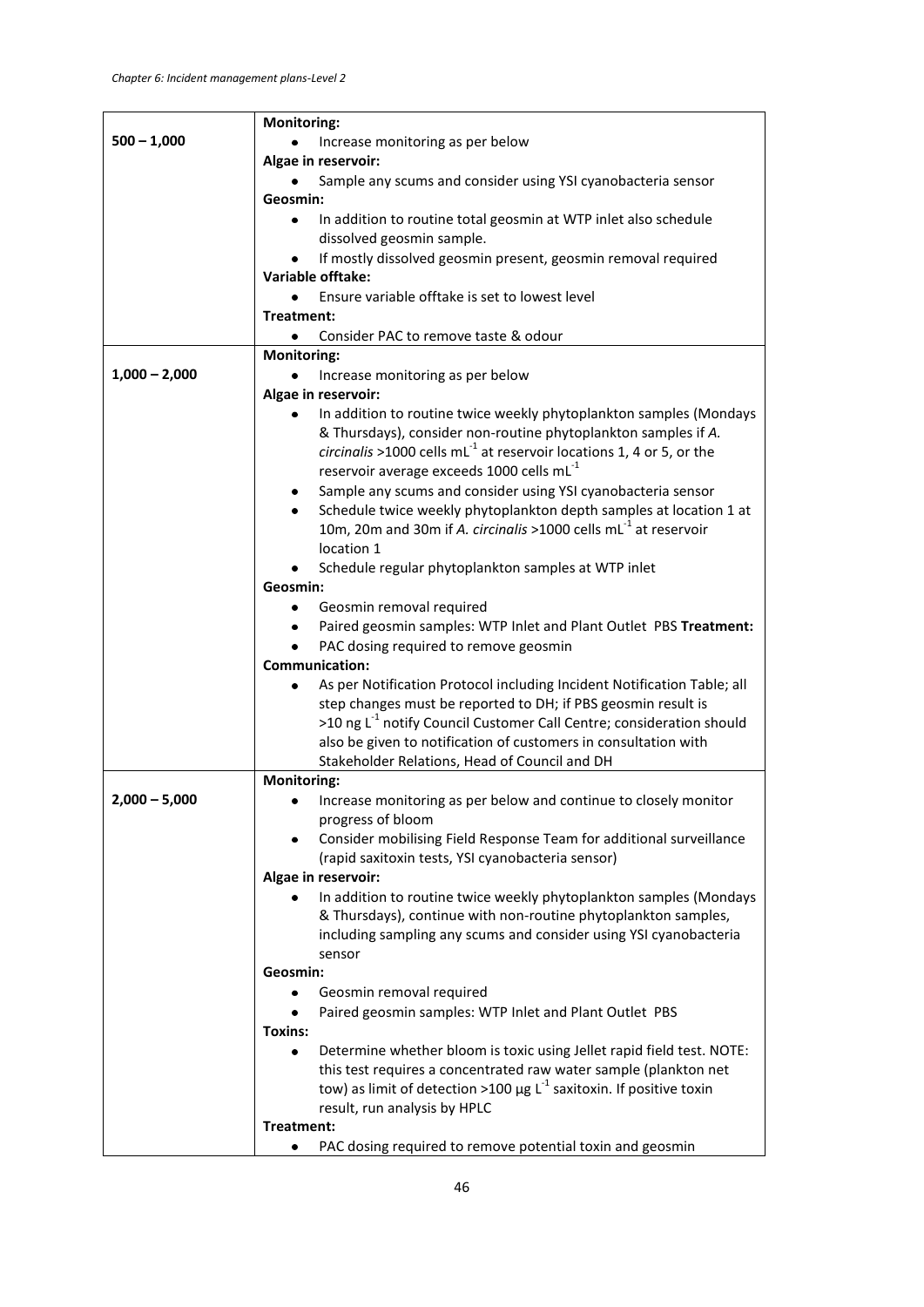| <b>Communication:</b>                                                                                                                    |  |
|------------------------------------------------------------------------------------------------------------------------------------------|--|
| As per Notification Protocol including Incident Notification Table; all<br>step changes must be reported to DH; if PBS geosmin result is |  |
| >10 ng L <sup>-1</sup> notify Council Customer Call Centre; consideration should                                                         |  |
| also be given to notification of customers in consultation with                                                                          |  |
| Stakeholder Relations, Head of Council and DH                                                                                            |  |
| <b>Monitoring:</b>                                                                                                                       |  |
| Increase monitoring as per below and continue to closely monitor<br>progress of bloom                                                    |  |
| Mobilise Field Response Team for additional surveillance (rapid                                                                          |  |
| saxitoxin tests, YSI cyanobacteria sensor)                                                                                               |  |
| Algae in reservoir:                                                                                                                      |  |
| In addition to routine twice weekly phytoplankton samples (Mondays<br>٠                                                                  |  |
| & Thursdays), continue with non-routine phytoplankton samples,                                                                           |  |
| including sampling any scums and consider using YSI cyanobacteria                                                                        |  |
| sensor                                                                                                                                   |  |
| Geosmin:                                                                                                                                 |  |
| Geosmin removal required                                                                                                                 |  |
| Paired geosmin samples: WTP Inlet and Plant Outlet                                                                                       |  |
| <b>Toxins:</b>                                                                                                                           |  |
| Determine whether bloom is toxic, analysis by HPLC                                                                                       |  |
| Take samples: Plant Inlet, Pre-disinfection and Post-disinfection<br>٠                                                                   |  |
| Analyse pre-disinfection only if Plant Inlet is $>1\mu g L^{-1}$<br>۰                                                                    |  |
| Analyse post-disinfection only if Pre-disinfection is $>1\mu g L^{-1}$                                                                   |  |
| Treatment:                                                                                                                               |  |
| PAC dosing required to remove potential toxin and geosmin,<br>maximise chlorine CT for saxitoxin removal                                 |  |
| Ensure plant is optimised for cell, geosmin and toxin removal                                                                            |  |
| <b>Communication:</b>                                                                                                                    |  |
| As per Notification Protocol including Incident Notification Table all                                                                   |  |
| step changes must be reported to DH; if PBS geosmin result is >10                                                                        |  |
| ng/L notify Council Customer Call Centre; consideration should also                                                                      |  |
| be given to notification of customers in consultation with                                                                               |  |
| Stakeholder Relations, Head of Council and DH                                                                                            |  |
|                                                                                                                                          |  |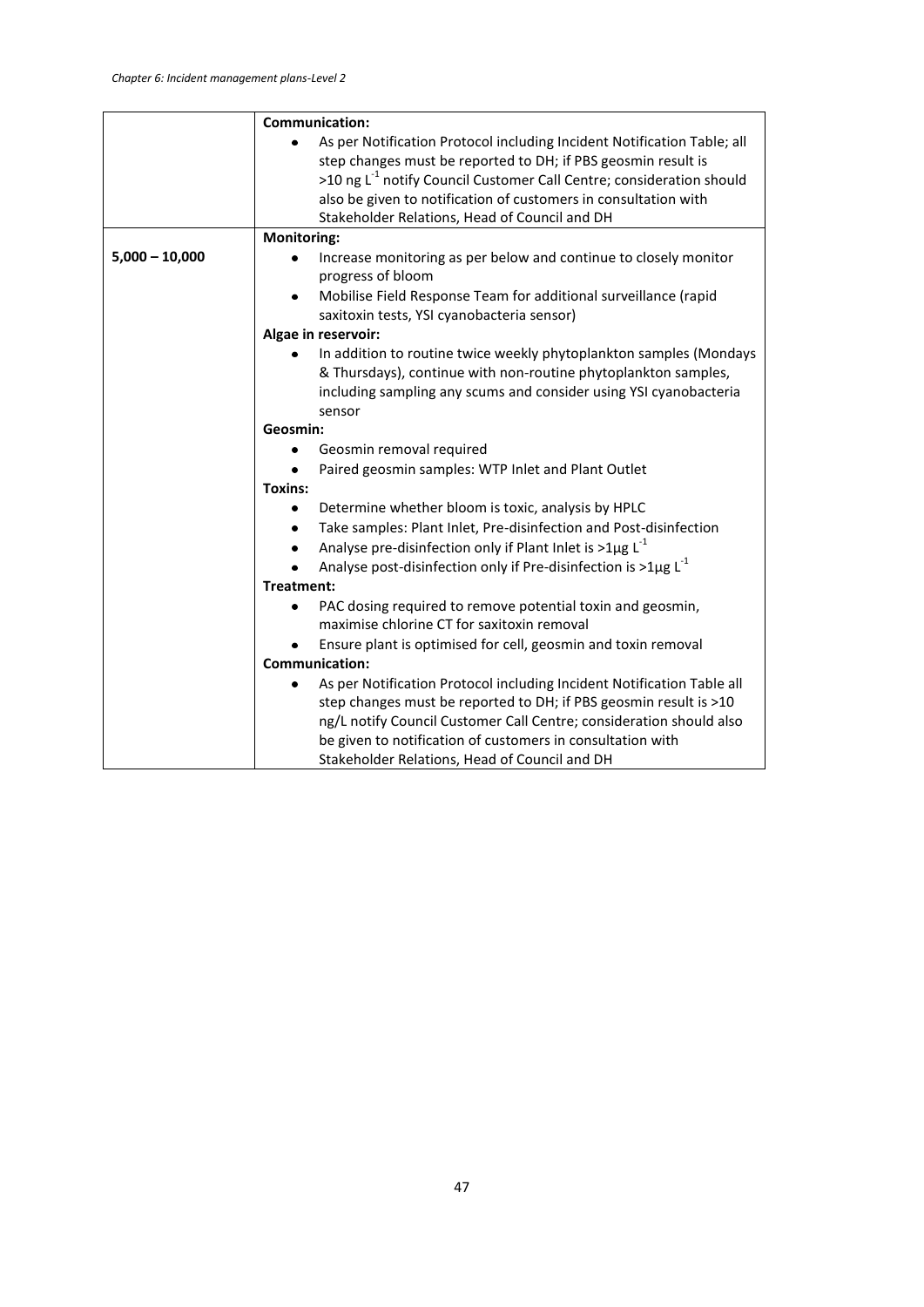|                       | <b>Monitoring:</b>                                                                                                                                                                                                                                                                                                                                            |  |  |
|-----------------------|---------------------------------------------------------------------------------------------------------------------------------------------------------------------------------------------------------------------------------------------------------------------------------------------------------------------------------------------------------------|--|--|
| $10,000 - 20,000$     | Increase monitoring as per below and continue to closely monitor<br>progress of bloom                                                                                                                                                                                                                                                                         |  |  |
|                       | Mobilise Field Response Team for additional surveillance (rapid<br>$\bullet$<br>saxitoxin tests, YSI cyanobacteria sensor)                                                                                                                                                                                                                                    |  |  |
|                       | Algae in reservoir:                                                                                                                                                                                                                                                                                                                                           |  |  |
|                       | In addition to routine twice weekly phytoplankton samples (Mondays<br>٠                                                                                                                                                                                                                                                                                       |  |  |
|                       | & Thursdays), continue with non-routine phytoplankton samples,<br>including sampling any scums and consider using YSI cyanobacteria                                                                                                                                                                                                                           |  |  |
|                       | sensor                                                                                                                                                                                                                                                                                                                                                        |  |  |
|                       | Geosmin:                                                                                                                                                                                                                                                                                                                                                      |  |  |
|                       | Geosmin removal required<br>٠                                                                                                                                                                                                                                                                                                                                 |  |  |
|                       | Paired geosmin samples: WTP Inlet and Plant Outlet PBS                                                                                                                                                                                                                                                                                                        |  |  |
|                       | <b>Toxins:</b>                                                                                                                                                                                                                                                                                                                                                |  |  |
|                       | Determine whether bloom is toxic, analysis by HPLC                                                                                                                                                                                                                                                                                                            |  |  |
|                       | Take samples: Plant Inlet, Pre-disinfection and Post-disinfection<br>۰<br>Analyse pre-disinfection only if Plant Inlet is $>1\mu g L^{-1}$                                                                                                                                                                                                                    |  |  |
|                       | ٠<br>Analyse post-disinfection only if Pre-disinfection is $>1\mu g L^{-1}$                                                                                                                                                                                                                                                                                   |  |  |
|                       | Treatment:                                                                                                                                                                                                                                                                                                                                                    |  |  |
|                       | PAC dosing required to remove toxin and geosmin<br>٠                                                                                                                                                                                                                                                                                                          |  |  |
|                       | Ensure plant is optimised for cell, geosmin and toxin removal<br>٠                                                                                                                                                                                                                                                                                            |  |  |
|                       | Consider adjusting dose rate to increase chlorine CT to maximise<br>$\bullet$                                                                                                                                                                                                                                                                                 |  |  |
|                       | saxitoxin removal; also consider impact on THMs in distribution                                                                                                                                                                                                                                                                                               |  |  |
|                       | system and notify Outer Metro Operations and DH of changes /                                                                                                                                                                                                                                                                                                  |  |  |
|                       | possible impacts                                                                                                                                                                                                                                                                                                                                              |  |  |
|                       | If saxitoxin levels >1.0 $\mu$ g L <sup>-1</sup> at outlet (prior to chlorination) then<br>٠                                                                                                                                                                                                                                                                  |  |  |
|                       | undertake further in-plant toxicity analysis of recycle streams                                                                                                                                                                                                                                                                                               |  |  |
|                       | (sedimentation, filter back wash, supernatant from lagoon or                                                                                                                                                                                                                                                                                                  |  |  |
|                       | thickener) to determine source of toxins. Make adjustments to the                                                                                                                                                                                                                                                                                             |  |  |
|                       | process as required                                                                                                                                                                                                                                                                                                                                           |  |  |
|                       | If saxitoxins >3.0 $\mu$ g L <sup>-1</sup> at WTP outlet, implement contingency plan to<br>٠                                                                                                                                                                                                                                                                  |  |  |
|                       | supply drinking water                                                                                                                                                                                                                                                                                                                                         |  |  |
|                       | <b>Communication:</b>                                                                                                                                                                                                                                                                                                                                         |  |  |
|                       | As per Notification Protocol including Incident Notification Table; all<br>$\bullet$<br>step changes must be reported to DH; if PBS geosmin result is<br>>10 ng L <sup>-1</sup> notify Council Customer Call Centre; consideration should<br>also be given to notification of customers in consultation with<br>Stakeholder Relations, Head of Council and DH |  |  |
|                       | <b>Monitoring:</b>                                                                                                                                                                                                                                                                                                                                            |  |  |
| $\geq 20,000$         | Increase monitoring as per below and continue to closely monitor                                                                                                                                                                                                                                                                                              |  |  |
|                       | progress of bloom                                                                                                                                                                                                                                                                                                                                             |  |  |
| <b>Trigger Type 1</b> | Mobilise Field Response Team for additional surveillance (rapid                                                                                                                                                                                                                                                                                               |  |  |
| incident              | saxitoxin tests, YSI cyanobacteria sensor)                                                                                                                                                                                                                                                                                                                    |  |  |
|                       | Algae in reservoir:                                                                                                                                                                                                                                                                                                                                           |  |  |
|                       | In addition to routine twice weekly phytoplankton samples (Mondays<br>& Thursdays), continue with non-routine phytoplankton samples,<br>including sampling any scums and consider using YSI cyanobacteria<br>sensor                                                                                                                                           |  |  |
|                       |                                                                                                                                                                                                                                                                                                                                                               |  |  |
|                       | Geosmin:                                                                                                                                                                                                                                                                                                                                                      |  |  |
|                       | Geosmin removal required                                                                                                                                                                                                                                                                                                                                      |  |  |
|                       | Paired geosmin samples: WTP Inlet and Plant Outlet PBS<br>٠                                                                                                                                                                                                                                                                                                   |  |  |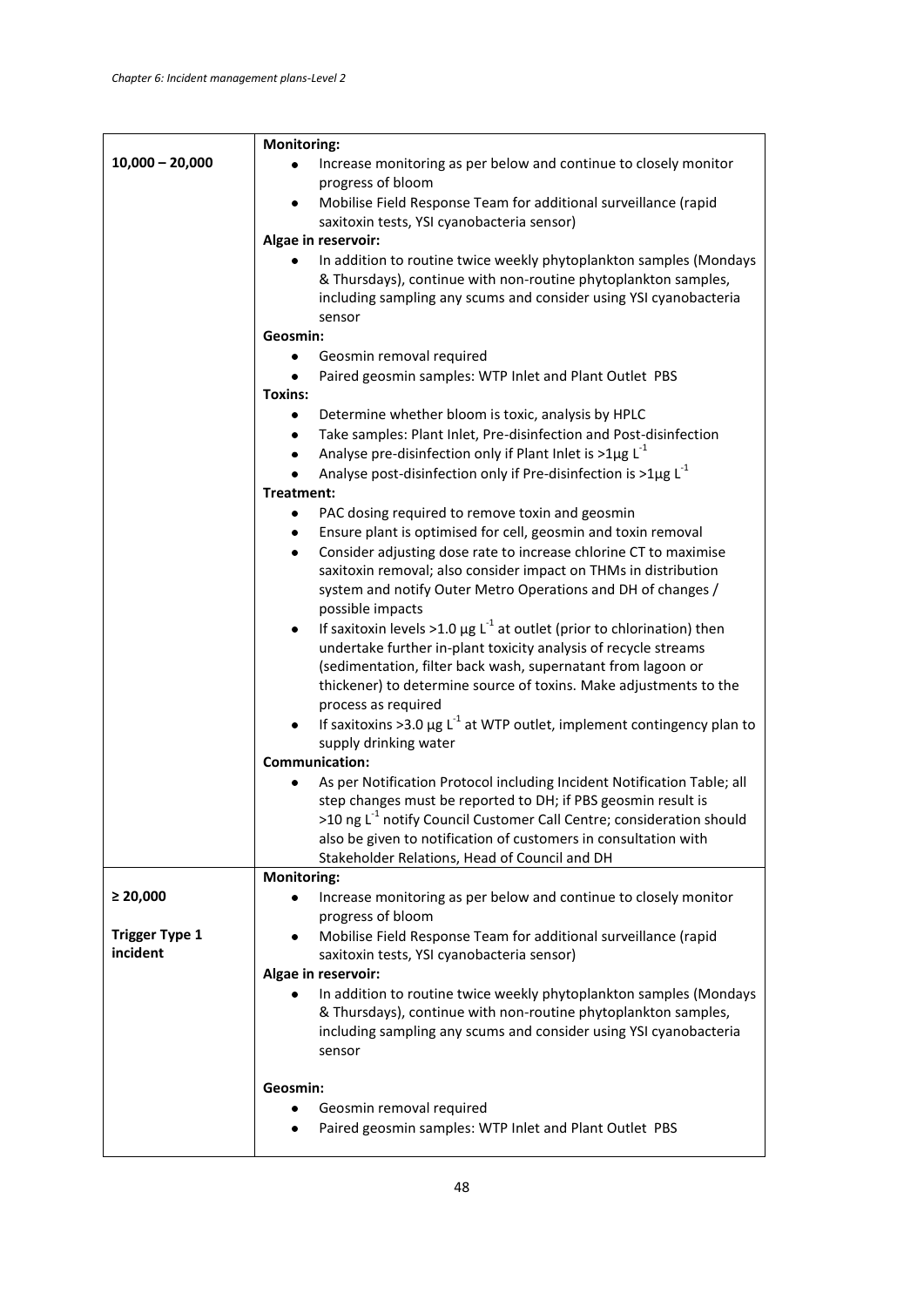| <b>Toxins:</b>                                                                                                                                                                                                                                                                                                                                                                                                                                      |
|-----------------------------------------------------------------------------------------------------------------------------------------------------------------------------------------------------------------------------------------------------------------------------------------------------------------------------------------------------------------------------------------------------------------------------------------------------|
| Determine whether bloom is toxic, analysis by HPLC<br>٠                                                                                                                                                                                                                                                                                                                                                                                             |
| Take samples: Plant Inlet, Pre-disinfection and Post-disinfection<br>$\bullet$                                                                                                                                                                                                                                                                                                                                                                      |
| Analyse pre-disinfection only if Plant Inlet is >1 $\mu$ g L <sup>-1</sup>                                                                                                                                                                                                                                                                                                                                                                          |
| Analyse post-disinfection only if Pre-disinfection is >1 $\mu$ g L <sup>-1</sup>                                                                                                                                                                                                                                                                                                                                                                    |
| Treatment:                                                                                                                                                                                                                                                                                                                                                                                                                                          |
| PAC dosing required to remove toxin and geosmin                                                                                                                                                                                                                                                                                                                                                                                                     |
| Ensure plant is optimised for cell, geosmin and toxin removal                                                                                                                                                                                                                                                                                                                                                                                       |
| Consider adjusting dose rate to increase chlorine CT to maximise<br>saxitoxin removal                                                                                                                                                                                                                                                                                                                                                               |
| If saxitoxin levels >1.0 $\mu$ g L <sup>-1</sup> at outlet (prior to chlorination) then<br>$\bullet$                                                                                                                                                                                                                                                                                                                                                |
| undertake further in-plant toxicity analysis of recycle streams                                                                                                                                                                                                                                                                                                                                                                                     |
| (sedimentation, filter back wash, supernatant from lagoon or                                                                                                                                                                                                                                                                                                                                                                                        |
| thickener) to determine source of toxins. Make adjustments to the<br>process as required                                                                                                                                                                                                                                                                                                                                                            |
| If saxitoxins >3.0 $\mu$ g L <sup>-1</sup> at WTP outlet, implement contingency plan to<br>supply drinking water                                                                                                                                                                                                                                                                                                                                    |
| <b>Communication:</b>                                                                                                                                                                                                                                                                                                                                                                                                                               |
| As per Notification Protocol including Incident Notification Table; all<br>step changes must be reported to DH; if PBS geosmin result is<br>>10 ng L <sup>-1</sup> notify Council Customer Call Centre; consideration should<br>also be given to notification of customers in consultation with<br>Stakeholder Relations, Head of Council and DH<br>Meeting with Stakeholders if cell counts at location 1 or reservoir<br>average >50,000 cells/mL |

#### **13 Benthic cyanobacteria**

**Species of concern:** The two benthic cyanobacteria of particular concern in Australia are *Phormidium* spp and *Oscillatoria* spp.

**Habit:** Benthic algae grow on bottom sediments, on rocks and also grow attached to larger aquatic plants such as water milfoil and reeds. They usually form distinct mats on these substrates and can frequently be found forming a distinct band around the shallow margin of a reservoir. In general, benthic cyanobacteria prefer shallower water bodies with low turbidity.

**Water quality issues:** The major water quality issue is the production of the taste and odour compounds geosmin and MIB (2 methyl-isoborneol), produced by both *Phormidium* and *Oscillatoria*. There is anecdotal evidence that the benthic cyanobacterium *Geitlerinema* (a relatively new genus) is a potential geosmin producer.

*Oscillatoria* is not known to be toxic in Australia. While *Phormidium* has been shown to be toxic overseas (including anatoxin-a), there is no evidence to suggest that *Phormidium* in Australia produces the same toxin(s). Tests using *Phormidium* material collected in 2000 showed that mice injected with cell extracts died, however they did not show the usual symptoms associated with cyanobacterial toxins. Cell extracts administered orally did not show any toxicity, nor could the toxin be extracted into water. Furthermore, boiling and chlorination effectively destroyed the toxin, while chloramine had no effect in reducing toxicity. Based on the above, there is evidence of *Phormidium* in Australia producing a cyanobacterial toxin, however the exact type of toxin(s) produced has not been established. It would be fair to assume that elevated geosmin levels would make a water supply undrinkable before toxin from *Phormidium* would reach a level where it would be necessary to stop supply.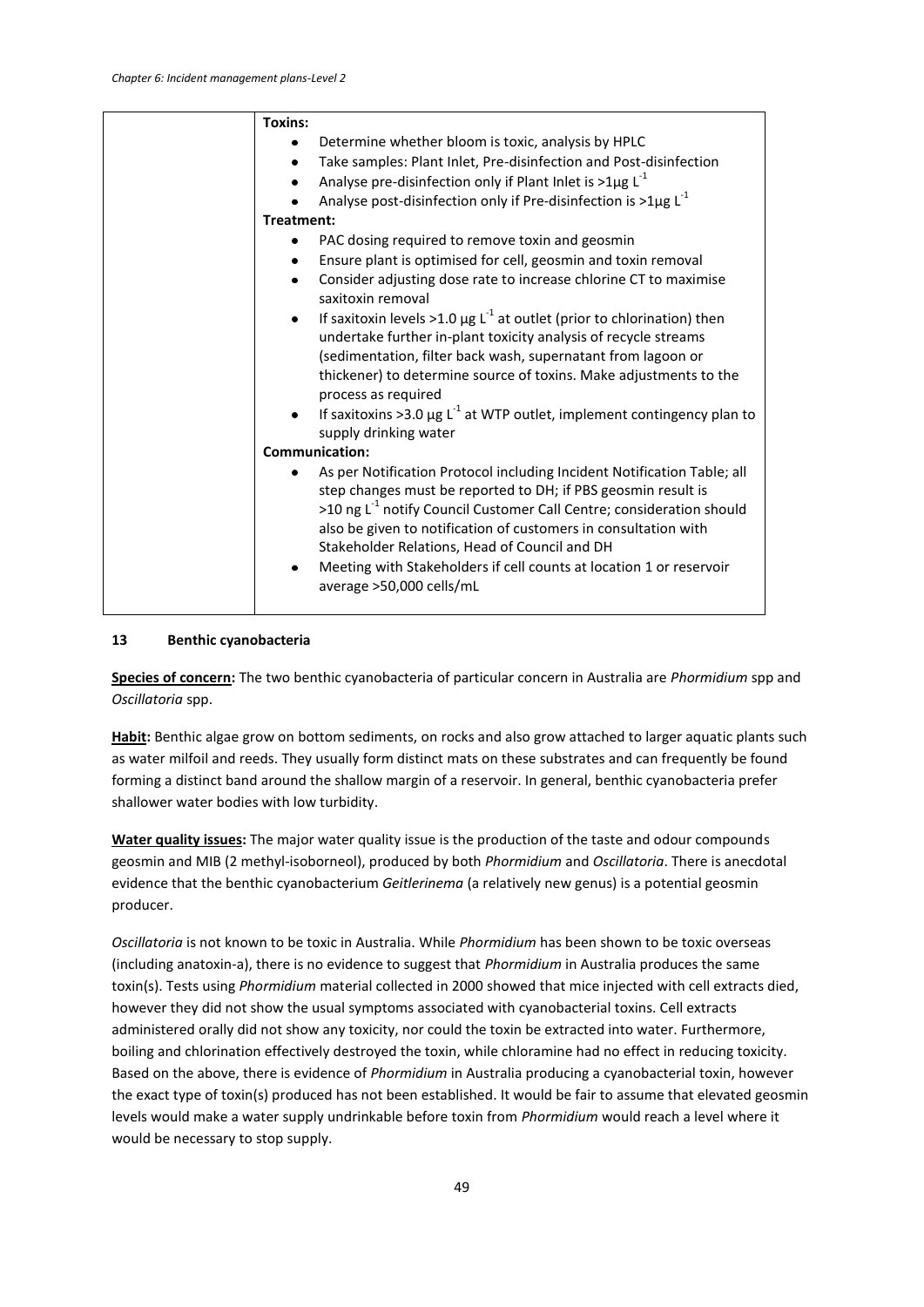**Detection:** Benthic algal mats impact on water quality when fragments are dislodged and float free in the water column. This can be caused by wind and wave action or variation in flow and water level. It can also occur during periods of high photosynthetic activity when oxygen bubbles form and may carry fragments into the water. As they grow attached to submerged substrates, benthic algal cells are likely to be under stress/ruptured when free-floating and these conditions can lead to spikes in geosmin. In the absence of significant numbers of geosmin-producing planktonic cyanobacterial species such as *Anabaena circinalis*, it is highly likely that any elevated geosmin levels are due to benthic algal activity. Furthermore, in the case of benthic cyanobacteria there is usually very little difference between total and dissolved geosmin figures as most geosmin would be in solution throughout the water column emanating from benthic mats or dislodged floating clumps.

**Management**: Benthic cyanobacteria are more difficult to manage than planktonic species. Changing the level of a reservoir to expose areas of benthic algal growth is usually of very little benefit as it will take a long time for the mats to desiccate and the likelihood of cells surviving in the body of the mats is very high.  $CuSO<sub>4</sub>$  dosing would present little benefit, as the CuSO<sub>4</sub> in the form it is commonly applied for the control of planktonic cyanobacteria (fine granules) is not effective at depth. A potential option could be the use of CuSO<sub>4</sub> in the form of larger pieces which sink to the bottom of the reservoir. However, this would still lead to a very patchy result and would be a quite temporary measure (and likely lead to a spike in geosmin release).

## *[Return to level 1](#page-11-0)*